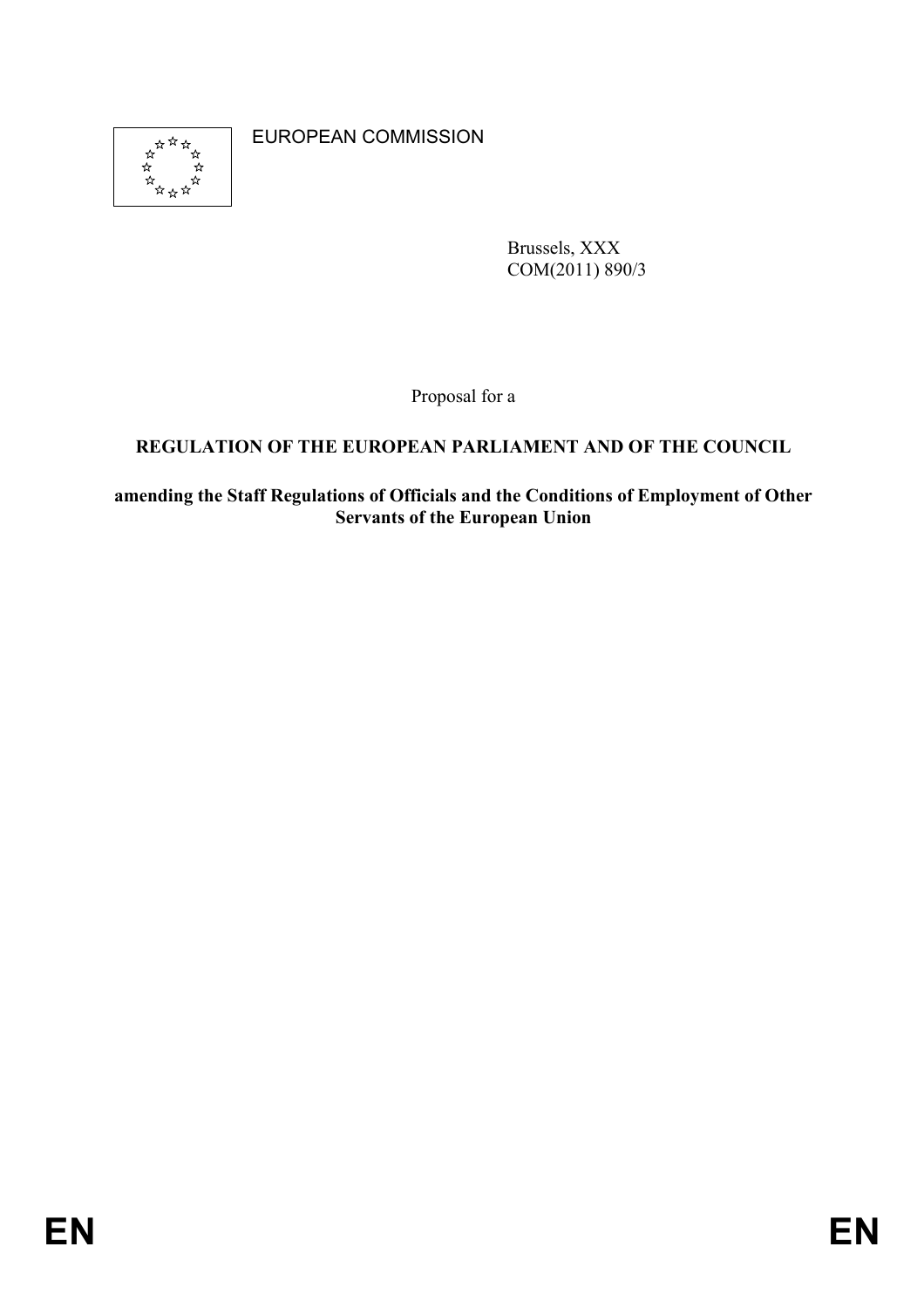# **EXPLANATORY MEMORANDUM**

#### **1. CONTEXT OF THE PROPOSAL**

The Staff Regulations constitute the legal framework for employment and working conditions for the approximately 55 000 officials and other agents employed by more than fifty institutions and agencies located in different places of employment in the European Union and in third countries.

Given the historic challenges the EU is facing today, the quality, commitment, independence and loyalty of its staff are more important than ever. At the same time, these challenges require a particular effort by each and every public administration and each and every member of its staff to improve efficiency and to adjust to the changing economic and social context in Europe.

Recent events in the global economy as well as the subsequent need to consolidate public finances cannot fail to have an impact on the European civil service and the administrations of all EU institutions, bodies and agencies. Administrative expenditure of the EU is a mere 5.8% of the multi-annual financial framework for 2007 – 2013 which itself represents around 1% of the EU's GDP. Nevertheless, it is important to demonstrate that all EU institutions and their staff continue their drive for efficiency and economy and to reflect the fiscal constraints which many public administrations in Europe experience.

Given that the EU and its institutions face great challenges, the proposal must strike a balance between the necessary drive for further efficiency and economies and the ability of the institutions to carry out their policies. This includes the needs of EU institutions as employers to attract and retain staff of the highest professional competence in various fields of expertise. The institutions recruit on a market for highly qualified persons who are able to work in a multicultural and multilingual environment and who are ready to move and stay abroad with their families. In the light of upcoming retirements in EU institutions, which will mainly affect staff from the 15 Member States of the Union before 2004, it will be a particular challenge to maintain the geographical balance of all Member States among staff. Given the demographic changes in Europe, attracting and retaining excellent staff from all Member States will be even more difficult in the future.

The proposal has to be seen in the context of the major reform of the Staff Regulations which entered into force on 1 May 2004. This reform overhauled the entire European civil service law and brought significant changes to all areas of the European civil service. The entire career system was revised. A new category of staff, contract agents, was introduced, with generally lower salaries. The salary grid for officials and temporary agents was revised, by allowing recruitment of staff at lower grades and, consequently, with lower starting salaries. The reform also introduced more flexible and family-friendly working conditions by extending the maximum duration of leave on personal grounds and introducing parental leave.

As regards the pension scheme, the retirement age was increased from 60 to 63 with transitional measures for staff members already in place, the pension accrual rate for newcomers was reduced from 2 % to 1.9 %, and the pension rights acquired after 1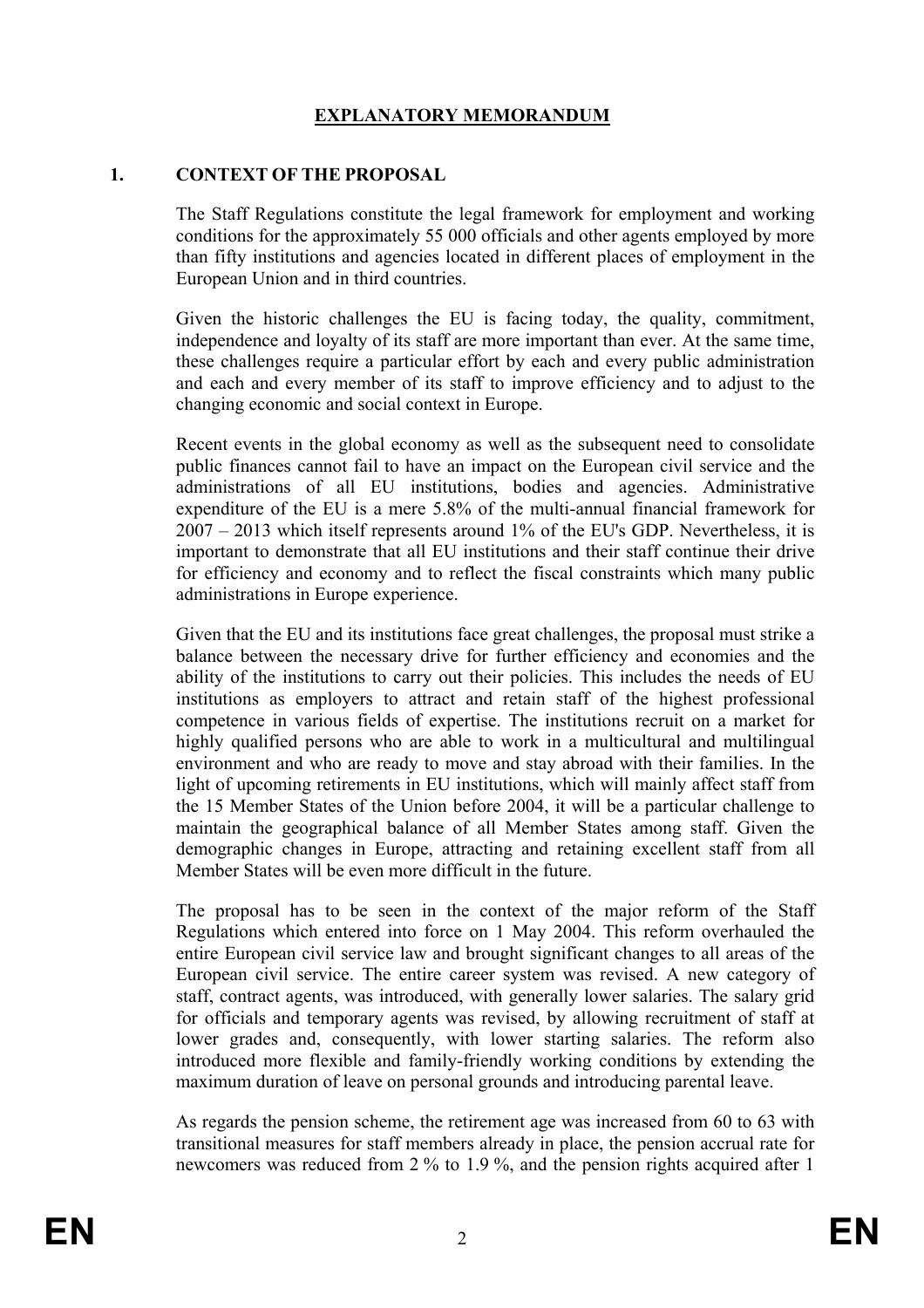May 2004 are no longer subject to correction coefficients for higher cost of living. The method for keeping the pension scheme in actuarial balance was laid down in Annex XII to the Staff Regulations. Lastly, a new method for adjusting the remuneration and pensions of EU civil servants was adopted.

All these changes taken together have brought significant savings to the EU budget and their annual impact continues to increase: the reform has produced 3 billion Euros of savings so far and will produce another 5 billion Euros of savings until 2020. The Eurostat study on the long-term budgetary implications of pension costs showed that, in the long run, annual savings of the 2004 reform on pension costs, leaving aside the impacts on other areas, will exceed 1 billion Euros.

A method for adjusting salaries and pensions has existed since 1972 and proved to be a helpful tool for avoiding annual discussions on salary adjustments and possible strikes that are linked to such discussions. Through the years the method has been modified on several occasions, for the last time in 2004. Given that the current method expires at the end of 2012, the Commission is now proposing a new method, which reflects the political decisions adopted by Member States as regards the salary adjustments of their civil servants, whilst addressing the shortcomings that have become apparent during and after the discussions on the 2009 annual adjustment. The computation system for the pension contribution rate expires on 30 June 2013, and the Commission is proposing a new system in line with a common actuarial practice.

This proposal also takes account of the Council's conclusions and the requests made in accordance with Article 241 TFEU: on the application of the exception clause for the method, on the pension scheme of EU civil servants, including the early retirement scheme, and the career structure in order to link closer the salary and responsibilities. Moreover, it takes account of the criticism expressed on some outdated elements of the Staff Regulations to the extent that criticism is justified.

The Commission proposal strikes the balance between cost-efficiency and the needs of the institutions in the field of human resource management. The European Commission considers that, if this proposal is adopted, the EU institutions will continue to be assisted by an independent, efficient and modern European civil service that will allow them to fulfil the tasks which they have been entrusted with by the treaties.

#### **2. RESULTS OF CONSULTATIONS WITH THE INTERESTED PARTIES AND IMPACT ASSESSMENTS**

This proposal has been discussed with the staff representatives in accordance with the appropriate procedures and takes into account the outcome of those discussions.

Before the adoption, the proposal has been subject to consultations with the Staff Regulations Committee and the Staff Committee of the European Commission.

#### **Collection and use of expertise**

There was no need for external expertise.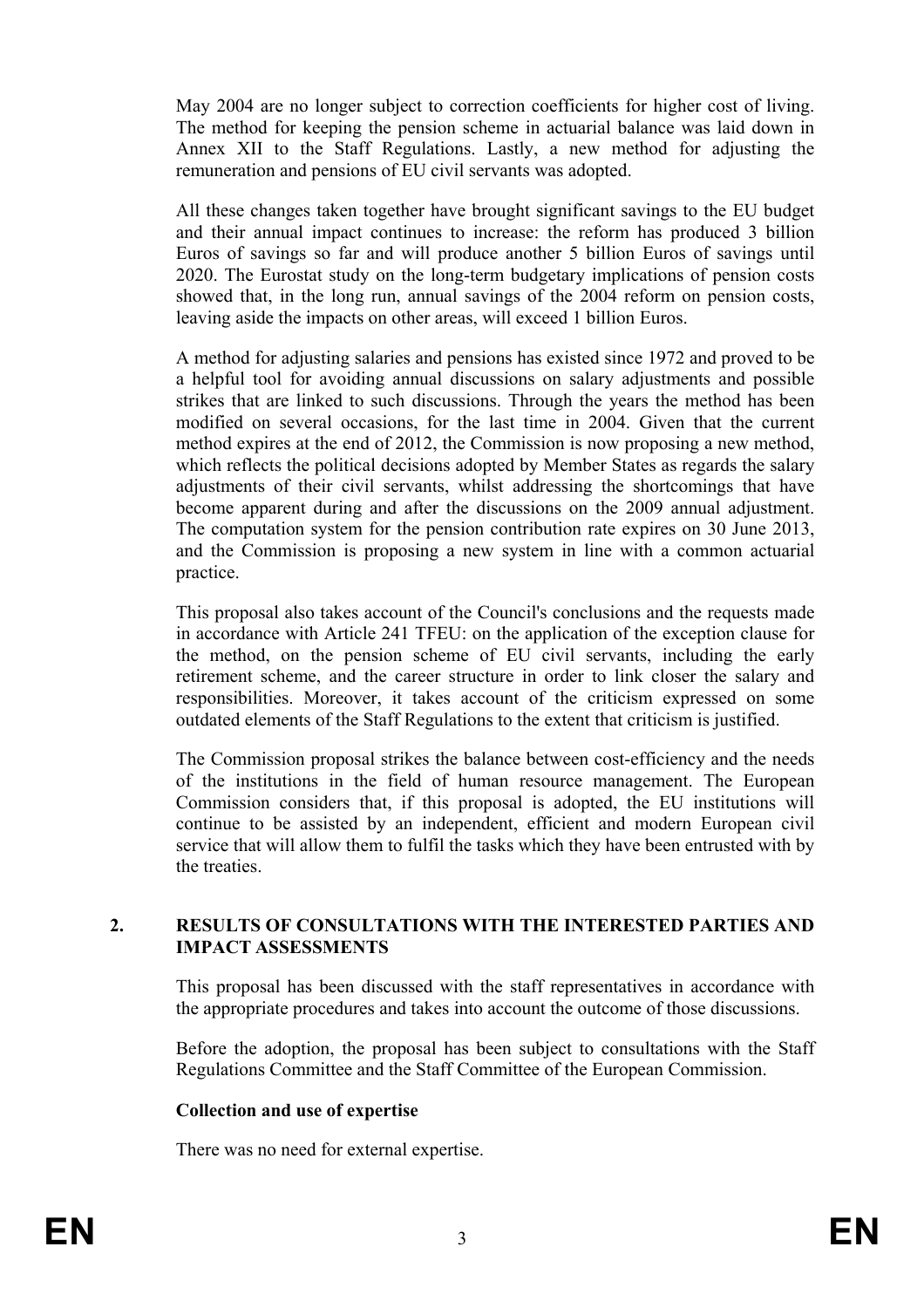#### **3. MAIN ELEMENTS OF THE PROPOSAL**

## **Reducing staff by 5%**

It is proposed to reduce the staff of each institution and agency by 5%, and this would be done by not replacing a certain number of departures, i.e. those who retire and those whose contracts come to an end. Without prejudice to future decisions of the budgetary authority, the obligation for the institutions and agencies to respect their commitment to reduce the number of staff is to be reflected in Article 6 of the Staff Regulations.

## **Method for adjusting salaries and pensions**

The new method would preserve the principle of parallelism between the evolution of salaries of national officials and that of the EU officials, and would address the shortcomings of the current method:

- The new method would reflect nominal salary changes (instead of real salary changes) in all Member States. In this way the method will precisely follow salary changes in all Member States of the European Union and not only in a limited sample;
- In order to reduce the time lag in an extraordinary situation, the new exception clause would be automatically applied in case two conditions are met: 1) a decrease in the EU's GDP, and 2) the gap between the adjustment value of the remuneration and pensions of EU staff and the change in the EU's GDP exceeds two percentage points. If both conditions are fulfilled, half of the adjustment value would be postponed to the next year. For instance, this clause would have been triggered in 2009.
- The Brussels International Index would be suppressed. The differences in the increase in the cost of living between each place of employment and that of the Member States would be calculated and reflected in correction coefficients. A new joint correction coefficient would be introduced for Belgium and Luxemburg, considering these Member States as a single place of employment. It will be fixed at 100 for the first year.

As is the case for the current method, the proposed method is not an indexation based on inflation, as it simply follows the evolution of the purchasing power of national civil servants, as decided by each Member State at the national level.

## **Solidarity levy**

Since 1982, the method has been linked to an additional tax on salaries, due to the effects of the oil crisis. Despite the improvement in the economic situation, this additional tax has not been phased out, but has become a measure linked to the automatic application of the method. It is suggested that, for the duration of the proposed method, the solidarity levy be increased at the rate of 6%.

#### **Modifications to the pension system in order to keep pace with demographic developments**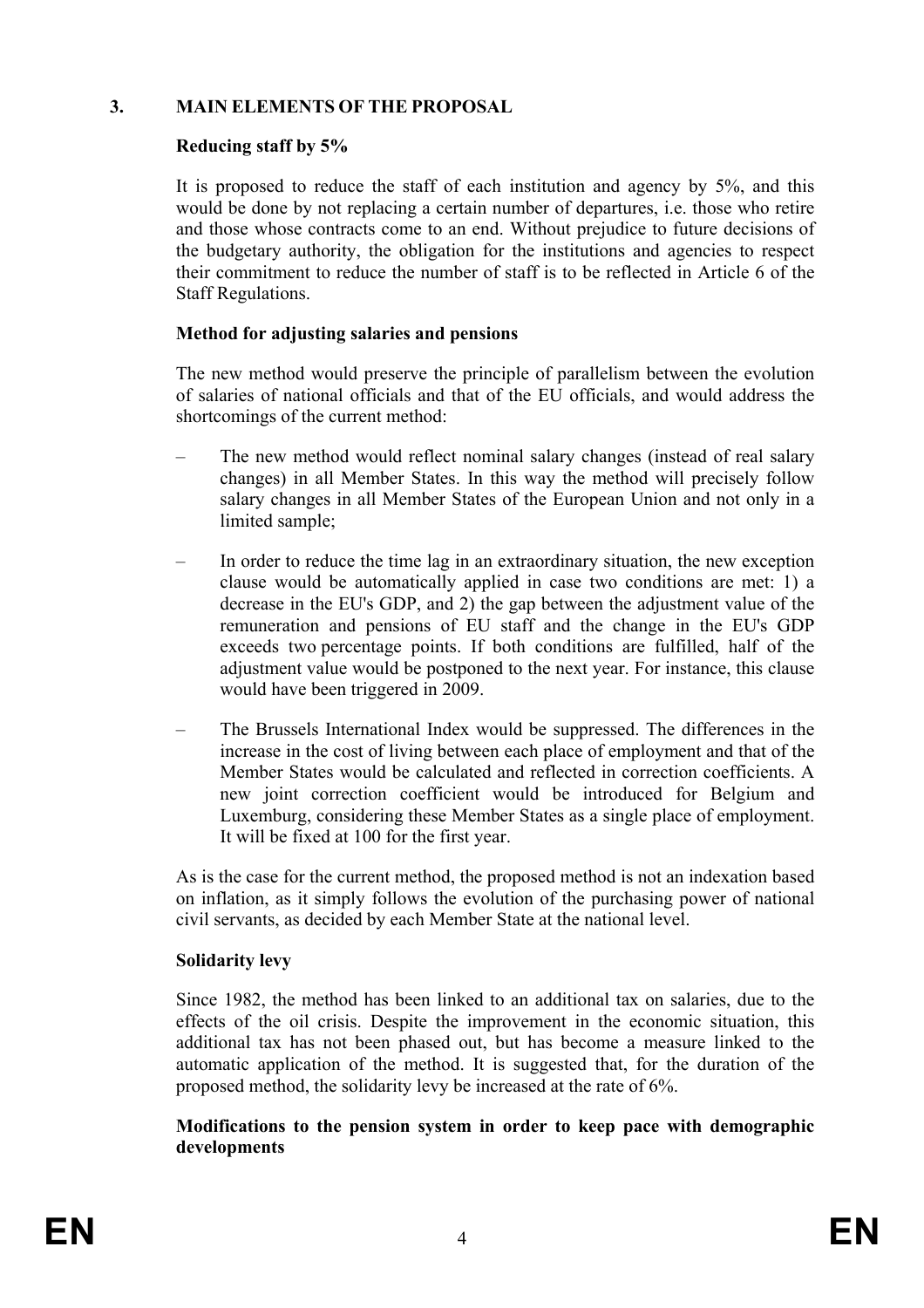#### *Increasing the normal retirement age to 65 years*

Currently, the normal retirement age is 63 years for officials recruited after 1 May 2004. Officials recruited before 1 May 2004 are subject to transitional provisions according to which the retirement age varies from 60 years to 63 years.

It is proposed to increase the normal retirement age for officials recruited as of 1 January 2013 at 65 years. Similar transitional rules as those applied in 2004 would be implemented, i.e. the retirement age of officials recruited before 1 May 2013 would vary from 60 to 65 years.

Furthermore, it will no longer be only on an exceptional basis that the possibility to continue working until 67 years would be granted.

Additional measures would be provided in order to take due account of the acquired pension rights and the obligation to maintain the pension scheme in actuarial balance.

*Raising the age for early retirement to 58 years and reducing the number of officials benefiting from early retirement* 

Currently, the minimum early retirement age is set at 55 years. Under the new proposal, the minimum early retirement age would be set at 58 years. In addition, the maximum number of officials retiring in a given year without a reduction of their pension rights would be fixed at 5 % of the officials in all institutions who retired during the previous year (as opposed to 10% in the current system). This scheme is maintained since it has proven useful for all institutions as a HR management tool in the course of the last enlargement exercise.

*Aligning the methodology for calculating the pension contribution rate to international actuarial practice* 

The computation system for the pension contribution rate expires on 30 June 2013. It is proposed to keep the same methodology, but to increase the moving average for interest rates and salary growth to 30 years. A transitional period of eight years would apply.

As a result of this amendment, the pension contribution rate would become more stable and less sensitive to short-term variations in the interest rates, and thus less subject to debates. It would put the computation system in line with common actuarial practice, suggesting that past observations ranging between 20 and 40 years be used for ensuring the balance of pension schemes.

## **Adapting the conditions of employment**

## *Introducing a minimum number of weekly working hours*

The 5 % staff cut would require that every staff member take a share of the additional work burden, if the same policy objectives are to be achieved.

It is therefore proposed to introduce in the Staff Regulations a minimum number of working hours per week, i.e. 40.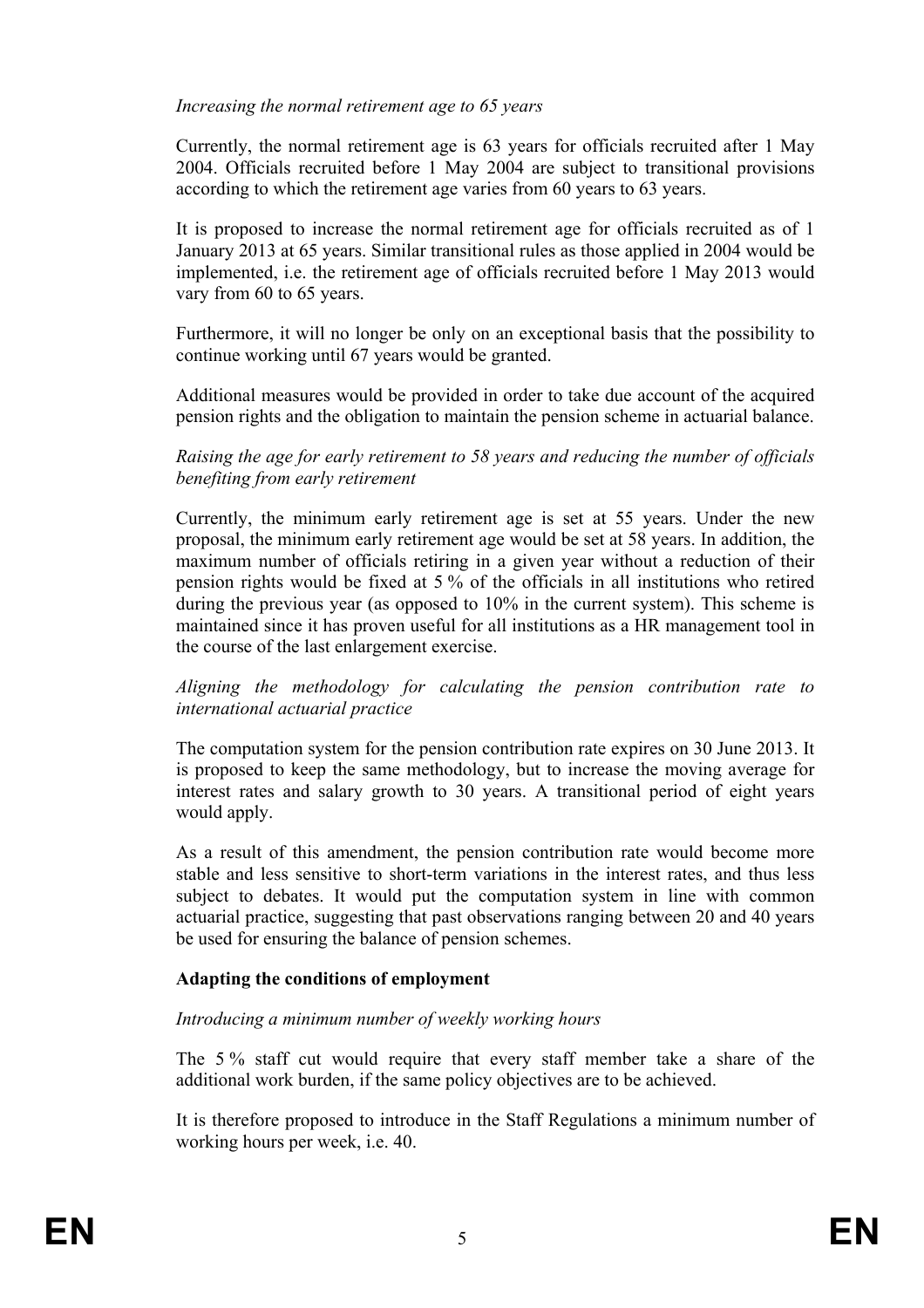#### *Maintaining flexitime working-time arrangements*

Flexible working-time arrangements allow reconciling work and private life and facilitate suitable gender balance within the Institutions while respecting the mandatory working time obligations. It is therefore appropriate to introduce a clear reference to these arrangements in the Staff Regulations. Managers would not be subject to these general arrangements for staff, as managers are empowered by the institutions to manage time of their staff and their own time.

*Allowances and entitlements: reducing the annual travelling time, the annual travelling allowance and adaptation of the rules on the reimbursement of removal costs and on missions* 

Staff members are currently entitled to a maximum of six days per year of travelling time to their place of origin. It is proposed to limit the annual travelling time to a maximum of three days.

The annual travel allowance is based on kilometric distance by railway, which is often not the most habitual route to travel to the place of origin. Therefore, the distance would be calculated as a great circle distance, which would have an effect of decreasing individual allowances. Furthermore, the payment of annual travel expenses would be limited to territories of the Member States of the EU.

In order to reduce the administrative burden both for the staff members concerned and the administration, the rules on the reimbursement of removal costs should be simplified. It is therefore proposed to introduce cost ceilings which take account of the official's or agent's family situation and of the average cost of removal and associated insurance.

The rules on mission should be adapted in order to take account of the specific need of an institution whose staff members must frequently go on mission to the principal places of work of their institution. It is proposed to allow in such cases the reimbursement of accommodation costs on the basis of a flat-rate sum.

#### **Transparency measures for Institutions and agencies**

The Staff Regulations are implemented through a series of measures adopted by the Institutions and agencies. In order to ensure coherent and harmonised implementation of the Staff Regulations and for reasons of simplification, the Commission implementing rules would apply by analogy to agencies.

However, in order to take account of the specific situation of agencies, they will be able, after receiving an authorisation from the Commission, either to adopt different implementing rules or to decide, where appropriate, not to apply any implementing rules.

For the sake of transparency, the Court of Justice would establish a register containing the implementing rules of all the institutions.

#### **Career of assistants, new career stream for secretaries and more flexibility in recruiting contract staff**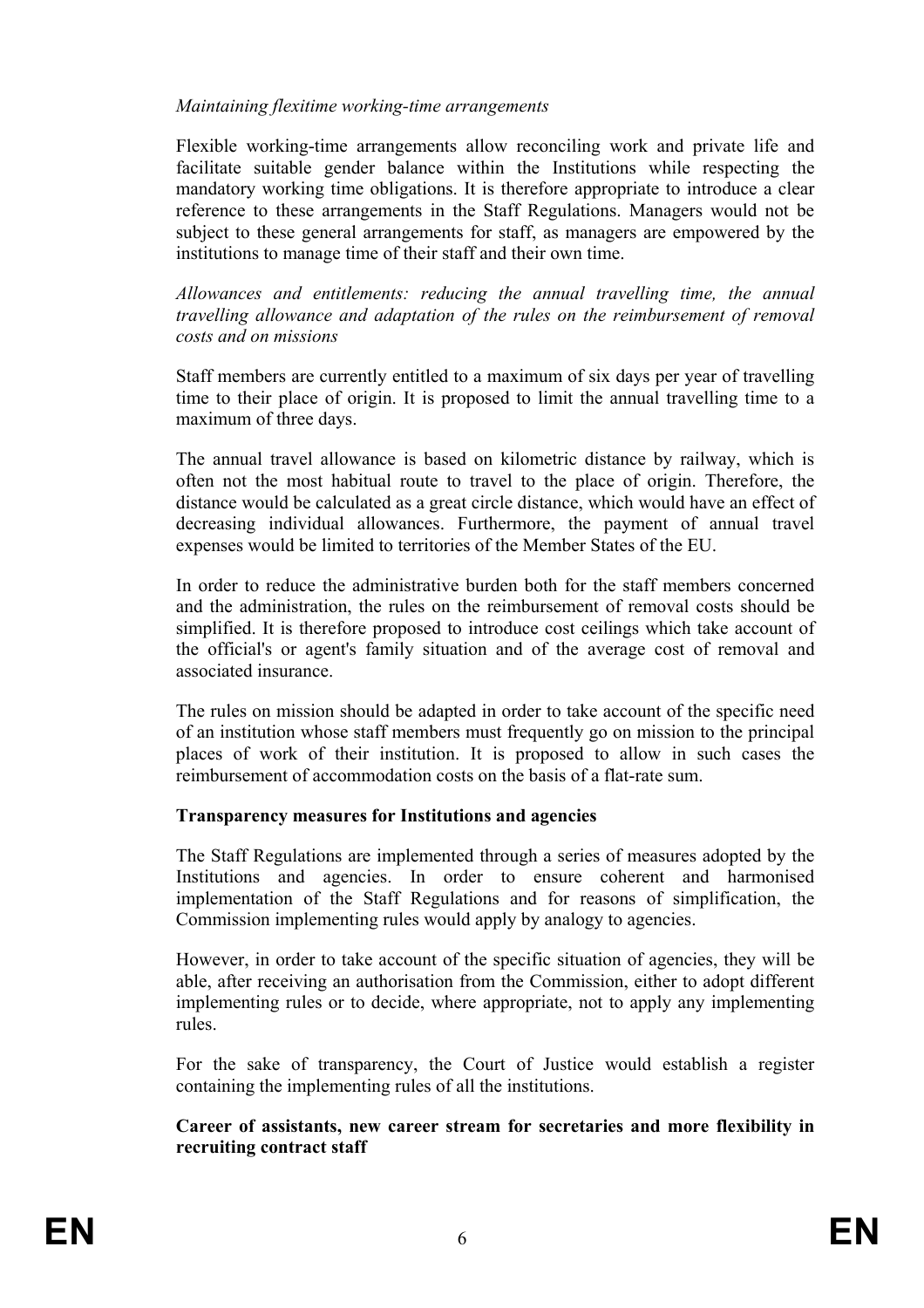## *Reserving the highest grades for staff with the high level of responsibilities*

In order to establish a clear link between responsibilities and grade, the career stream in the assistants' function group would be restructured in such a way to reserve the two highest grades (AST 10 and 11) only for officials and temporary agents who exercise significant responsibilities for staff management, budget implementation and/or coordination.

## *New function group "AST/SC" for secretaries and clerical staff*

In the current domains of AST staff, career structures need to be adjusted further to different levels of responsibility, so as to establish a suitably nuanced spectrum of career streams in the European civil service and to limit administrative expenses, as envisaged in the multi-annual financial framework. To this end, a new function group "AST/SC" for secretarial and clerical staff should be introduced. Salaries and promotion rates proposed for this new function group establish a suitable correspondence between the level of responsibility and the level of remuneration. In this way it will be possible to preserve a stable, comprehensive and well-balanced European civil service, as considered necessary by many institutions.

# *Recruitment of contract staff*

In order to give more flexibility to the institutions, the maximum length of contracts for auxiliary contract staff would be extended from 3 to 6 years.

In addition, while the vast majority of officials will continue to be recruited on the basis of open competitions, the institutions would be authorised to organise internal competitions which are also open to contract staff.

## **Addressing unjustified geographical imbalances**

The Staff Regulations stipulate that European Union officials are to be recruited on the broadest possible geographical basis. However, the statistical data show that, while some nationalities are overrepresented in comparison with the relative weight of their population in the European Union, others are largely under-represented. These imbalances are particularly noticeable in certain grades.

Therefore, Article 27 of the Staff Regulations should be amended in order to allow the institutions to take measures correcting long lasting and significant geographical imbalances, while preserving the principle of recruitment based upon the highest standard of ability, efficiency and integrity. This measure shall be adopted by way of general implementing measures and shall be subject to a report after five years.

## **Increasing efficiency in staff management for the agencies**

European agencies have become an important part of the institutional landscape of the European Union. Today there are 45 structures (32 regulatory agencies, 7 joint undertakings and 6 executive agencies). In total, they employ almost 8 000 members of staff, mostly engaged as temporary agents. However, the provisions of the Staff Regulations and the Conditions of Employment of Other Servants are not fully adapted to the needs of small structures such as agencies.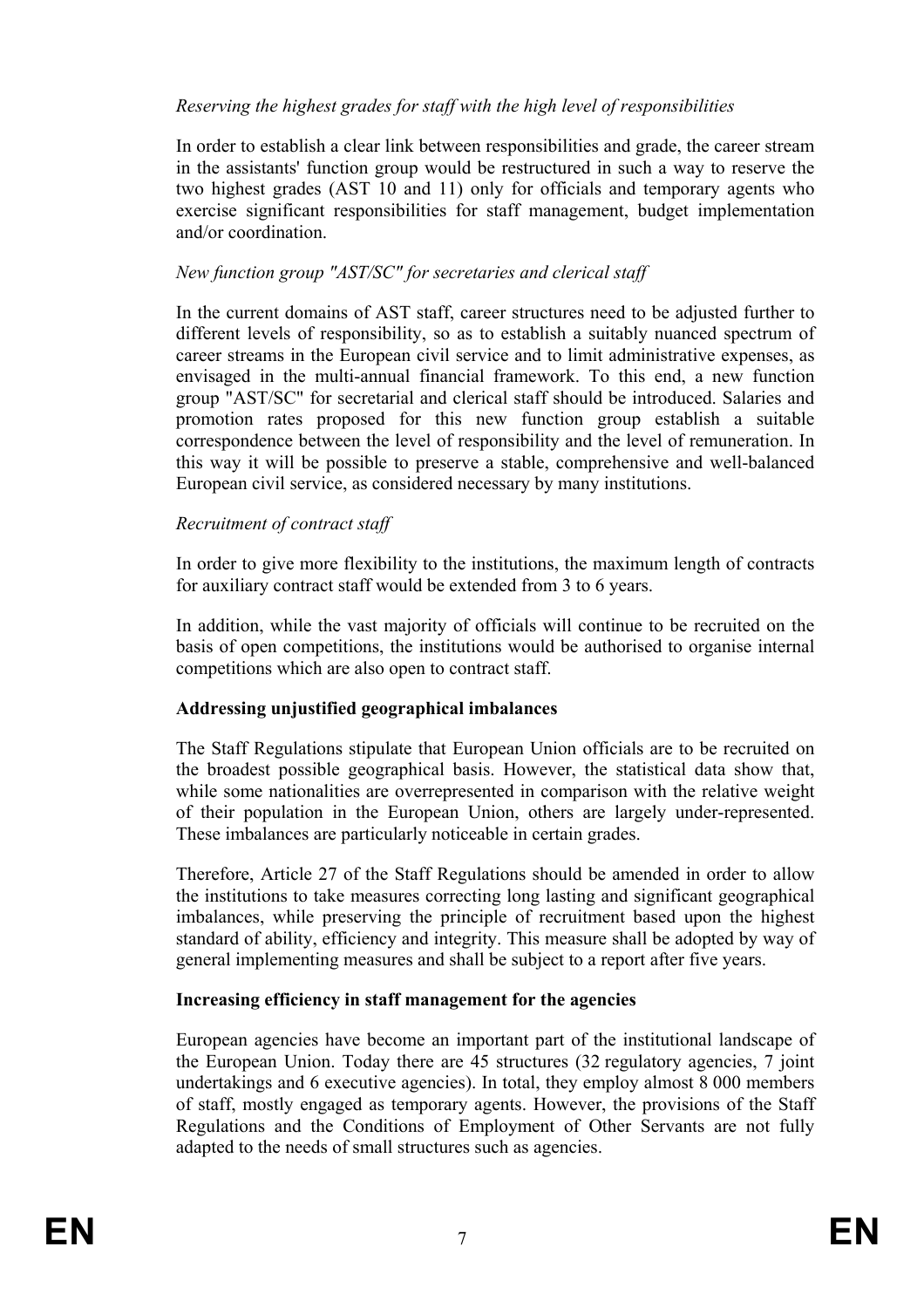For this reason the Commission suggests introducing a new category of temporary staff for agencies. They would be recruited following a transparent and objective selection procedure and could be engaged for an indefinite period of time. If necessary, agencies would be able to second them in the interests of the service. Also, temporary staff in agencies could take unpaid leave up to a maximum of 15 years throughout their entire career. The mobility within the agency and between the agencies would be facilitated, because grade and step would be maintained in case they decide to apply for a new post, provided that the range of grades for the new posts includes their grade.

Agencies would have a certain flexibility when setting up a series of committees that shape the social dialogue or must be consulted before a decision is taken.

#### **4. BUDGETARY IMPLICATIONS**

The proposal would have a budgetary impact on the expenditure and revenue of the European Union. Due to transitional provisions, the financial impact of certain provisions would gradually increase and would reach its full effect only in the long term. The savings over the next multiannual financial framework are estimated to exceed 1 billion Euros. In the long run, the savings from the proposed amendments would be 1 billion Euros per year. More details are provided in the financial statement, which is annexed to this proposal.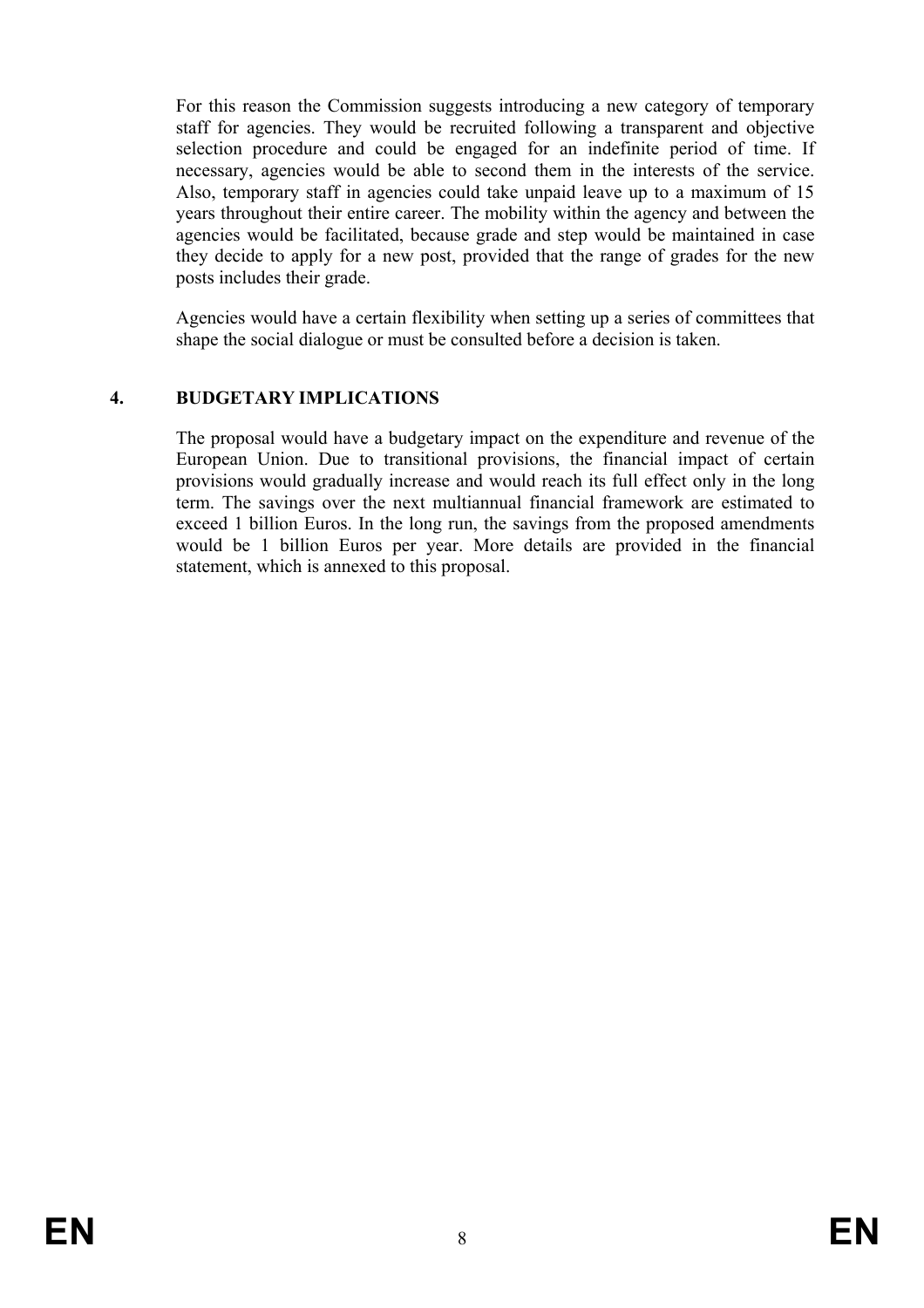#### Proposal for a

# **REGULATION OF THE EUROPEAN PARLIAMENT AND OF THE COUNCIL**

## **amending the Staff Regulations of Officials and the Conditions of Employment of Other Servants of the European Union**

THE EUROPEAN PARLIAMENT AND THE COUNCIL OF THE EUROPEAN UNION,

Having regard to the Treaty on the Functioning of the European Union, and in particular Article 336 thereof,

Having regard to the Protocol on the Privileges and Immunities of the European Union, and in particular Article 12 thereof,

Having regard to the proposal from the European Commission, submitted following consultation with the Staff Regulations Committee,

After transmission of the draft legislative act to the national Parliaments,

Having regard to the opinion of the Court of Justice,

Having regard to the opinion of the Court of Auditors,

Acting in accordance with the ordinary legislative procedure,

Whereas:

- (1) The European Union and its more than 50 institutions and agencies should be equipped with a high-quality European public administration, so as to enable it to perform its tasks to the highest possible standard in accordance with the Treaties and to meet the challenges, both internal and external, that it will face in the future.
- (2) Consequently, it is necessary to provide a framework for the recruitment of high calibre staff in terms of productivity and integrity, drawn on the widest possible geographical basis from among citizens of the Member States, and to enable such staff to carry out their duties as effectively and efficiently as possible.
- (3) A broader aim should be to optimise the management of human resources in a European civil service characterised by competence, independence, loyalty, impartiality and stability, as well as by cultural and linguistic diversity.
- (4) In the interest of guaranteeing that the purchasing power of European Union officials and other servants develop in parallel with that of national civil servants in central governments of the Member States, it is essential to preserve the principle of a multi-annual mechanism for pay, known as 'the method', by extending its application until the end of 2022 with a review at the end of the fifth year. The discrepancy between the mechanism of the method which has always been administrative in nature and the adoption by the Council alone of the result of the method led to difficulties in the past and is not in line with the Treaty of Lisbon. It is therefore appropriate to let the legislators decide in adopting these amendments to the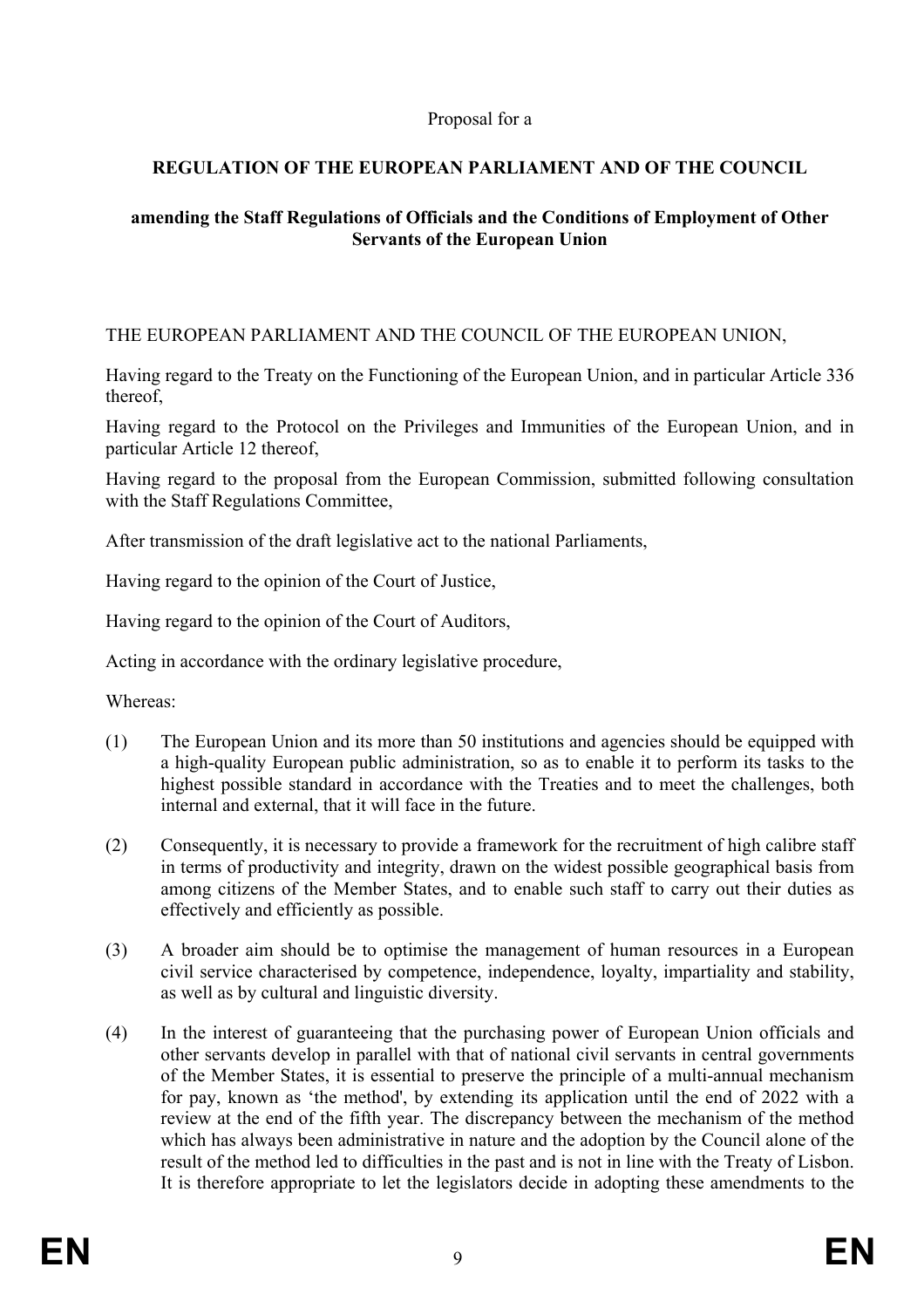Staff Regulations upon a method that would update annually all salaries, pensions and allowances in an automatic manner. This update will be based upon the political decisions taken by each Member States for salary adjustment of its civil servants at the national level.

- (5) It is important to ensure the quality of statistical data used for updating remuneration and pensions. In accordance with the principle of impartiality, national statistical offices should collect the data at national level and transmit them to Eurostat.
- (6) The potential advantages for officials and other servants of the European Union of the application of the method should be balanced by the continuation of the system of special levy, to be renamed as 'solidarity levy'. While the rate of the special levy in force during the period from 2004 to 2012 increased gradually over time and averaged at 4.23 %, it seems appropriate in the present circumstances to increase the solidarity levy at the uniform rate of 6%, so as to take account of a difficult economic context and its ramifications for public finances throughout the European Union. Such a solidarity levy should apply to all officials and other servants of the European Union for the same period as the 'method' itself.
- (7) Demographic changes and the changing age structure of the population concerned require that the pension age be increased, subject however to transitional measures for officials and other servant of the European Union already in service. These transitional measures are necessary to respect acquired rights of officials already in service who have contributed to the notional pension fund for European Union officials.
- (8) Since the European Union pension scheme is in actuarial balance and this balance has to be maintained in the short and in the long term, staff employed before 1 January 2013 should be compensated for their pension contribution by transitional measures, such as a higher accrual rate for the years of service after the statutory retirement age (Barcelona incentive) and by applying half of the reduction for early retirement between the age of 60 and the statutory retirement age.
- (9) The commonly accepted actuarial practice requires that a period of past observations between 20 and 40 years be used for interest rates and salary growth with a view to ensuring the balance of pension schemes. The moving averages for interest rates and salary growth should therefore be extended to 30 years with a transitional period of 8 years.
- (10) The Council requested from the Commission a study and the submission of appropriate proposals on Article 5(4), Annex I.A and Article 45(1) of the Staff Regulations with a view to establishing a clear link between responsibilities and grade in the AST function group and in order to ensure a greater emphasis on the level of responsibility when comparing merits in the context of promotion.
- (11) Taking this request into account, it is appropriate that promotion to a higher grade should be made conditional on performing duties whose importance justifies the official's appointment to that higher grade.
- (12) The career stream in the AST function group should be restructured in such a way that the top grades will be reserved for a limited number of officials exercising the highest level of responsibilities with regard to staff management, budget implementation or coordination in this function group.
- (13) With a view to adjusting career structures in the current domains of AST staff even further to different levels of responsibility and as an indispensable contribution to limiting administrative expenses, a new function group "AST/SC" for secretarial and clerical staff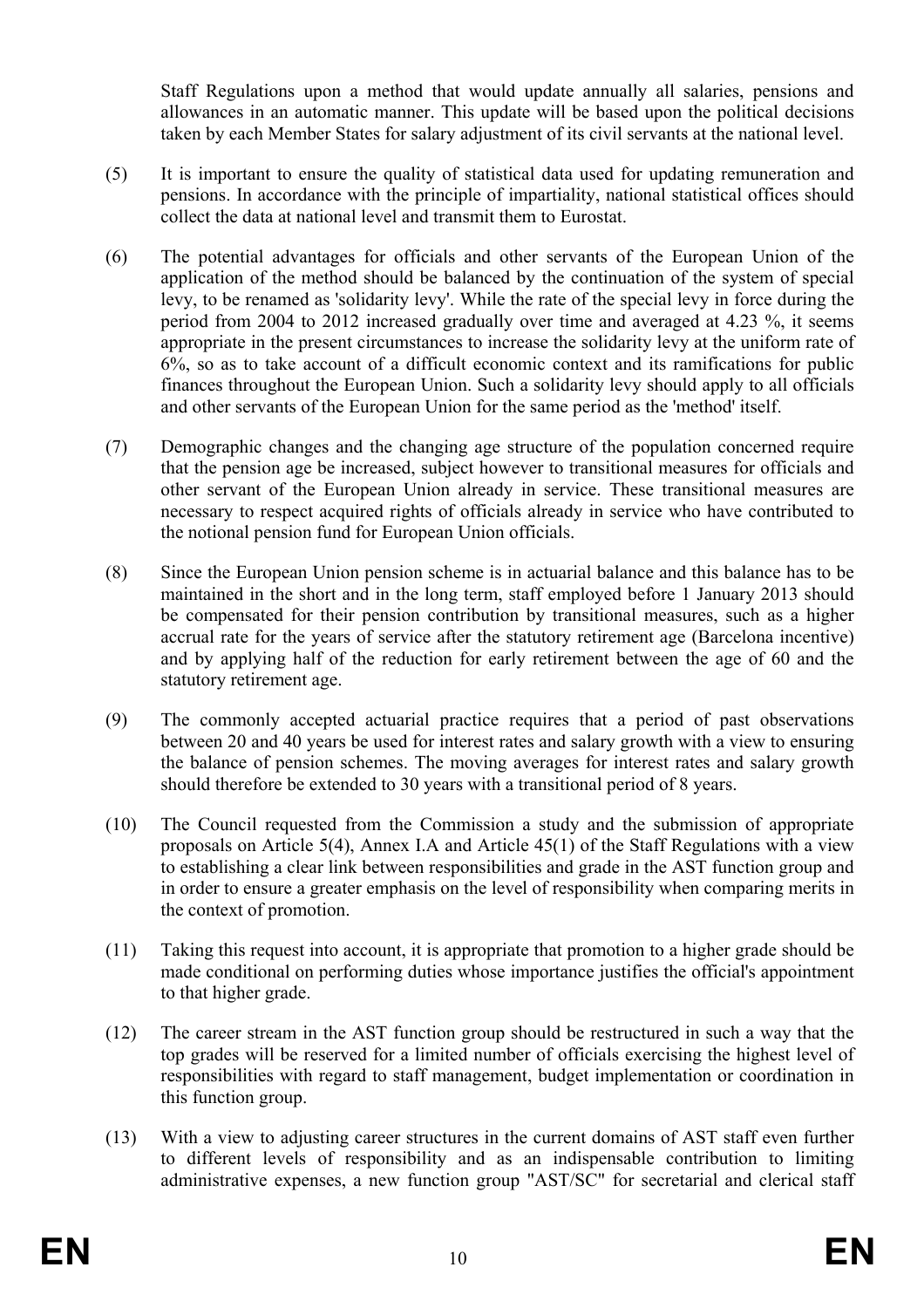should be introduced. Salaries and promotion rates establish a suitable correspondence between the level of responsibility and the level of remuneration. In this way it will be possible to preserve a stable and comprehensive European civil service.

- (14) Working hours applied in the institutions should be aligned to those in force in certain of the Member States of the European Union to compensate for the reduction of staff in the institutions. The introduction of a minimum number of weekly working hours will ensure that the staff employed by the institutions is able to carry out the work-load resulting from the European Union's policy objectives while, at the same time, harmonising working conditions in the institutions, in the interest of solidarity throughout the European Union's civil service.
- (15) Flexible working-time arrangements are an essential element of a modern and efficient public administration allowing for family-friendly working conditions and enabling a suitable gender balance within the institutions. It is therefore necessary to introduce an explicit reference to these arrangements in the Staff Regulations.
- (16) The rules on annual travelling time and annual payment of travel expense between the place of employment and the place of origin should be modernised, rationalised and linked with the expatriate status, in order to make their application simpler and more transparent. In particular, the annual travelling time should be limited to a maximum of three days.
- (17) Likewise, the rules on the reimbursement of removal costs should be simplified, in order to facilitate their application both for the administration and the staff members concerned. To this end, cost ceilings which take account of the official's or agent's family situation and of the average cost of removal and associated insurance should be introduced.
- (18) Some staff members must frequently go on mission to the other principal places of work of their institution. These situations are at present not adequately taken into account in the rules on missions. These rules should therefore be adapted, in order to allow in such cases the reimbursement of accommodation costs on the basis of a flat-rate sum.
- (19) It is appropriate to provide a more flexible framework for the employment of contract staff. The institutions of the European Union should therefore be enabled to engage contract staff for a maximum period of six years in order to perform tasks under the supervision of officials or temporary staff. In addition, while the vast majority of officials will continue to be recruited on the basis of open competitions, the institutions should be authorised to organise internal competitions which are also open to contract staff.
- (20) Transitional arrangements should be provided to enable the new rules and measures to be applied gradually, whilst respecting the acquired rights and legitimate expectations of the staff employed before the entry into force of these amendments to the Staff Regulations.
- (21) In the interest of simplification and of a consistent staff policy, the rules adopted by the Commission to implement the Staff Regulations should apply by analogy to the agencies. However, in order to ensure that the specific situation of agencies may, if necessary, be taken into account, agencies should be entitled to request the Commission's authorisation to adopt implementing rules which derogate from those adopted by the Commission, or not to apply the Commission's rules at all.
- (22) A register of all of the rules adopted to give effect to the Staff Regulations should be set up and administered within the Court of Justice of the European Union. This register, which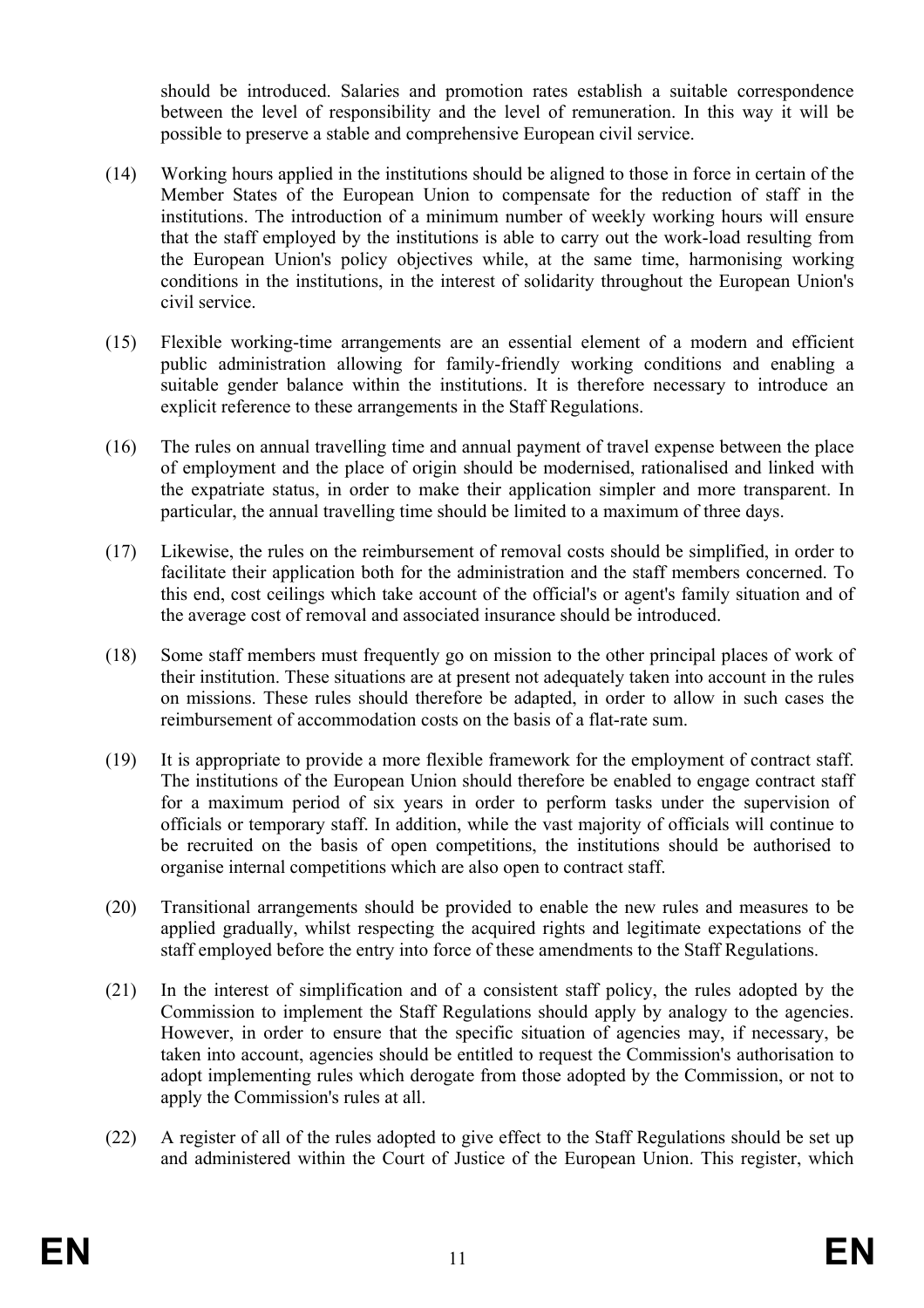can be consulted by all institutions and agencies, will allow for transparency and promote a cohesive application of the Staff Regulations.

- (23) In order to harmonise and clarify the rules on the adoption of implementing provisions and having regard to their internal and administrative nature, it is appropriate to confer the relevant decision-making powers on the appointing authority and the authority authorised to conclude contracts.
- (24) Taking into account the high number of temporary staff within agencies and the need to define a consistent staff policy, it is necessary to create a new category of temporary staff and to lay down specific rules for this category.
- (25) In order to achieve the objectives set out in the Staff Regulations, the power to adopt acts in accordance with Article 290 of the Treaty on the Functioning of the European Union should be delegated to the Commission notably in respect of certain aspects of working conditions.
- (26) The Commission, when preparing and drawing-up delegated acts, should ensure a simultaneous, timely and appropriate transmission of relevant documents to the European Parliament and Council,

HAVE ADOPTED THIS REGULATION:

#### *Article 1*

The Staff Regulations of Officials of the European Union shall be amended as follows:

- 1. In Article 1d(3), the word 'institutions' shall be replaced by 'appointing authorities of the institutions';
- 2. Article 5 shall be amended as follows:
	- (a) Paragraph 1 and 2 shall be replaced by the following:

'1. The posts covered by the Staff Regulations shall be classified, according to the nature and importance of the duties to which they relate, in an administrators' function group (hereinafter 'AD'), an assistants' function group (hereinafter 'AST') and a secretaries and clerks' function group (hereinafter 'AST/SC').

2. Function group AD shall comprise twelve grades, corresponding to managerial, conceptual and analytical as well as to linguistic and scientific duties. Function group AST shall comprise eleven grades, corresponding to executive and technical duties. Function group AST/SC shall comprise six grades, corresponding to clerical and secretarial duties.';

- (b) In point (a) of paragraph 3 the words 'and function group AST/SC' shall be inserted after the words 'in function group AST';
- (c) Paragraph 4 shall be replaced by the following:

'4. A table showing types of posts is given in Annex I, Section A. By reference to this table, the appointing authority of each institution may define in more detail the duties and powers attaching to each type of post after consulting the Staff Regulations Committee.';

3. Article 6 shall be replaced by the following: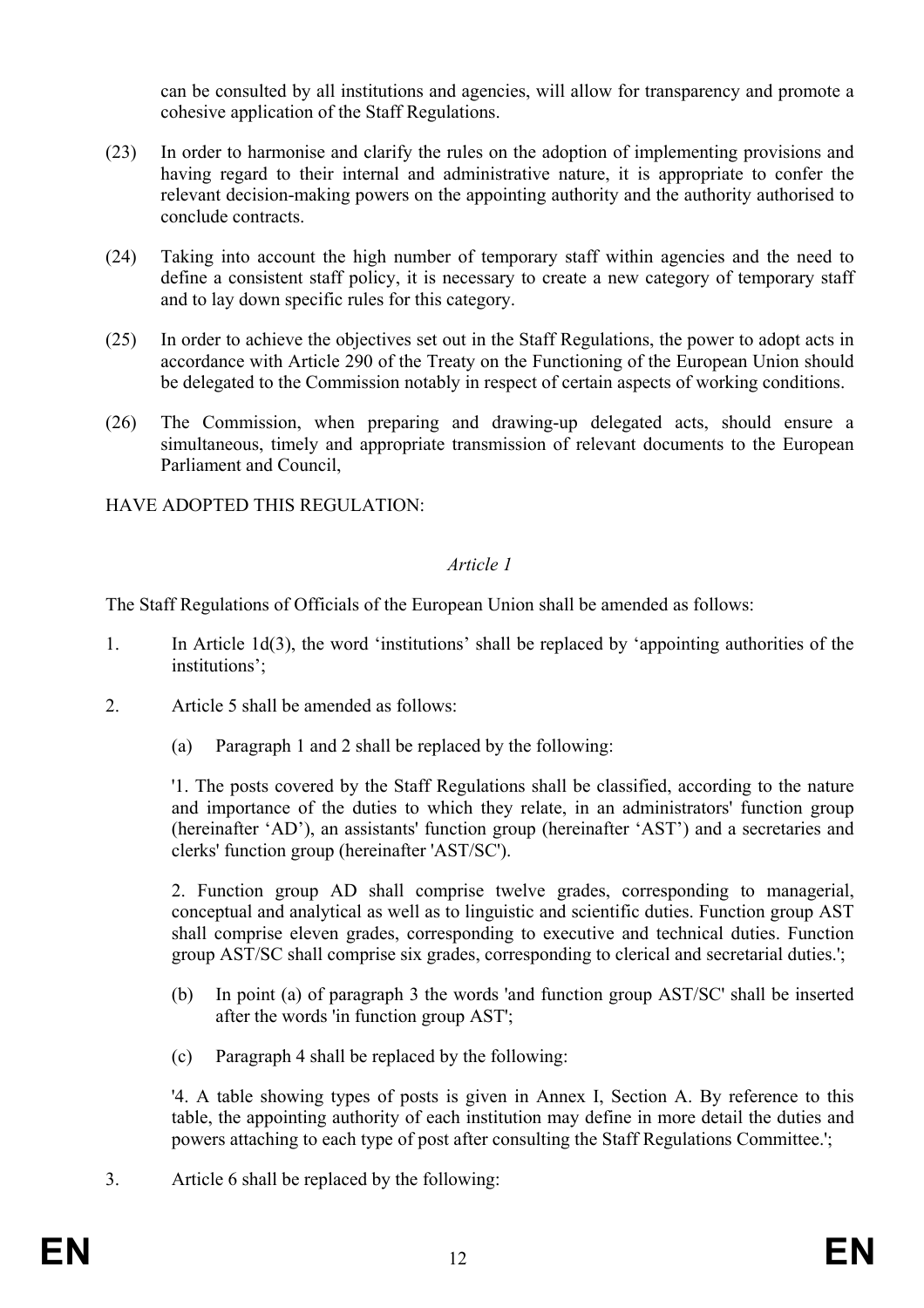#### *'Article 6*

1. The establishment plan appended to the section of the budget related to each institution shall indicate the number of posts in each grade and function group.

Each institution's establishment plan shall reflect the obligations set out in the multi-annual financial framework and the inter-institutional agreement on its implementation.

2. Without prejudice to the principle of promotion based on merit as laid down in Article 45, this plan shall ensure that for each institution, the number of vacant positions at every grade of the establishment plan on 1 January of each year corresponds to the number of officials in the lower grade in active employment on 1 January of the preceding year, multiplied by the rates laid down in Annex I, Section B, for that grade. These rates shall be applied on a five-year average basis as from 1 January 2013.

3. The rates laid down in Annex I, Section B, shall be reviewed at the end of a five-year period starting on 1 January 2013 on the basis of a report, submitted by the Commission to the European Parliament and the Council, and a proposal by the Commission.

The European Parliament and the Council shall decide in accordance with Article 336 of the Treaty on the Functioning of the European Union.

4. After the same five-year period, the Commission shall report to the European Parliament and to the Council on the implementation of the provisions on the function group AST/SC and of the transitional provisions laid down in Article 30 of Annex XIII, taking into account the evolution of the need for staff carrying out secretarial and clerical tasks in all institutions and the evolution of permanent and temporary posts in function group AST and of the number of contract agents in function group II.';

- 4. Article 9 shall be amended as follows:
	- (a) Paragraph 1 shall be replaced by the following:
	- '1. Without prejudice to paragraph 1a, there shall be set up within each institution:
	- a Staff Committee, which may be organised in sections for the different places of employment;
	- one or more Joint Committees, as appropriate for the number of officials at the places of employment;
	- one or more Disciplinary Boards, as appropriate for the number of officials at the places of employment;
	- one or more Joint Advisory Committees on professional incompetence, as appropriate for the number of officials at the places of employment;
	- a Reports Committee, if required;
	- an Invalidity Committee,

which shall perform the functions assigned to them by these Staff Regulations.';

(b) Paragraph 1a shall be replaced by the following: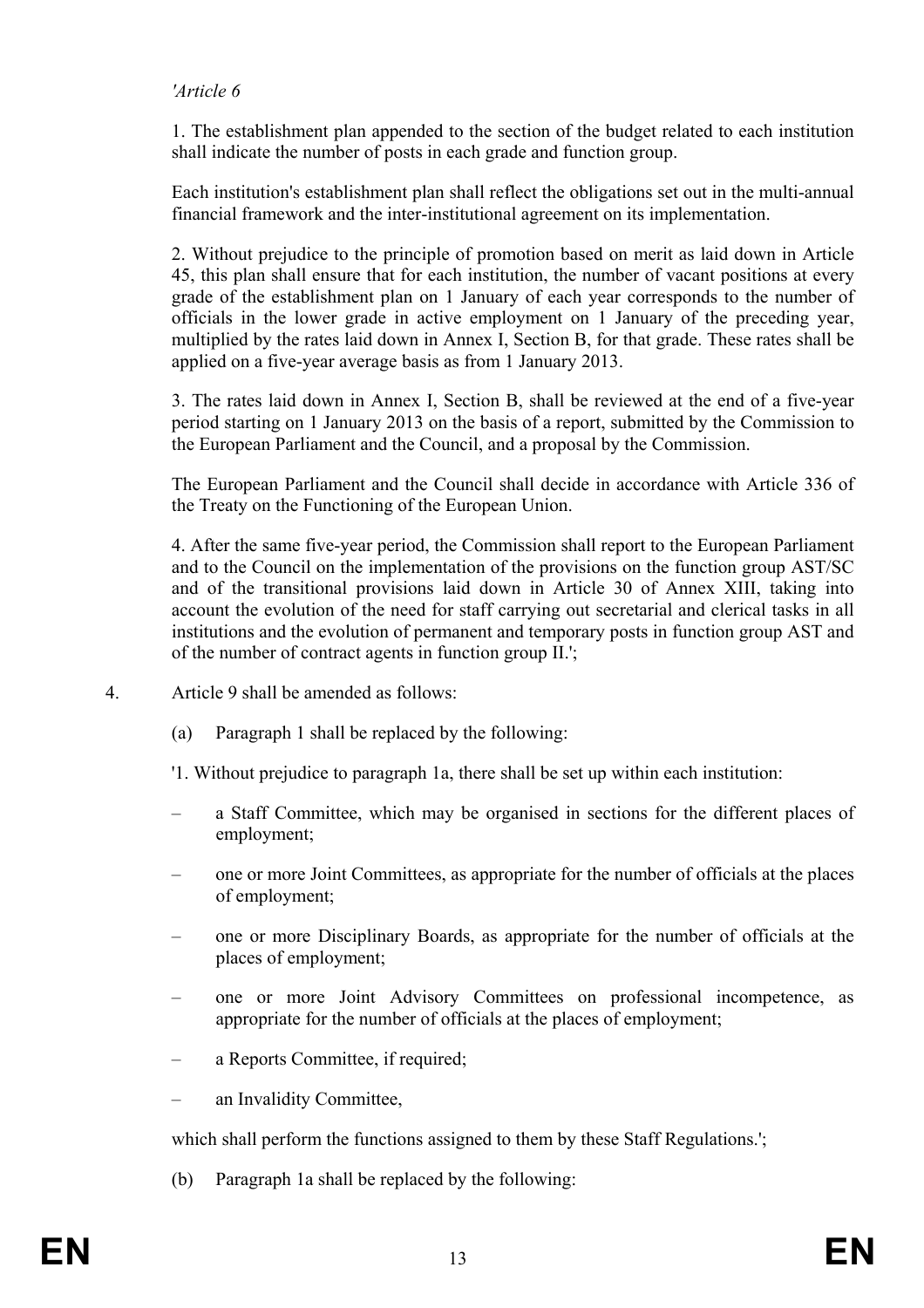'For the application of certain provisions of these Staff Regulations, a common Joint Committee may be established for two or more institutions. The other Committees referred to in paragraph 1 and the Disciplinary Board may be established as common bodies by two or more agencies.';

(c) In paragraph 2, the following subparagraph shall be inserted after the first subparagraph:

'The agencies may derogate from the provisions of Article 1 of Annex II regarding membership of Staff Committees to take into account the composition of their personnel. The agencies may decide not to appoint alternate members in the Joint Committee or Committees provided for in Article 2 of Annex II.';

- 5. In the second sentence of the first subparagraph of Article 10, the word 'institutions' shall be replaced by 'appointing authorities of the institutions';
- 6. Article 18(1) shall be replaced by the following:

'1. All rights in any writings or other work done by any official in the performance of his duties shall be the property of the European Union or, where such writings or work relate to the European Atomic Energy Community, property of that Community. The Union or, where applicable, the European Atomic Energy Community shall have the right to acquire compulsorily the copyright in such works.';

- 7. In Article 26a, the word 'institutions' shall be replaced by 'appointing authorities of the institutions';
- 8. Article 27 shall be replaced by the following:

*'Article 27* 

Recruitment shall be directed to securing for the institution the services of officials of the highest standard of ability, efficiency and integrity, recruited on the broadest possible geographical basis from among nationals of Member States of the European Union. No posts shall be reserved for nationals of any specific Member State.

The principle of the equality of Union's citizens shall allow each institution to adopt corrective measures following the observation of a long lasting and significant imbalance between nationalities among officials which is not justified by objective criteria. These corrective measures shall never result in recruitment criteria other than those based on merit. Before such corrective measures are adopted, the appointing authority of the institution concerned shall adopt general provisions for giving effect to this paragraph in accordance with Article 110.

After a five-year period starting on 1 January 2013, the Commission shall report to the European Parliament and to the Council on the implementation of the preceding paragraph.';

9. In Article 29, the following subparagraph shall be added to paragraph 1:

'While maintaining the principle that the vast majority of officials shall be recruited on the basis of open competitions, the appointing authority may decide, by way of derogation from point (b), to hold a competition internal to the institution which shall also be open to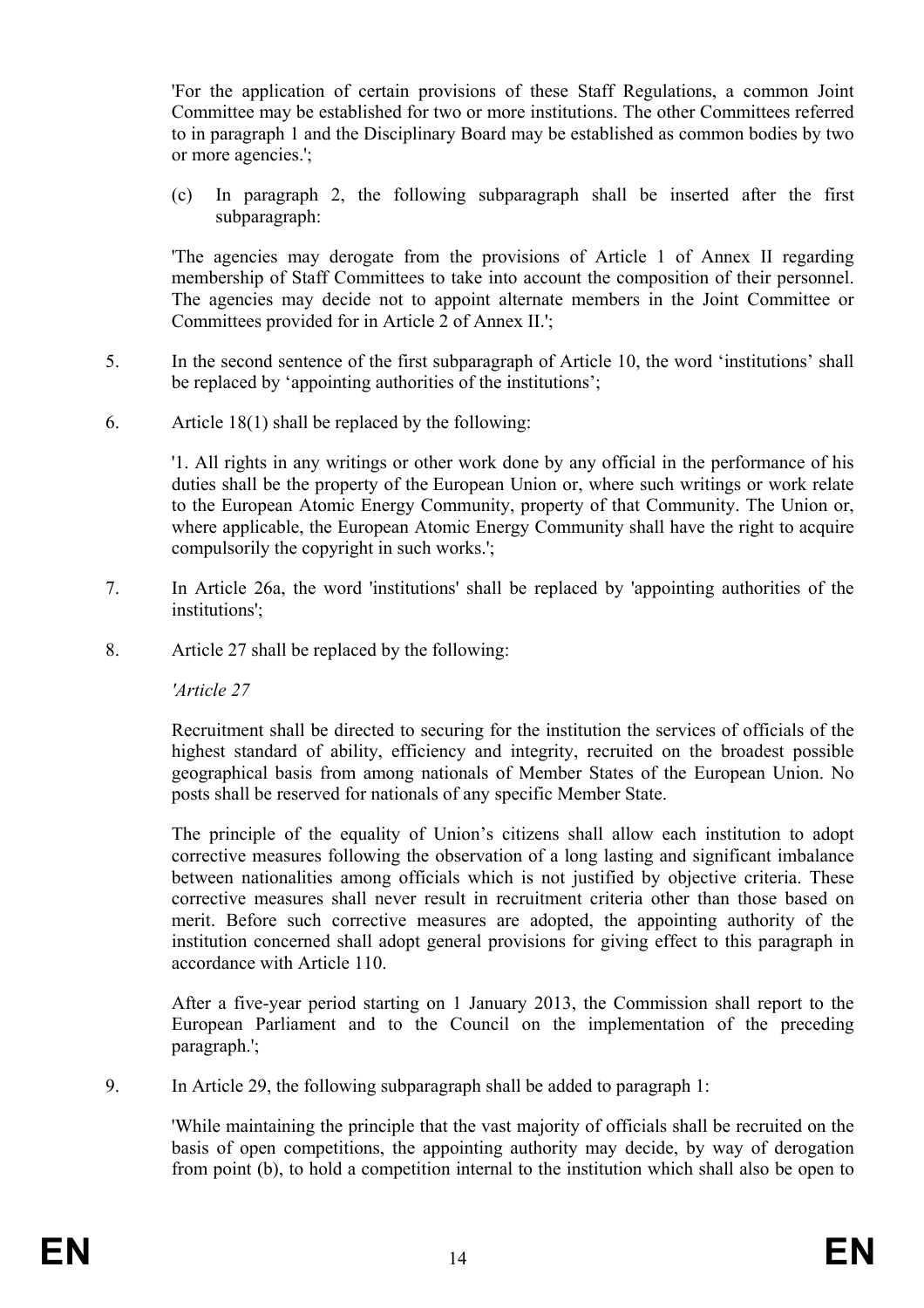contract staff as defined in Articles 3a and 3b of the Conditions of Employment of Other Servants of the European Union.';

10. The first sentence of Article 31 (2) shall be replaced by the following:

'Without prejudice to Article 29(2), officials shall be recruited only at grades SC 1, AST 1 to AST 4 or AD 5 to AD 8.'

- 11. In the third paragraph of Article 32, the word 'institution' shall be replaced by 'appointing authority of each institution';
- 12. In the second indent of point (b) of Article 37, the word 'institutions' shall be replaced by 'appointing authorities of the institutions';
- 13. Article 42a shall be amended as follows:
	- (a) In the second sentence of the first paragraph, the word 'institutions' shall be replaced by 'appointing authority of each institution';
	- (b) In the last sentence of the third paragraph, the word 'adapted' shall be replaced by 'updated';
- 14. Article 43 shall be amended as follows:
	- (a) In the first sentence of the first paragraph, the words 'each institution' shall be replaced by 'the appointing authority of each institution';
	- (b) In the second sentence of the first paragraph, the words 'Each institution' shall be replaced by 'The appointing authority of each institution';
- 15. Article 45 shall be amended as follows:
	- (a) In paragraph 1, the following sentence shall be inserted after the second sentence:

'Unless the procedure laid down in Articles 4 and 29(1) is applied, officials may only be promoted if they occupy a post which corresponds to one of the types of post set out in Annex I, Section A, for the next higher grade.';

- (b) In the first sentence of paragraph 2, the words 'Article 55 of the Treaty on European Union' shall be replaced by 'Article 55(1) of the Treaty on European Union';
- (c) In the second sentence of paragraph 2, the word 'institutions' shall be replaced by 'appointing authorities of the institutions';
- 16. In paragraph 5 of Article 45a, the word 'institutions' shall be replaced by 'appointing authority of each institution';
- 17. In the third paragraph of Article 48, the words 'function group AST' shall be replaced by 'function groups AST and AST/SC';
- 18. In the last paragraph of Article 50, the words 'fifty-five' shall be replaced by 'fifty-eight';
- 19. Article 51 shall be amended as follows: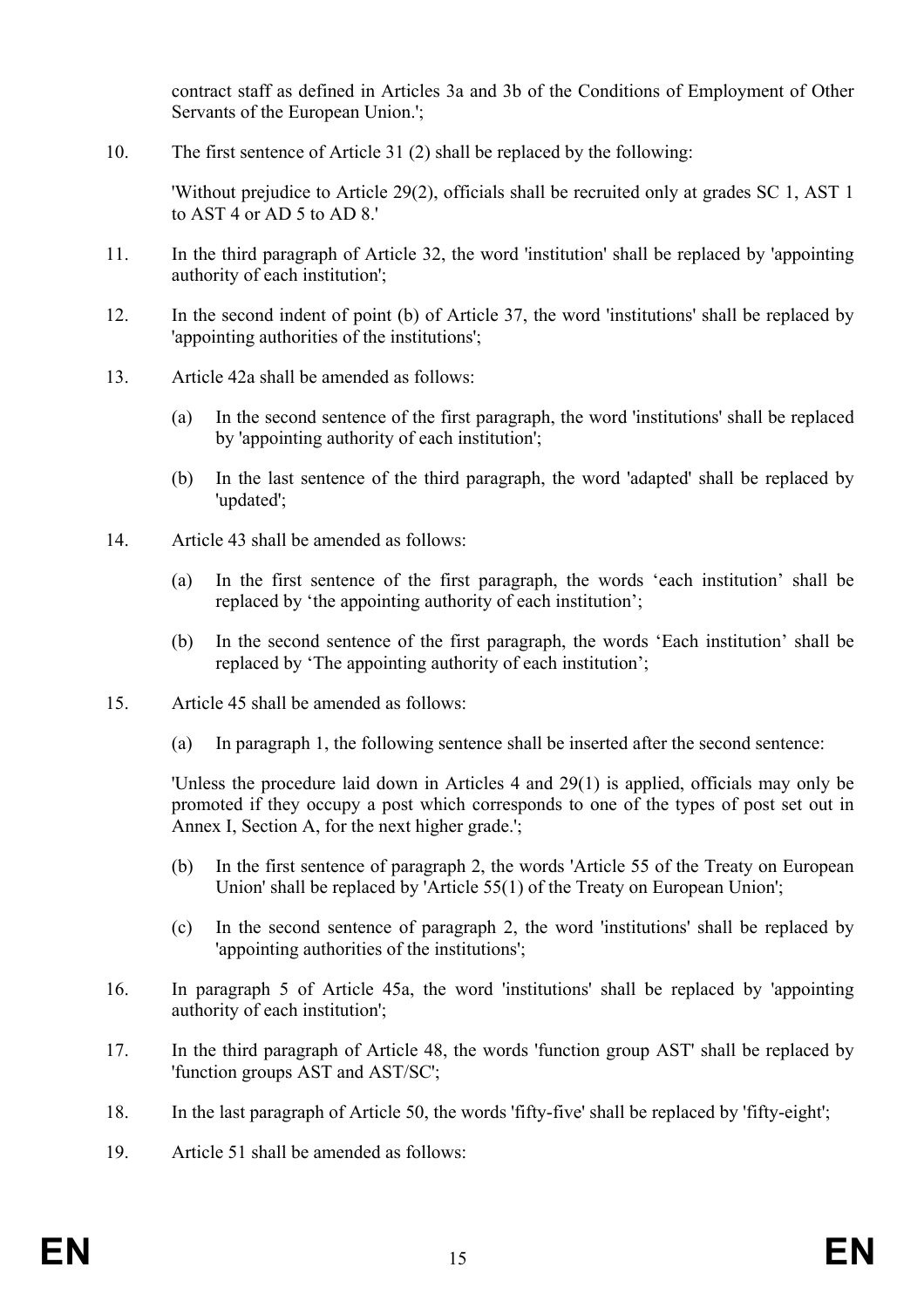- (a) In the first sentence of paragraph 1, the words 'Each institution' shall be replaced by 'The appointing authority of each institution';
- (b) In the first and in the last sentences of the first subparagraph of paragraph 6, the words 'grade 1' shall be replaced by the words 'grade AST 1';
- 20. Article 52(b) shall be replaced by the following:

'(b) at his own request on the last day of the month in respect of which the request was submitted where he is between 58 and 65 years of age and satisfies the requirements for immediate payment of a pension in accordance with Article 9 of Annex VIII. The second sentence of the second paragraph of Article 48 shall apply by analogy.

However, an official may at his own request and where the appointing authority considers it justified in the interest of the service, carry on working until the age of 67, in which case he shall be retired automatically on the last day of the month in which he reaches that age.';

- 21. Article 55 shall be amended as follows:
	- (a) The paragraphs shall be numbered;
	- (b) The first sentence of paragraph 2 shall be replaced by the following:

'The normal working week shall range from 40 to 42 hours, the hours of the working day to be determined by the appointing authority';

- (c) In the second sentence of the third paragraph, the word 'institution' shall be replaced by 'appointing authority of each institution';
- (d) The following paragraph shall be added:

'4. The appointing authority of each institution may introduce flexible working-time arrangements. Officials to whom the provisions of the second paragraph of Article 44 apply shall manage their working-time without resorting to such arrangements.';

- 22. Article 55a shall be amended as follows:
	- (a) Point (e) of the first subparagraph of paragraph 2 shall be replaced by the following:

'(e) during the last three years before he reaches retirement age, but not before the age of 58';

- (b) In the second subparagraph of paragraph 2, the words ', or as of the age of 55' shall be replaced by ', or during the last three years before reaching retirement age, but not before the age of 58';
- 23. The third paragraph of Article 56 shall be replaced by the following:

'As provided in Annex VI, overtime worked by officials in grades SC 1 to SC 6 and grades AST 1 to AST 4 shall entitle them either to compensatory leave or to remuneration where requirements of the service do not allow compensatory leave during the month following that in which the overtime was worked.';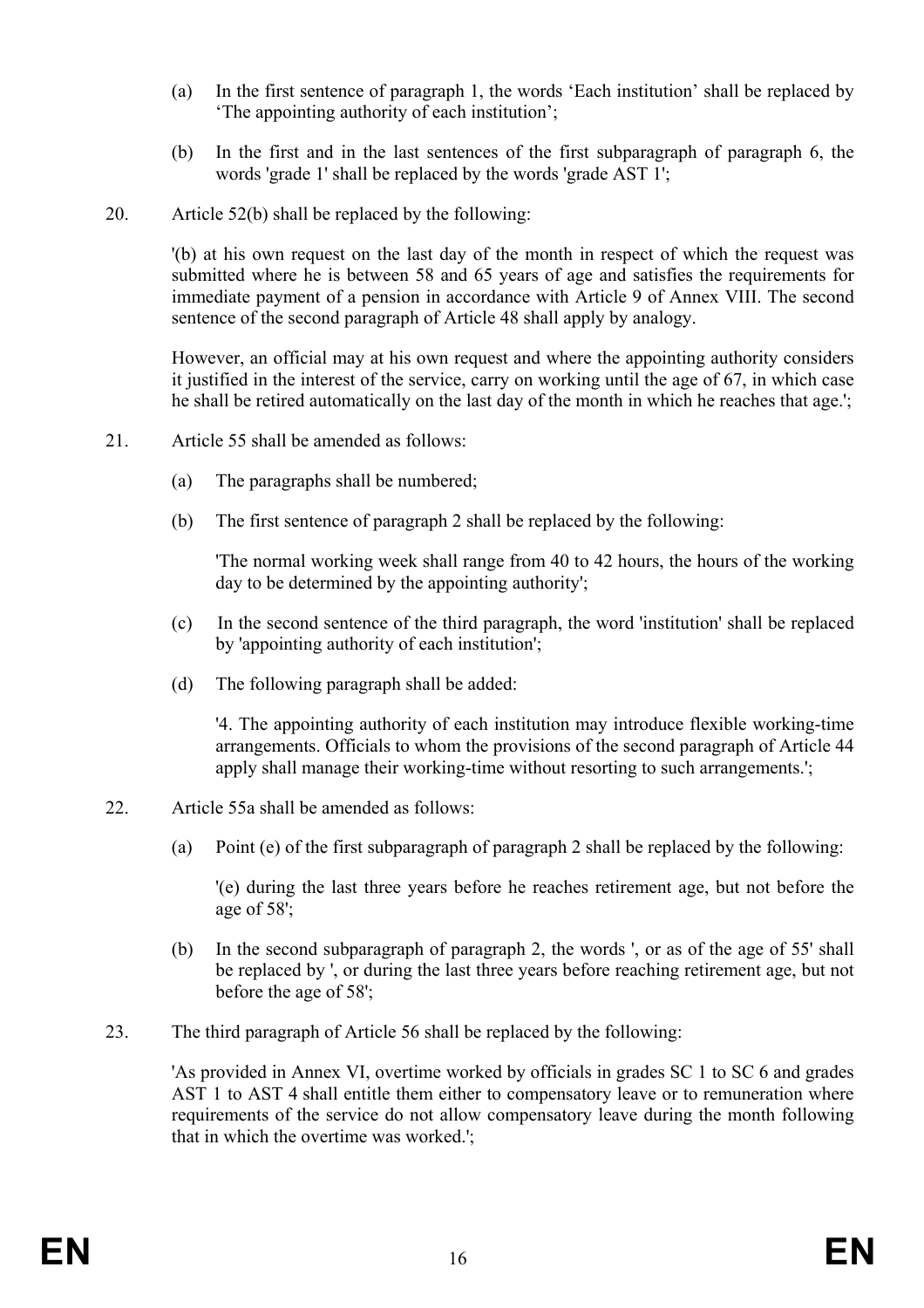24. The second paragraph of Article 56a and the second paragraph of Article 56b shall be replaced by the following:

'After consulting the Staff Regulations Committee, the Commission shall determine, by means of delegated acts in accordance with Articles 110a and 110b, the categories of officials entitled to such allowances, the conditions for granting the allowances and the rates thereof.';

25. The second paragraph of Article 56c shall be replaced by the following:

'After consulting the Staff Regulations Committee, the Commission shall determine, by means of delegated acts in accordance with Articles 110a and 110b, the categories of officials entitled to the special allowances, the conditions for granting such allowances and the rates thereof.';

- 26. In the first paragraph of Article 57, the word 'institutions' shall be replaced by 'appointing authorities of the institutions';
- 27. In Article 61, the word 'institutions' shall be replaced by 'appointing authorities of the institutions';
- 28. Article 63 shall be amended as follows:
	- (a) The second paragraph shall be replaced by the following:

'Remuneration paid in a currency other than euros shall be calculated on the basis of the exchange rates used for the implementation of the general budget of the European Union on 1 July of that year.';

(b) The third paragraph shall be replaced by the following:

'Every year the exchange rates shall be updated retroactively at the time of the annual update of remuneration provided for in Article 65.';

- (c) The fourth paragraph shall be deleted;
- 29. Article 64 shall be replaced by the following:

'An official's remuneration expressed in euros shall, after the compulsory deductions set out in these Staff Regulations or in any implementing regulations have been made, be weighted at a rate above, below or equal to 100 %, depending on living conditions in the various places of employment.

The correction coefficients shall be updated annually in accordance with Annex XI. The updated values shall be published by the appointing authority of each institution two weeks after the update in order to inform the staff of the institution.';

30. Article 65 shall be replaced as follows:

'1. The remuneration of the officials and other servants of the European Union shall be updated every year in accordance with Annex XI. This update shall take place before the end of each year in the light of a report by the Commission based on statistical data prepared by the Statistical Office of the European Union in agreement with the national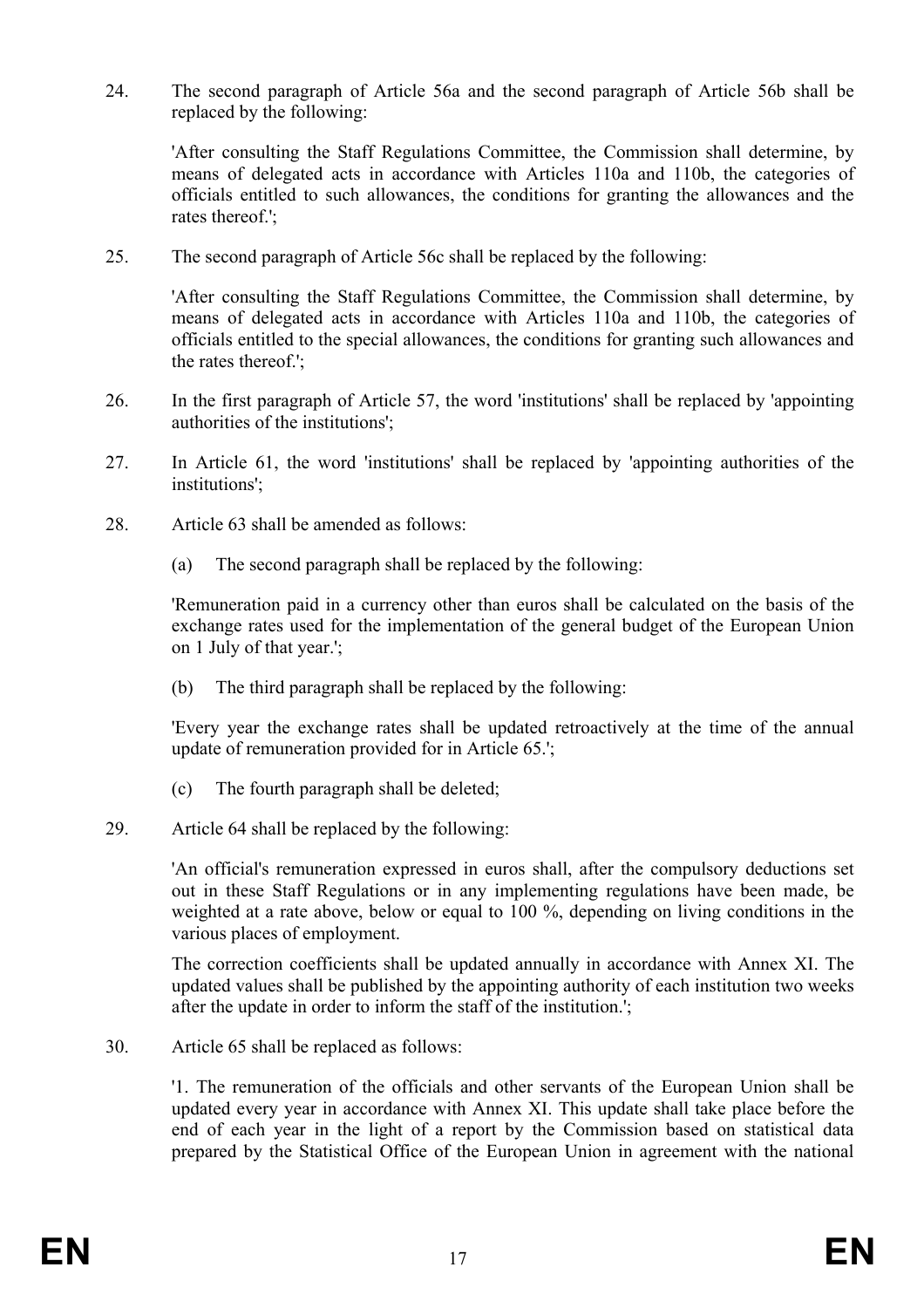statistical offices of the Member States; the statistical data shall reflect the situation as at 1 July in each of the Member States.

The amounts in the second and third paragraphs of Article 42a, Articles 66 and 69, Articles 1(1), 2(1), 3(1) and (2), 4(1), 7(2), 8(2), 10(1) of Annex VII and Article 8(2) of Annex XIII, the amounts in the former Article 4a of Annex VII to be updated in accordance with Article 18(1) of Annex XIII , the amounts in Article 24(3), the second subparagraph of Article 28a(3), Articles 28a(7), 93, 94, the second subparagraph of Article 96(3), Articles 96(7), 133, 134 and 136 of the Conditions of Employment of Other Servants, the amounts in the first subparagraph of Article 1(1) of Council Regulation (ECSC, EEC, Euratom) No 300/76, the coefficient for the amounts in Article 4 of Council Regulation (EEC, Euratom, ECSC) No 260/68 shall be updated annually in accordance with Annex XI. The updated amounts shall be published by the appointing authority of each institution two weeks after the update in order to inform the staff of the institution.

2. In the event of a substantial change in the cost of living, the amounts referred to in paragraph 1 and the weightings referred to in Article 64 shall be updated in accordance with Annex XI. The updated amounts and the weightings shall be published by the appointing authority of each institution two weeks after the update in order to inform the staff of the institution.';

- 31. Article 66 shall be amended as follows:
	- (a) The introductory sentence shall be replaced by the following:

'Basic monthly salaries are for each grade and step in function groups AD and AST as provided in the following table:'

(b) The following shall be added:

'Basic monthly salaries are for each grade and step in function group AST/SC as provided in the following table:

|                 | <b>Step</b> |                |          |                |          |
|-----------------|-------------|----------------|----------|----------------|----------|
| Grade           | 1           | $\overline{2}$ | 3        | $\overline{4}$ | 5        |
| SC <sub>6</sub> | 3.844,31    | 4.005,85       | 4174,78  | 4290,31        | 4349,59  |
| SC <sub>5</sub> | 3.397,73    | 3.540,50       | 3.689,28 | 3.791,92       | 3.844,31 |
| SC <sub>4</sub> | 3.003,02    | 3.129,21       | 3.260,71 | 3.351,42       | 3.397,73 |
| SC <sub>3</sub> | 2.654,17    | 2.765,70       | 2.881,92 | 2.962,10       | 3.003,02 |
| SC <sub>2</sub> | 2.345,84    | 2.444,41       | 2.547,14 | 2.617,99       | 2.654,17 |
| SC <sub>1</sub> | 2.160,45    | 2.251,24       | 2.313,87 | 2.345,84       |          |

';

32. Article 66a shall be modified as follows:

(a) Paragraphs 1 and 2 shall be replaced by the following: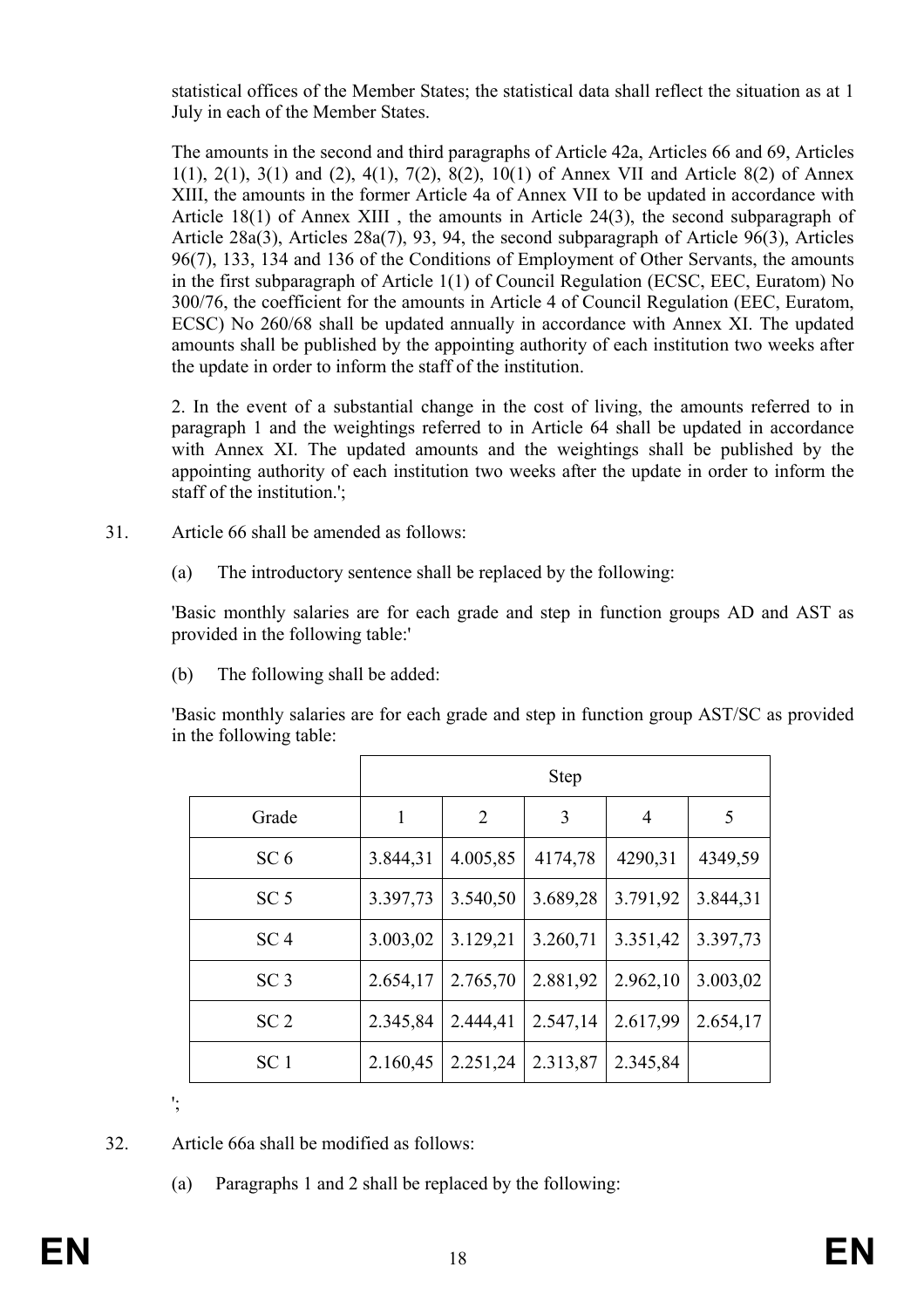'1. By way of derogation from Article 3(1) of Council Regulation (EEC, Euratom, ECSC) No  $260/68<sup>1</sup>$  and in order to take account of the application of the method for updating the remuneration and pensions of officials, a temporary measure regarding remuneration paid by the Union to staff in active employment, to be known as the 'solidarity levy', shall be applied from 1 January 2013 to 31 December 2022.

2. The rate of this solidarity levy, which shall apply to the base defined in paragraph 3, shall be  $6\%$ .

(b) Paragraph 3 shall be amended as follows:

(i) In the introductory sentence and in sub-point (i) of point (a) and in point (b), the words 'special levy' shall be replaced by the words 'solidarity levy';

(ii) In point  $(a)(ii)$ , the words 'grade 1, step 1' shall be replaced by the words 'grade' AST 1, step  $1$ :

- (c) In paragraph 4, the words 'special levy' shall be replaced by the words 'solidarity levy';
- 33. Article 72 shall be amended as follows:
	- (a) In the first sentence of the first subparagraph of paragraph 1 and in the third subparagraph of paragraph 1, the word 'institutions' shall be replaced by 'appointing authorities of each institution';
	- (b) In paragraphs 2 and 2a the number '63' shall be replaced by '65';
	- (c) In paragraph 2b, the words 'grade 1' shall be replaced by the words 'grade AST 1';
- 34. In Article 73(1), the word 'Institutions' shall be replaced by 'appointing authorities of the institutions';
- 35. In the second sentence of Article 76a, the word 'institutions' shall be replaced by 'appointing authorities of the institutions';
- 36. In the first and fifth paragraphs of Article 77, in the sixth paragraph of Article 80 and in Article  $81a(1)(d)$ , the number '63' shall be replaced by '65';
- 37. Paragraph 2 of Article 82 shall be replaced by the following:

'2. Where remuneration is updated in accordance with Article 65(1), the same update shall be applied to pensions.';

- 38. The second subparagraph of Article 83(1) shall be deleted.;
- 39. Article 83a shall be amended as follows:
	- (a) Paragraph 2 shall be replaced by the following:

 $\overline{a}$ 

<sup>1</sup> Regulation (EEC, Euratom, ECSC) No 260/68 of the Council of 29 February 1968 laying down the conditions and procedure for applying the tax for the benefit of the European Communities, OJ L 56, 4.3.1968, p. 8.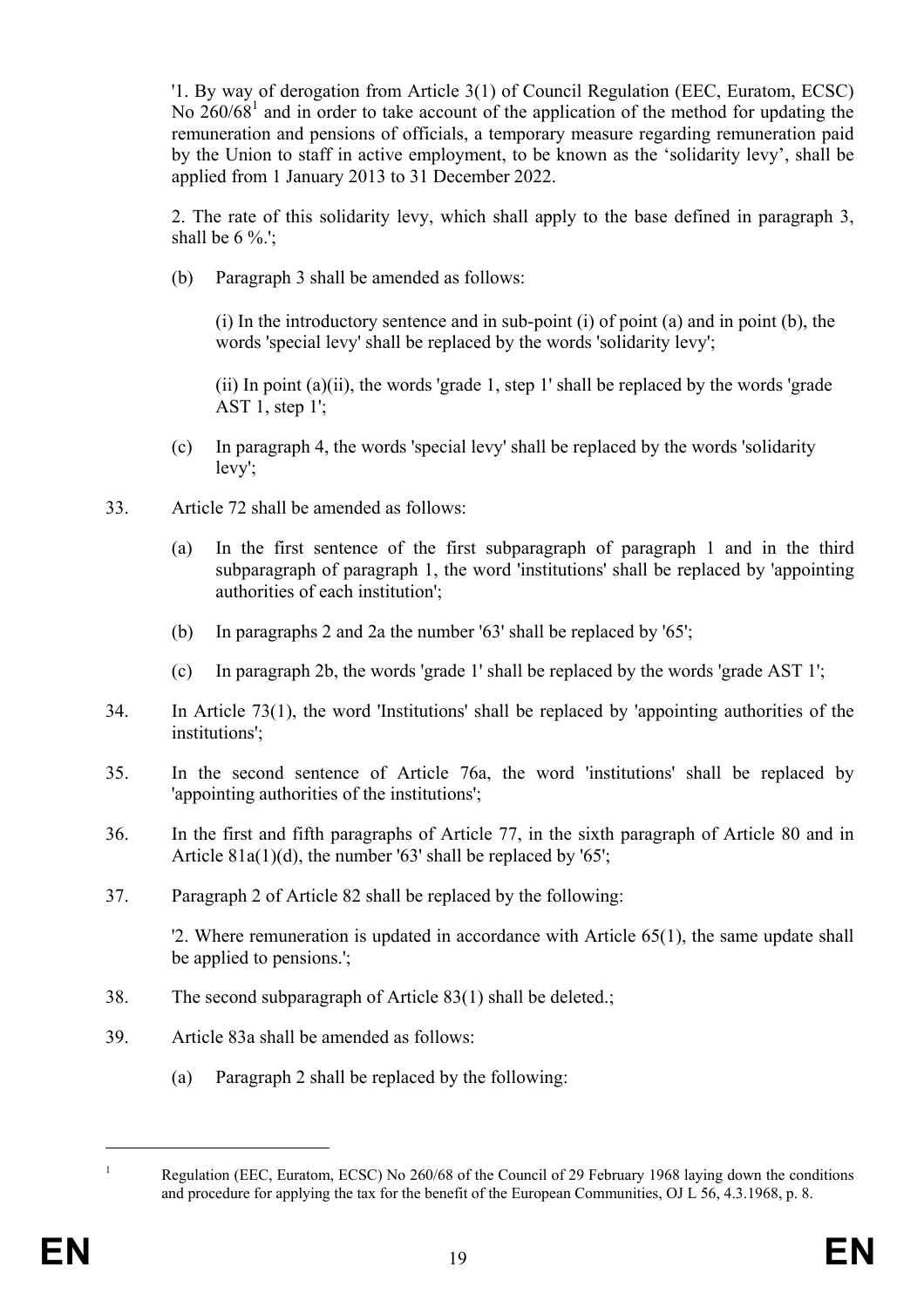'Agencies which do not receive a subsidy from the general budget of the European Union shall pay into that budget the entire amount of the contributions needed to finance the scheme. Agencies which are partially financed from that budget shall pay the part of the employers' contributions which corresponds to the proportion between the agency's revenues without the subsidy from the general budget of the European Union and its total revenues.';

- (b) In paragraph 3, the word 'Council' shall be replaced by 'Commission';
- (c) Paragraph 4 shall be replaced by the following:

'4. Each year the Commission shall present an updated version of the actuarial assessment, in accordance with Article 1(2) of Annex XII. Where it is shown that there is a gap of at least 0,25 points between the rate of contribution currently applied and the rate required to maintain actuarial balance, the Commission shall adjust the rate, in accordance with the arrangements laid down in Annex XII.';

(d) Paragraph 5 shall be replaced by the following:

'5. For the purposes of paragraphs 3 and 4 of this Article, the Commission shall act by means of delegated acts in accordance with Articles 110a and 110b, after consulting the Staff Regulations Committee.';

- 40. Title VIII 'Special provisions applicable to officials in the scientific or technical services of the Union' shall be deleted;
- 41. Article 110 shall be replaced by the following:

*'Article 110* 

1. The general provisions implementing these Staff Regulations shall be adopted by the appointing authority of each institution after consulting the Staff Committee and the Staff Regulations Committee.

2. Implementing rules adopted by the Commission to give effect to these Staff Regulations, including the general implementing provisions referred to in paragraph 1, shall apply by analogy to the agencies. To this end, the Commission shall inform the agencies of any such implementing rule without delay after adoption.

Such implementing rules shall enter into force at the agencies nine months after their entry into force at the Commission or nine months after the date on which the Commission informed the agencies of the adoption of the respective implementing rule, whichever is later. Notwithstanding the foregoing, an agency may also decide that such implementing rules will enter into force at an earlier date.

By way of derogation, an agency may, before the expiry of the nine-month period referred to above and after consulting its Staff Committee, submit to the Commission for its agreement implementing rules which are different from those adopted by the Commission. Under the same conditions, an agency may request the agreement of the Commission for not applying certain of these implementing rules. In the latter case, the Commission may, instead of accepting or rejecting the request, require the agency to submit for its agreement implementing rules which are different from those adopted by the Commission.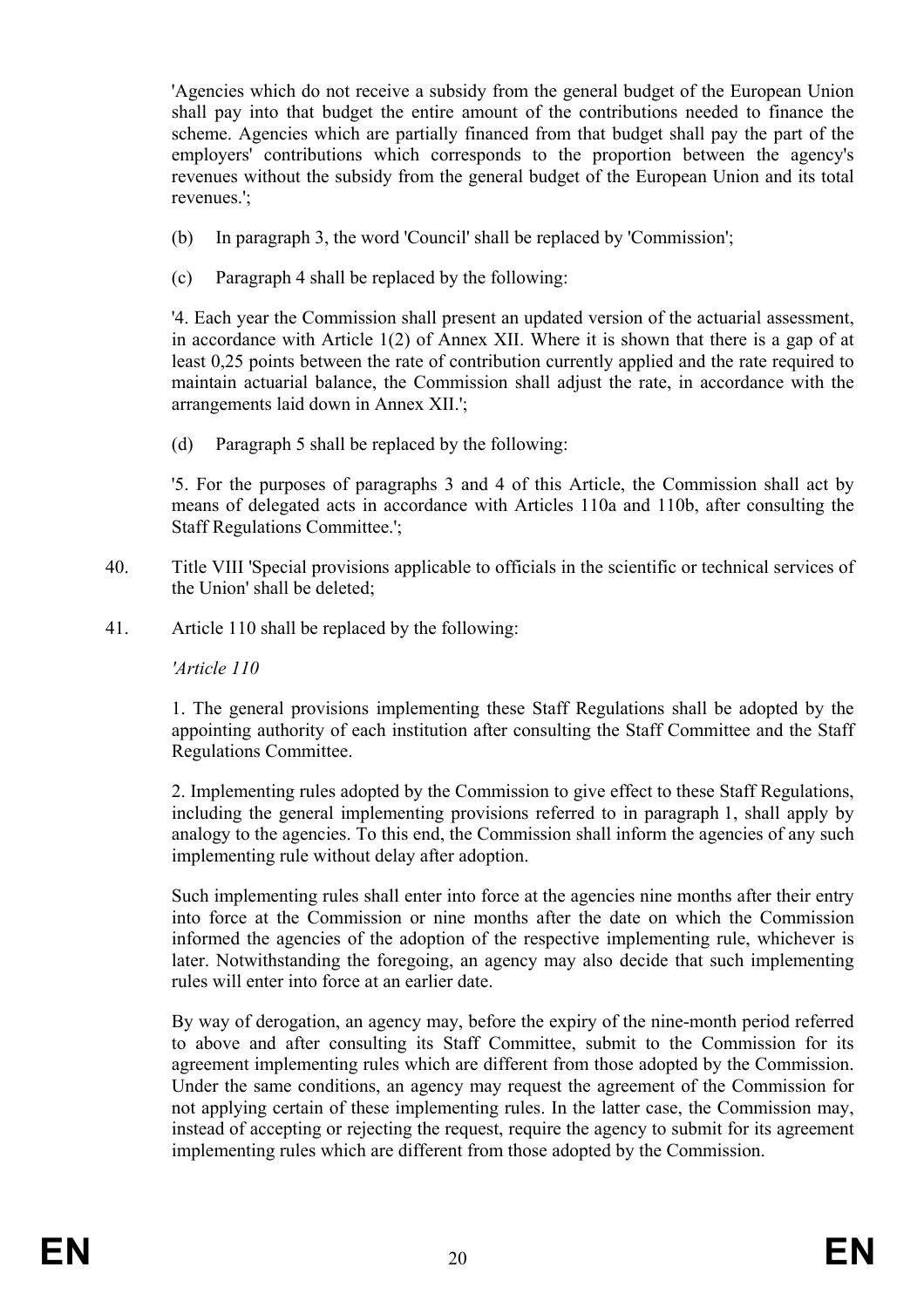The nine-month period referred to in the previous subparagraphs shall be suspended from the date on which the agency has requested the Commission's agreement until the date on which the Commission has expressed its position.

An agency may also, after consulting its Staff Committee, submit to the Commission for its agreement implementing rules which concern other subjects than the implementing rules adopted by the Commission.

For the purpose of the adoption of implementing rules, the agencies shall be represented by the management board or the equivalent body referred to in the European Union act establishing them.

3. For the purpose of the adoption of rules by agreement between the institutions, the agencies shall not be treated as institutions. However, the Commission shall consult the agencies before the adoption of these rules.

4. Rules giving effect to these Staff Regulations, including the general implementing provisions referred to in paragraph 1, and rules adopted by agreement between the appointing authorities of the institutions, shall be brought to the attention of the staff.

5. The administrative departments of the institutions and the agencies shall consult each other regularly concerning the application of these Staff Regulations. Agencies shall be jointly represented in these consultations in accordance with rules to be fixed by agreement between them.

6. The Court of Justice of the European Union shall administer a register of the rules adopted by the appointing authority of each institution to give effect to these Staff Regulations, and those rules adopted by the agencies to the extent they derogate from the rules adopted by the Commission, in accordance with the procedure provided in paragraph 2. Institutions and agencies shall have direct access to this register and full right to amend their own rules. Every three years, the Commission shall present a report to the European Parliament and the Council on rules adopted by each institution to give effect to these Staff Regulations.';

42. The following Articles shall be inserted after Article 110:

#### *'Article 110a*

The Commission shall be empowered to adopt delegated acts in accordance with Article 110b concerning certain aspects of working conditions and certain aspects of the implementation of the rules on remuneration and expenses.

#### *Article 110b*

1. The power to adopt delegated acts is conferred on the Commission subject to the conditions laid down in this Article.

2. The delegation of power referred to in Articles 56a, 56b, 56c, 83a of the Staff Regulations, Article 13 of Annex VII, Article 13 of Annex X and Article 12 of Annex XII to the Staff Regulations and Articles 28a and 96 of the Conditions of Employment of Other Servants shall be conferred on the Commission for an indeterminate period of time as of 1 January 2013.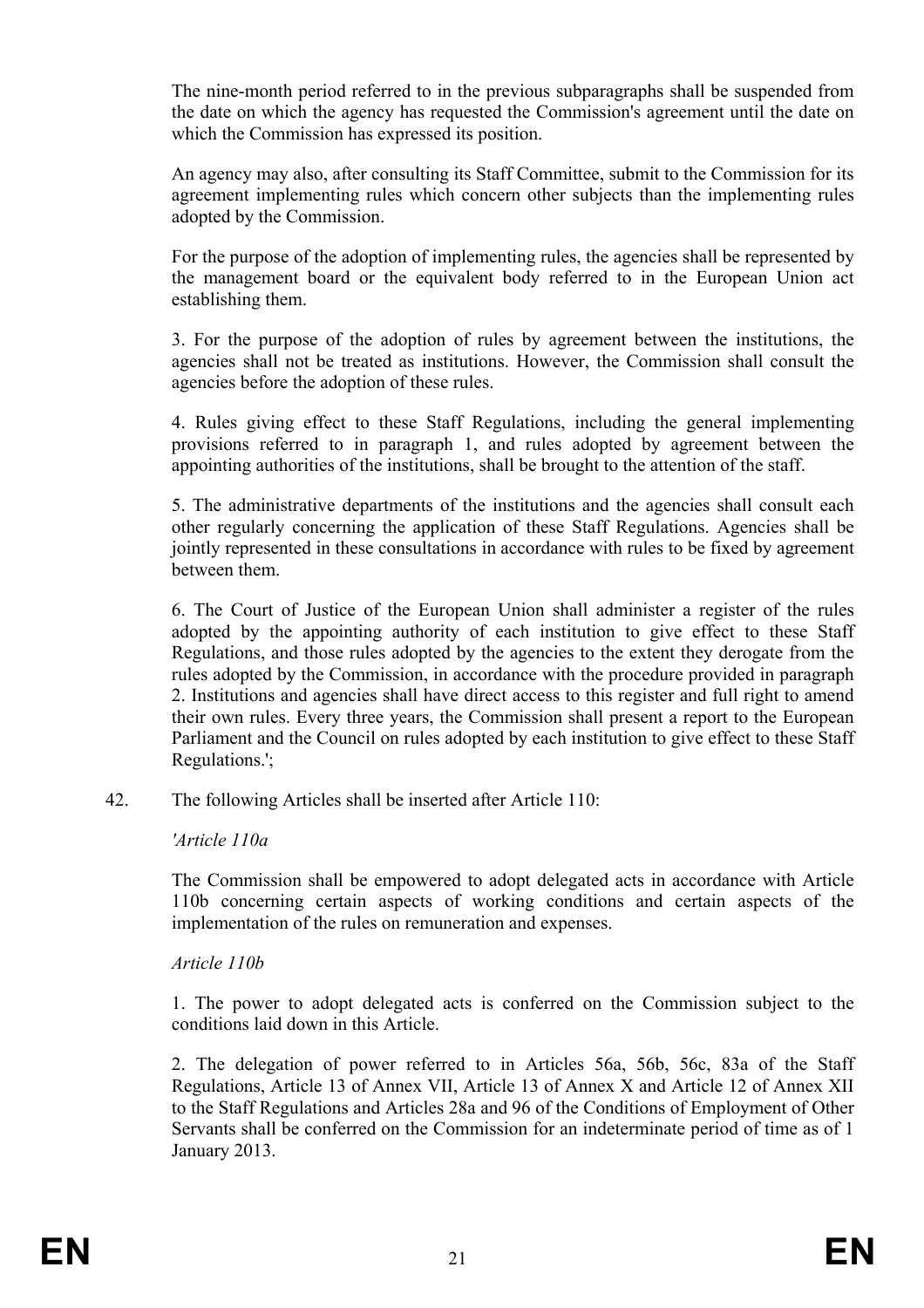The delegation of power referred to in Articles 9 and 10 of Annex XI shall be conferred on the Commission for a period of 10 years as of 1 January 2013.

3. The delegation of power referred to in Articles 56a, 56b, 56c, 83a of the Staff Regulations, Article 13 of Annex VII, Article 13 of Annex X, Articles 9 and 10 of Annex XI and Article 12 of Annex XII of the Staff Regulations and Articles 28a and 96 of the Conditions of Employment of Other Servants may be revoked at any time by the European Parliament or by the Council. A decision of revocation shall put an end to the delegation of the power specified in that decision. It shall take effect the day following the publication of the decision in the *Official Journal of the European Union* or at a later date specified therein. It shall not affect the validity of any delegated acts already in force.

4. As soon as it adopts a delegated act, the Commission shall notify it simultaneously to the European Parliament and to the Council.

5. A delegated act adopted pursuant to Articles 56a, 56b, 56c, 83a of the Staff Regulations and Article 13 of Annex VII, Article 13 of Annex X, Articles 9 and 10 of Annex XI and Article 12 of Annex XII of the Staff Regulations and Articles 28a and 96 of the Conditions of Employment of Other Servants shall enter into force only if no objection has been expressed either by the European Parliament or the Council within a period of two months of notification of that act to the European Parliament and the Council or if, before the expiry of that period, the European Parliament and the Council have both informed the Commission that they will not object. That period shall be extended by two months at the initiative of the European Parliament or the Council.';

- 43. Annex I shall be amended as follows:
	- (a) Section A shall be replaced by the following:

#### **'A. TYPES OF POSTS IN EACH FUNCTION GROUP, AS PROVIDED FOR IN ARTICLE 5(4)**

|  | 1. Function Group AD |  |
|--|----------------------|--|
|  |                      |  |

| <b>Director-General</b>                                                                                                                                                                                                                      | AD <sub>16</sub> |
|----------------------------------------------------------------------------------------------------------------------------------------------------------------------------------------------------------------------------------------------|------------------|
| <b>Director-General</b>                                                                                                                                                                                                                      | AD 15            |
| <b>Director</b>                                                                                                                                                                                                                              |                  |
| <b>Director</b>                                                                                                                                                                                                                              | AD <sub>14</sub> |
| <b>Administrator,</b> working for example as:<br>Head of unit/<br>Adviser<br>linguistic expert;<br>economic expert;<br>legal expert;<br>medical expert;<br>veterinary expert;<br>scientific expert;<br>research expert;<br>financial expert, |                  |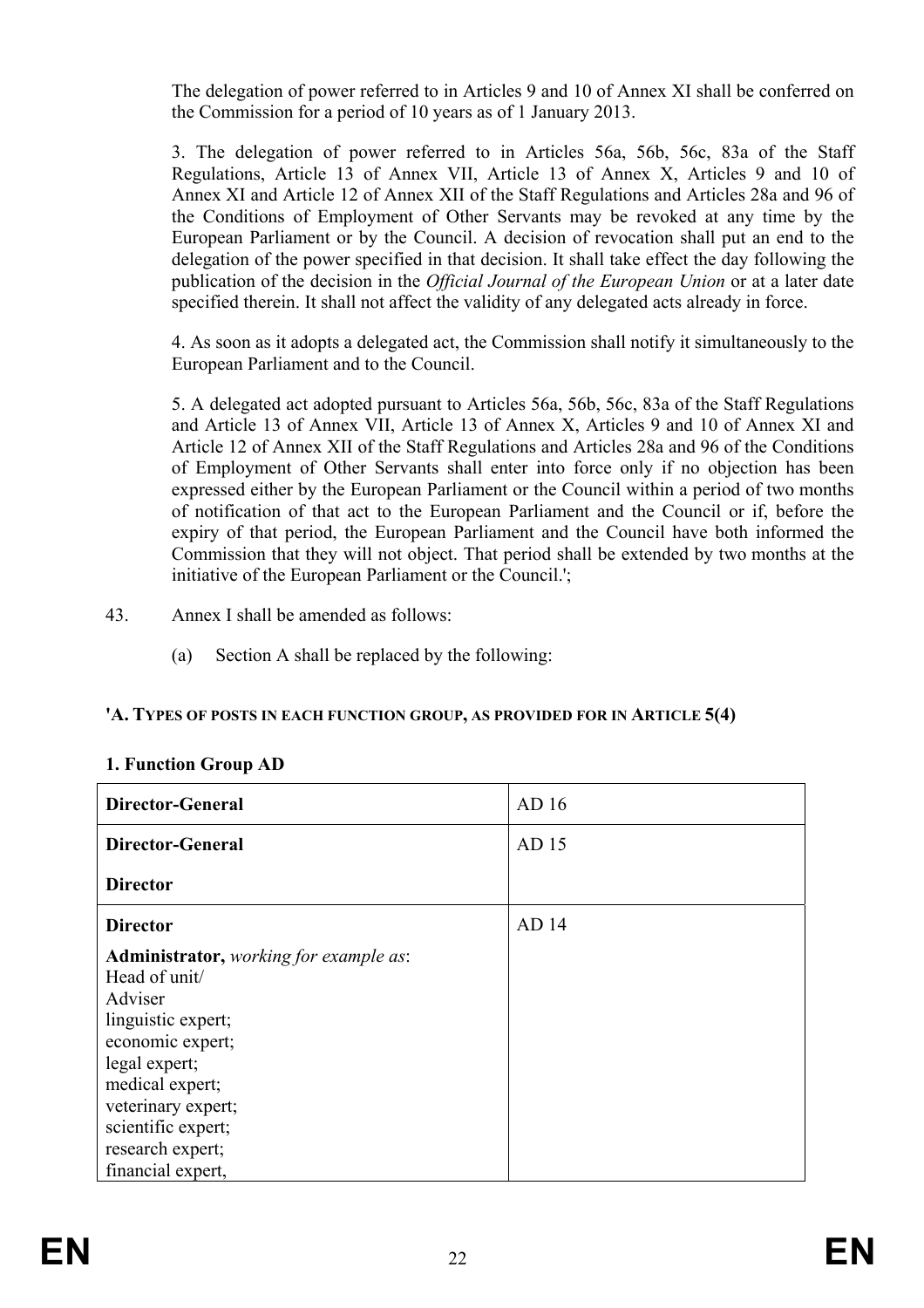| audit expert                           |                  |
|----------------------------------------|------------------|
| Administrator, working for example as: | AD 13            |
| Head of Unit/                          |                  |
| Adviser/                               |                  |
| linguistic expert;                     |                  |
| economic expert;                       |                  |
| legal expert;                          |                  |
| medical expert;                        |                  |
| veterinary expert;                     |                  |
| scientific expert;                     |                  |
| research expert;                       |                  |
| financial expert,                      |                  |
| audit expert                           |                  |
| Administrator, working for example as: | AD 12            |
| Head of Unit/                          |                  |
| principal translator,                  |                  |
| principal interpreter,                 |                  |
| principal economist;                   |                  |
| principal lawyer;                      |                  |
| principal medical officer;             |                  |
| principal veterinary inspector;        |                  |
| principal scientist;                   |                  |
| principal researcher;                  |                  |
| principal financial officer,           |                  |
| principal audit officer                |                  |
| Administrator, working for example as: |                  |
| Head of Unit/                          | AD <sub>11</sub> |
| principal translator,                  |                  |
| principal interpreter,                 |                  |
| principal economist;                   |                  |
| principal lawyer;                      |                  |
| principal medical officer;             |                  |
| principal veterinary inspector;        |                  |
| principal scientist;                   |                  |
| principal researcher;                  |                  |
| principal financial officer,           |                  |
| principal audit officer                |                  |
| Administrator, working for example as: |                  |
| Head of Unit/                          | AD <sub>10</sub> |
| senior translator;                     |                  |
| senior interpreter;                    |                  |
| senior economist;                      |                  |
| senior lawyer;                         |                  |
| senior medical officer;                |                  |
| senior veterinary inspector;           |                  |
| senior scientist;                      |                  |
| senior researcher;                     |                  |
| senior financial officer,              |                  |
| senior audit officer                   |                  |
| Administrator, working for example as: |                  |
| Head of Unit/                          | AD <sub>9</sub>  |
| senior translator;                     |                  |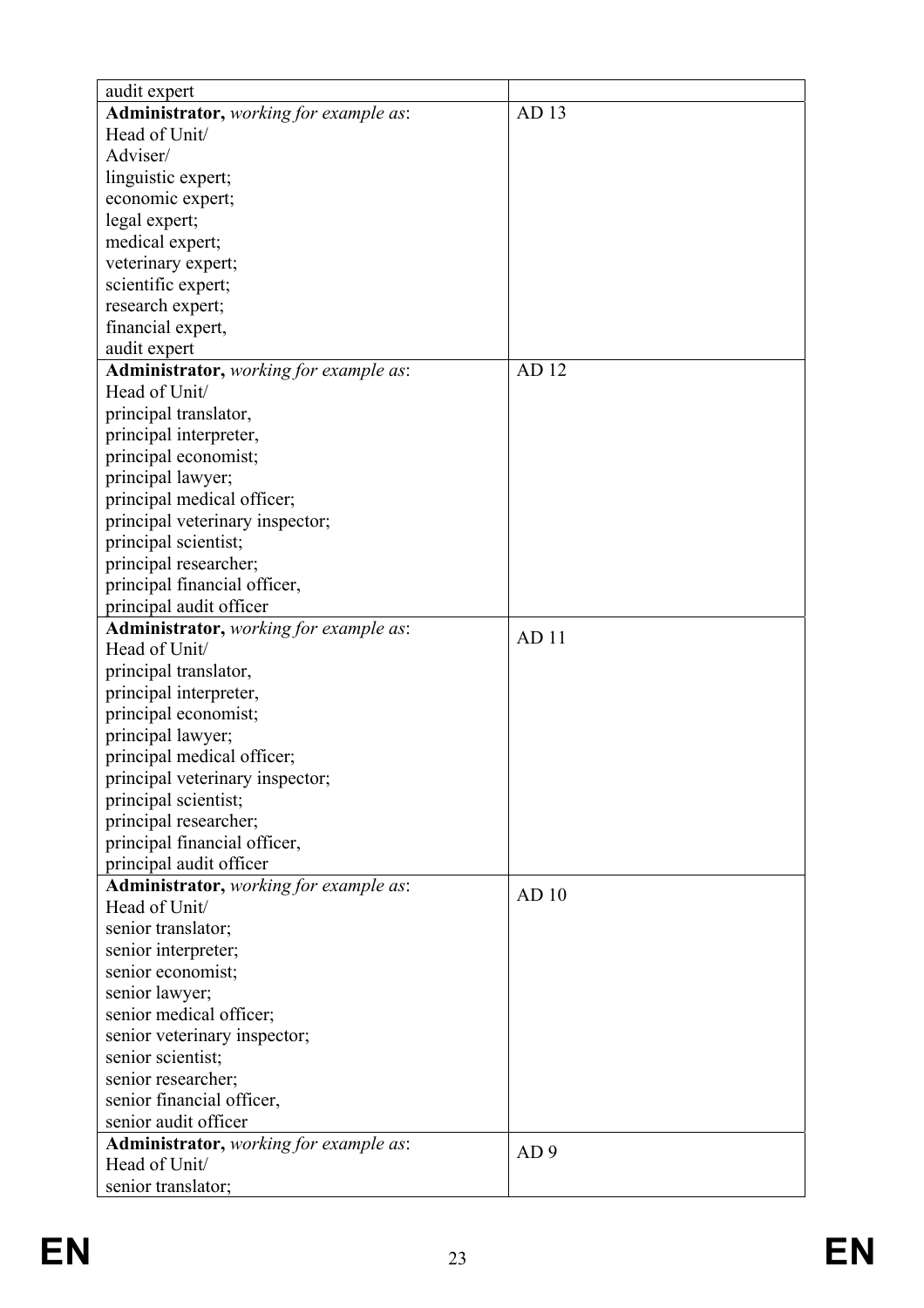| senior interpreter;                           |                 |
|-----------------------------------------------|-----------------|
| senior economist;                             |                 |
| senior lawyer;<br>senior medical officer;     |                 |
|                                               |                 |
| senior veterinary inspector;                  |                 |
| senior scientist;                             |                 |
| senior researcher;                            |                 |
| senior financial officer,                     |                 |
| senior audit officer                          |                 |
| Administrator, working for example as:        | AD <sub>8</sub> |
| Translator;                                   |                 |
| interpreter;                                  |                 |
| economist;                                    |                 |
| lawyer;                                       |                 |
| medical officer;                              |                 |
| veterinary inspector;                         |                 |
| scientist;                                    |                 |
| researcher;                                   |                 |
| financial officer,                            |                 |
| auditor                                       |                 |
| Administrator, working for example as:        | AD7             |
| Translator;                                   |                 |
| interpreter;                                  |                 |
| economist;                                    |                 |
| lawyer;                                       |                 |
| medical officer;                              |                 |
| veterinary inspector;                         |                 |
| scientist;                                    |                 |
| researcher;                                   |                 |
| financial officer,                            |                 |
| auditor                                       |                 |
| <b>Administrator,</b> working for example as: |                 |
| Junior translator;                            | AD <sub>6</sub> |
| junior interpreter;                           |                 |
| junior economist;                             |                 |
| junior lawyer;                                |                 |
| junior medical officer;                       |                 |
| junior veterinary inspector;                  |                 |
| junior scientist;                             |                 |
| junior researcher;                            |                 |
| junior financial officer,                     |                 |
| junior auditor                                |                 |
| Administrator, working for example as:        |                 |
| Junior translator;                            | AD <sub>5</sub> |
| junior interpreter;                           |                 |
| junior economist;                             |                 |
|                                               |                 |
| junior lawyer;                                |                 |
| junior medical officer;                       |                 |
| junior veterinary inspector;                  |                 |
| junior scientist;                             |                 |
| junior researcher;                            |                 |
| junior financial officer,                     |                 |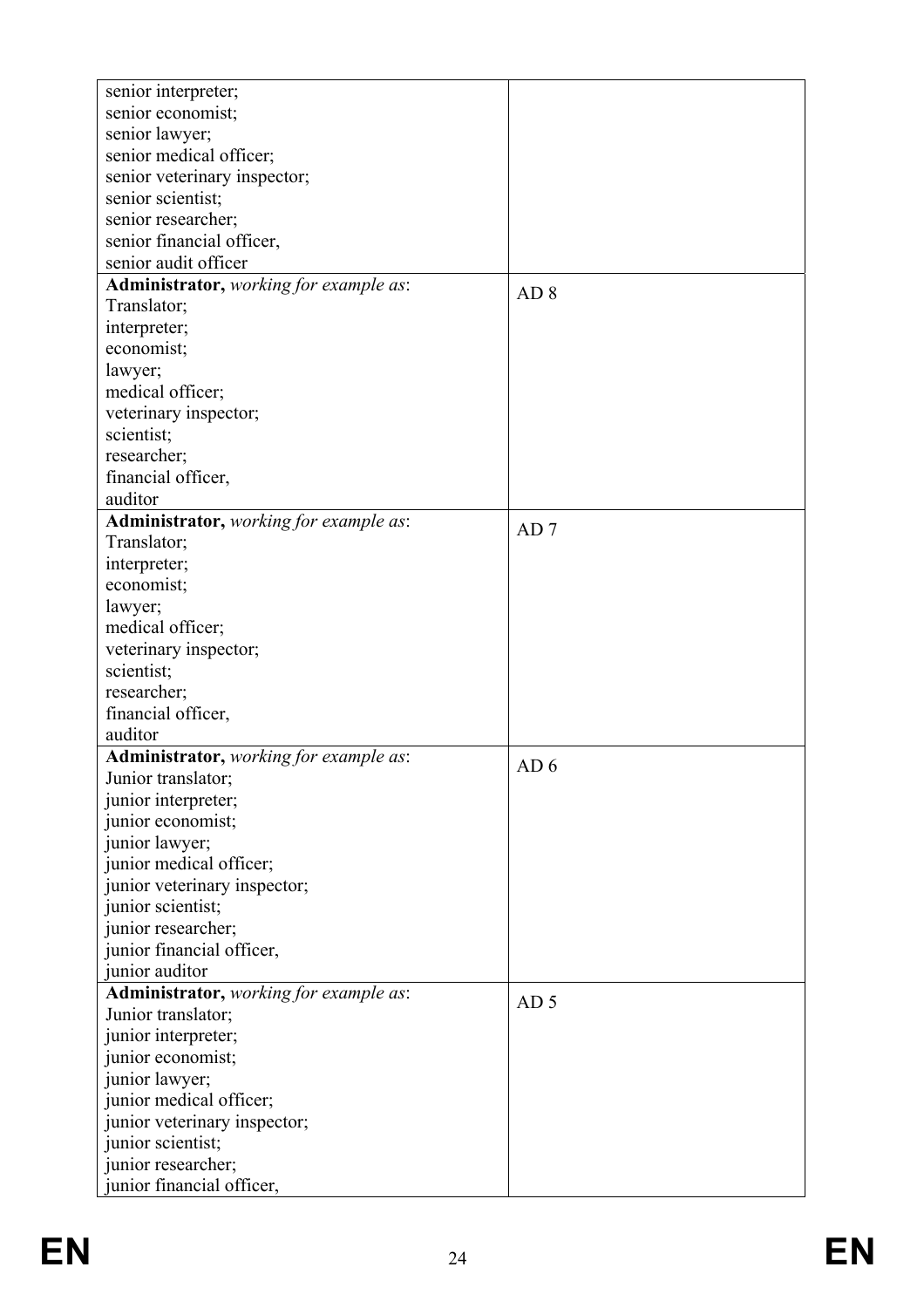|  | <i>junior</i> auditor |
|--|-----------------------|

## **2. Function Group AST**

| Senior Assistant <sup>2</sup>                                                                                                                                                                                                                                                                                                                                                           | $AST 10 - AST 11$ |
|-----------------------------------------------------------------------------------------------------------------------------------------------------------------------------------------------------------------------------------------------------------------------------------------------------------------------------------------------------------------------------------------|-------------------|
| Carrying out administrative, technical or training<br>activities requiring a high degree of autonomy and<br>carrying significant responsibilities in terms of staff<br>management, budget implementation or political<br>coordination                                                                                                                                                   |                   |
| Assistant <sup>3</sup>                                                                                                                                                                                                                                                                                                                                                                  | $AST 1 - AST 9$   |
| Carrying out administrative, technical or training<br>activities requiring a certain degree of autonomy,<br>notably with regard to the implementation of rules and<br>regulations or general instructions or as personal<br>assistant of a Member of the institution, of the Head of a<br>Member's private office or of a (Deputy) Director-<br>General or an equivalent senior manager |                   |

# **3. Function Group AST/SC**

| Secretary/Clerk                                                                                                                                     | $\vert$ SC 1 – SC 6 |
|-----------------------------------------------------------------------------------------------------------------------------------------------------|---------------------|
| Carrying out clerical and secretarial tasks, office<br>management and other equivalent tasks requiring a<br>certain degree of autonomy <sup>4</sup> |                     |

(b) Section B shall be amended as follow:

(i) The following shall be inserted after the title:

'1. Multiplication rates for guiding average career equivalence in function groups AST and AD:';

(ii) In point 1, the term '20 %' set out in the table for grade 9 of function group AST shall be replaced by '8%'.;

(iii) The following shall be added:

 $\overline{a}$ 

<sup>2</sup> The first assignment of an official to a post of Senior Assistant may only take place in accordance with the procedure laid down in Articles 4 and 29(1) of the Staff Regulations.

The first assignment of an official to a post of Assistant may only take place in accordance with the procedure laid down in Articles  $4$  and  $29(1)$  of the Staff Regulations.

The number of posts of Parliamentary ushers in the European Parliament shall not exceed 85.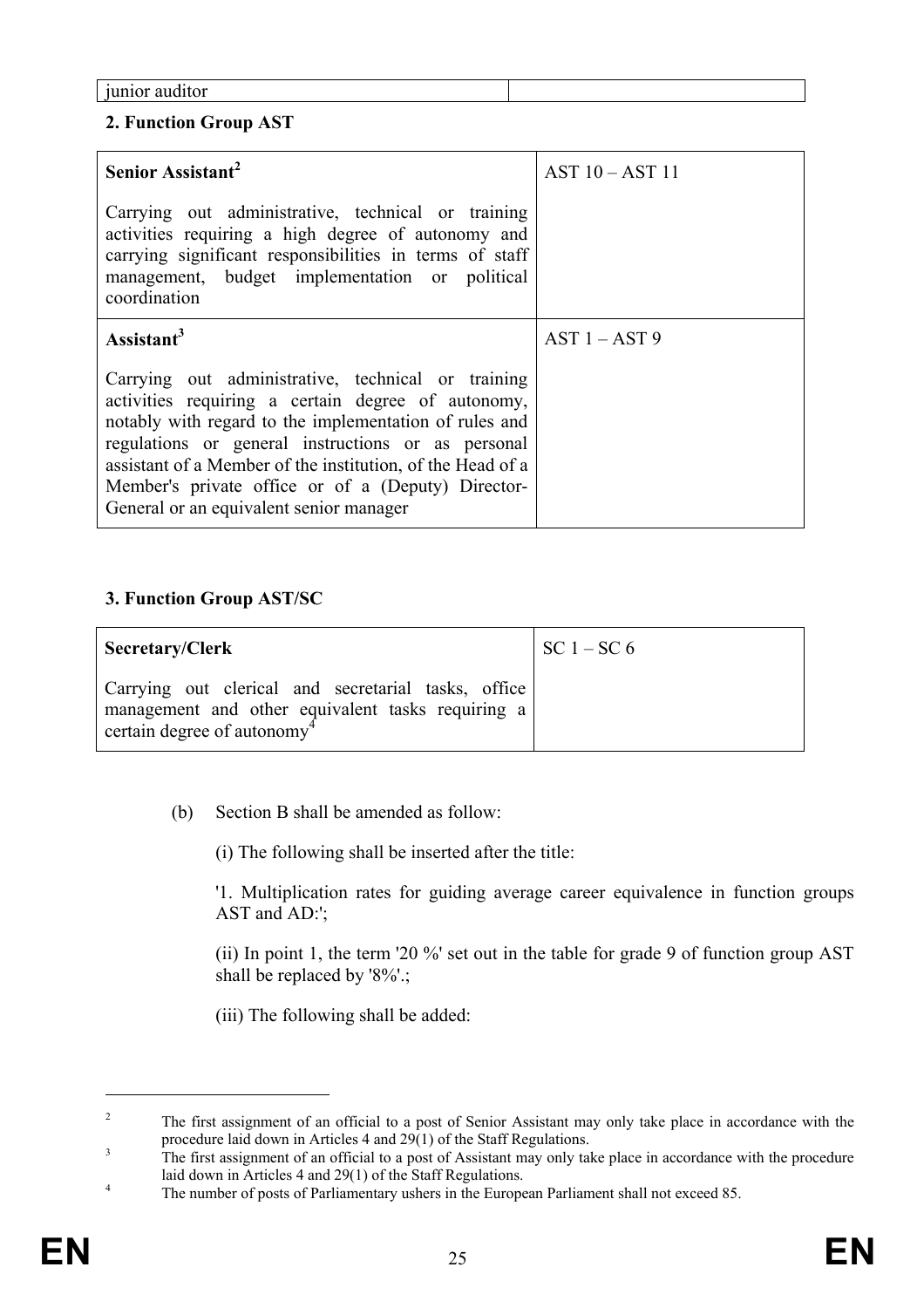| Grade           | Secretaries / Clerks |
|-----------------|----------------------|
| SC <sub>6</sub> | -                    |
| SC <sub>5</sub> | 12%                  |
| SC <sub>4</sub> | 15%                  |
| SC <sub>3</sub> | 17%                  |
| SC <sub>2</sub> | 20%                  |
| SC <sub>1</sub> | 25%                  |

'2. Multiplication rates for guiding average career equivalence in function group AST/SC:

- 44. Annex II shall be amended as follows:
	- (a) In the second sentence of the first subparagraph of Article 1, the word 'institution' shall be replaced by 'appointing authority of each institution';
	- (b) In the second sentence of the second subparagraph of Article 1, the word 'institution' shall be replaced by 'appointing authority of each institution';
	- (c) In the fourth subparagraph of Article 1, the words 'both function groups' shall be replaced by 'the three function groups';
	- (d) In the first indent of the second paragraph of Article 2, the words 'the third subparagraph of' shall be deleted;
- 45. The Sole Article of Annex IV shall be modified as follows:
	- (a) In the second subparagraph of paragraph 1 and the fourth subparagraph of paragraph 4, the number '63' shall be replaced by '65';
	- (b) The third subparagraph of paragraph 1 shall be deleted;
- 46. In the first paragraph of Article 4 of Annex IVa, the words 'officials aged over 55 authorised to work half time in preparation of retirement' shall be replaced by 'officials authorised, in accordance with Article 55a(2)(e) of the Staff Regulations, to work half time';
- 47. Article 7 of Annex V shall be replaced by the following:

#### '*Article 7*

To the annual leave of officials entitled to the expatriation or foreign residence allowance shall be added travelling time based on the geographical distance between the place of employment and the place of origin, calculated as follows:

- 250 to 600 km: one day of home travelling time,
- 601 to 1200 km: two days of home travelling time,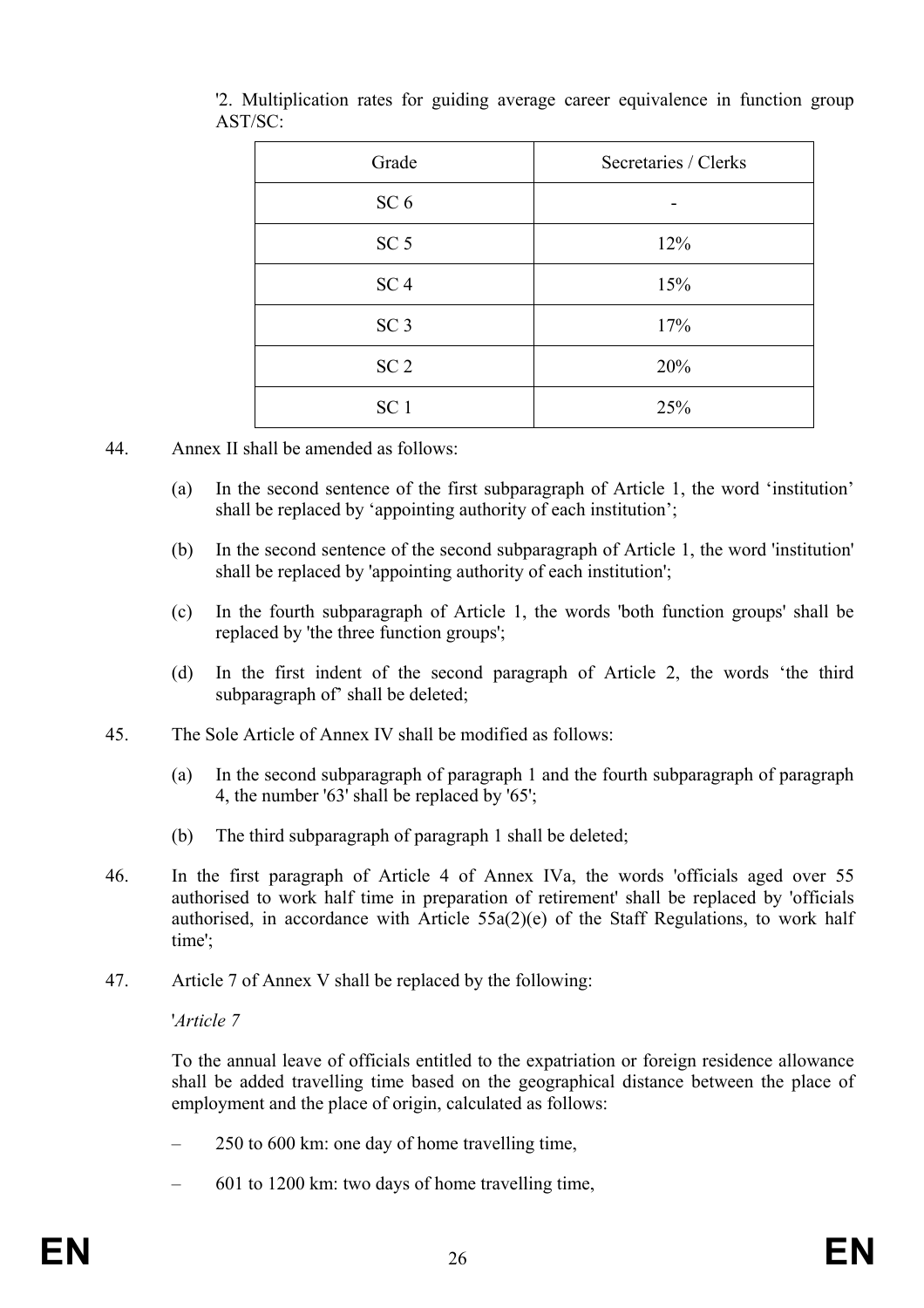more than 1200 km: three days of home travelling time.

The preceding provisions shall apply to officials whose place of employment is within the territories of the Member States. If the place of employment is outside these territories, the travelling time shall be fixed by special decision taking into account particular needs.

Where special leave is granted in pursuance of Section 2 above, any home travelling time shall be fixed by special decision taking into account particular needs.';

- 48. Annex VI shall be amended as follow:
	- (a) The introductory sentence of Article 1 shall be replaced by the following:

'Within the limits laid down in Article 56 of the Staff Regulations, overtime worked by an official in grade SC 1 to SC 6 or grade AST 1 to AST 4 shall entitle him to compensatory leave or to remuneration as follows:';

(b) Article 3 shall be replaced by the following:

'Notwithstanding the foregoing provisions of this Annex remuneration for overtime worked by certain groups of officials in grades SC 1 to SC 6 and grades AST 1 to AST 4 in special conditions may be paid in the form of a fixed allowance the amount and terms of which shall be determined by the appointing authority after consulting the Joint Committee.';

- 49. Annex VII shall be amended as follows:
	- (a) In Article 1(3), the words 'grade 3' shall be replaced by 'grade AST 3';
	- (b) Article 7 shall be replaced by the following:

'1. An official shall be entitled to a flat-rate payment corresponding to the cost of travel for himself, his spouse and his dependents actually living in his household:

- (a) on taking up his appointment, from the place where he was recruited to the place where he is employed;
- (b) on termination of service within the meaning of Article 47 of the Staff Regulations, from the place where he is employed to the place of origin as defined in paragraph 3 below;
- (c) on any transfer involving a change in the place where he is employed.

In the event of the death of an official, the surviving spouse and the dependants shall be entitled to the flat rate payment under the same conditions.

Travel expenses for children aged less than two years during the entire calendar year shall not be reimbursed.

2. The flat-rate payment shall be based on an allowance per kilometre of geographical distance between the places referred to in paragraph 1.

The kilometric allowance shall be:

EUR 0 for every km from  $\vert$  0 to 200 km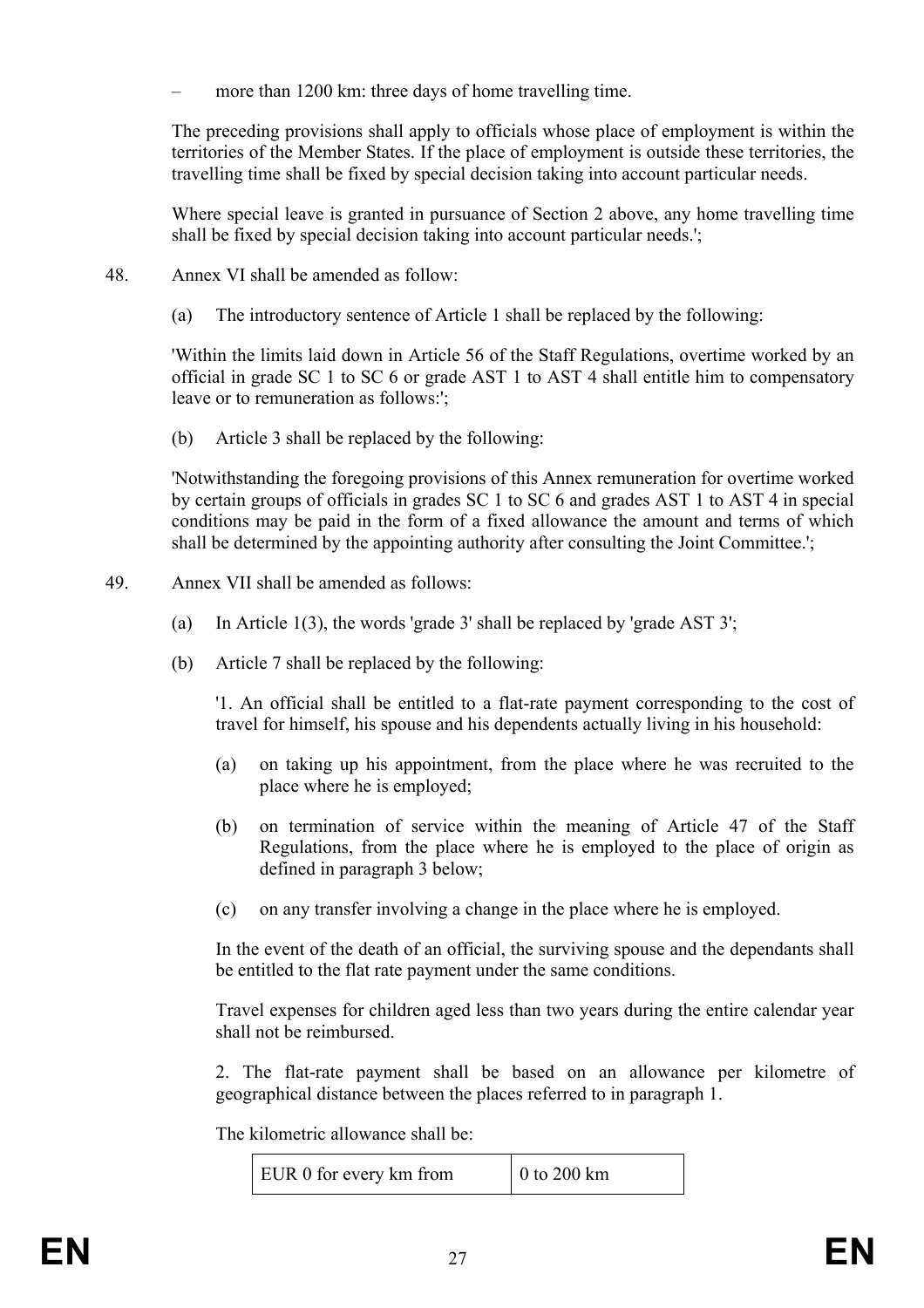| EUR 0,1895 for every km from | 201 to 1000 km   |
|------------------------------|------------------|
| EUR 0,3158 for every km from | 1001 to 2000 km  |
| EUR 0,1895 for every km from | 2001 to 3000 km  |
| EUR 0,0631 for every km from | 3001 to 4000 km  |
| EUR 0,0305 for every km from | 4001 to 10000 km |
| EUR 0 for every km over      | 10000 km.        |

To the above kilometric allowance shall be added a flat-rate supplement amounting to:

- EUR 94,74 if the geographical distance between the places referred to in paragraph 1 is between 600 km and 1200 km,
- EUR 189,46 if the geographical distance between the places referred to in paragraph 1 is greater than 1200 km.

The above kilometric allowances and flat-rate supplements shall be updated every year in the same proportion as remuneration.

2a. By way of derogation from paragraph 2, travel expenses which relate to a transfer involving a change between a place of employment within the territories of the Member States of the European Union and a place of employment outside these territories or to a transfer involving a change between places of employment outside these territories shall be reimbursed in the form of a flat-rate payment based on the cost of air travel in the class immediately superior to economy class.

3. An official's place of origin shall be determined when he takes up his appointment, account being taken in principle of where he was recruited or, upon express and motivated request, the centre of his interests. The place of origin as so determined may by special decision of the appointing authority be changed while the official is in service or when he leaves the service. While he is in the service, however, such decision shall be taken only exceptionally and on production by the official of appropriate supporting evidence.

The effect of such a change shall not, however, be such as to recognise as the centre of the official's interests, a place which is outside the territories of the Member States of the Union as well as outside the countries and territories listed in Annex II to the Treaty on the Functioning of the European Union and the territories of the Member States of the European Free Trade Association.';

(c) Article 8 shall be replaced by the following:

#### *'Article 8*

'1. Officials entitled to the expatriation or foreign residence allowance shall be entitled, within the limit set out in paragraph 2, in each calendar year to a flat-rate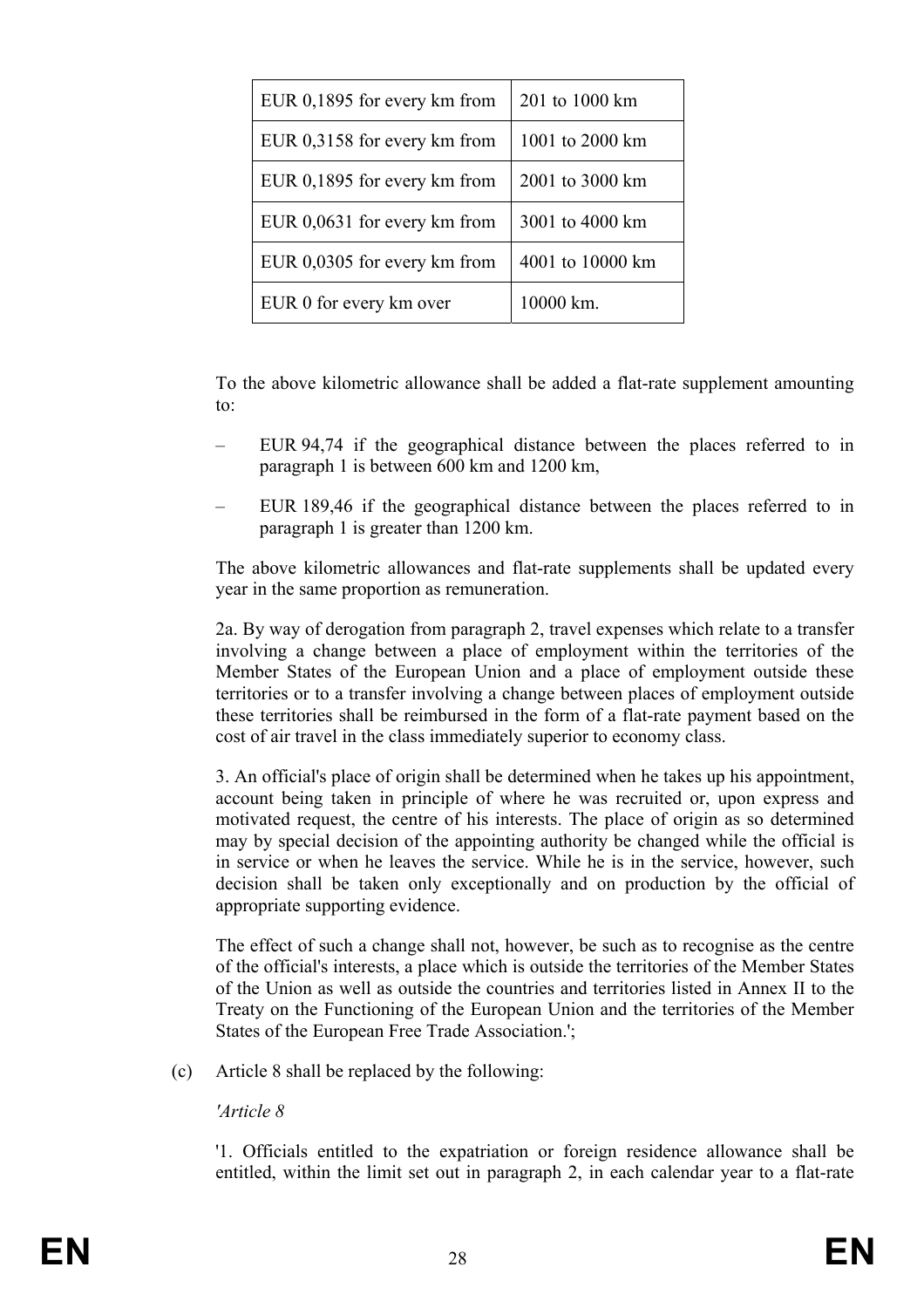payment corresponding to the cost of travel from the place of employment to the place of origin as defined in Article 7 for themselves and, if they are entitled to the household allowance, for the spouse and dependants within the meaning of Article 2.

Where a husband and wife are both officials of the EuropeanUnion, each has the right in respect of himself or herself and in respect of dependants to the flat-rate payment of travelling expenses, in accordance with the above provisions; each dependant shall be entitled to one payment only. The payment in respect of dependent children is fixed at the request of the husband or wife, on the basis of the place of origin of one or other of them.

Where an official marries during a given year and thereby becomes entitled to the household allowance, the travel expenses payable for the spouse shall be calculated in proportion to the period from the date of the marriage to the end of the year.

Any alteration to the basis of calculation which may arise from changes in family status after the date of payment of the sums in question shall not render the official concerned liable to make repayment.

Travel expenses for children aged less than two years during the entire calendar year shall not be reimbursed.

2. The flat-rate payment shall be based on an allowance per kilometre of geographical distance between the official's place of employment and his place of origin.

Where the place of origin as defined in Article 7 is outside the territories of the Member States of the Union as well as outside the countries and territories listed in Annex II to the Treaty on the Functioning of the European Union and the territories of the Member States of the European Free Trade Association, the flat-rate payment shall be based on an allowance per kilometre of geographical distance between the official's place of employment and the capital city of the Member State whose nationality he holds. Officials whose place of origin is outside the territories of the Member States of the European Union as well as outside the countries and territories listed in Annex II to the Treaty on the Functioning of the European Union and the territories of the Member States of the European Free Trade Association and who are not nationals of one of the Member States shall not be entitled to the flat-rate payment.

| EUR 0 for every km from        | 0 to 200 km      |
|--------------------------------|------------------|
| EUR 0,3790 for every km from   | 201 to 1000 km   |
| EUR 0,6316 for every km from   | 1001 to 2000 km  |
| EUR 0,3790 for every km from   | 2001 to 3000 km  |
| EUR $0,1262$ for every km from | 3001 to 4000 km  |
| EUR 0,0609 for every km from   | 4001 to 10000 km |

The kilometric allowance shall be: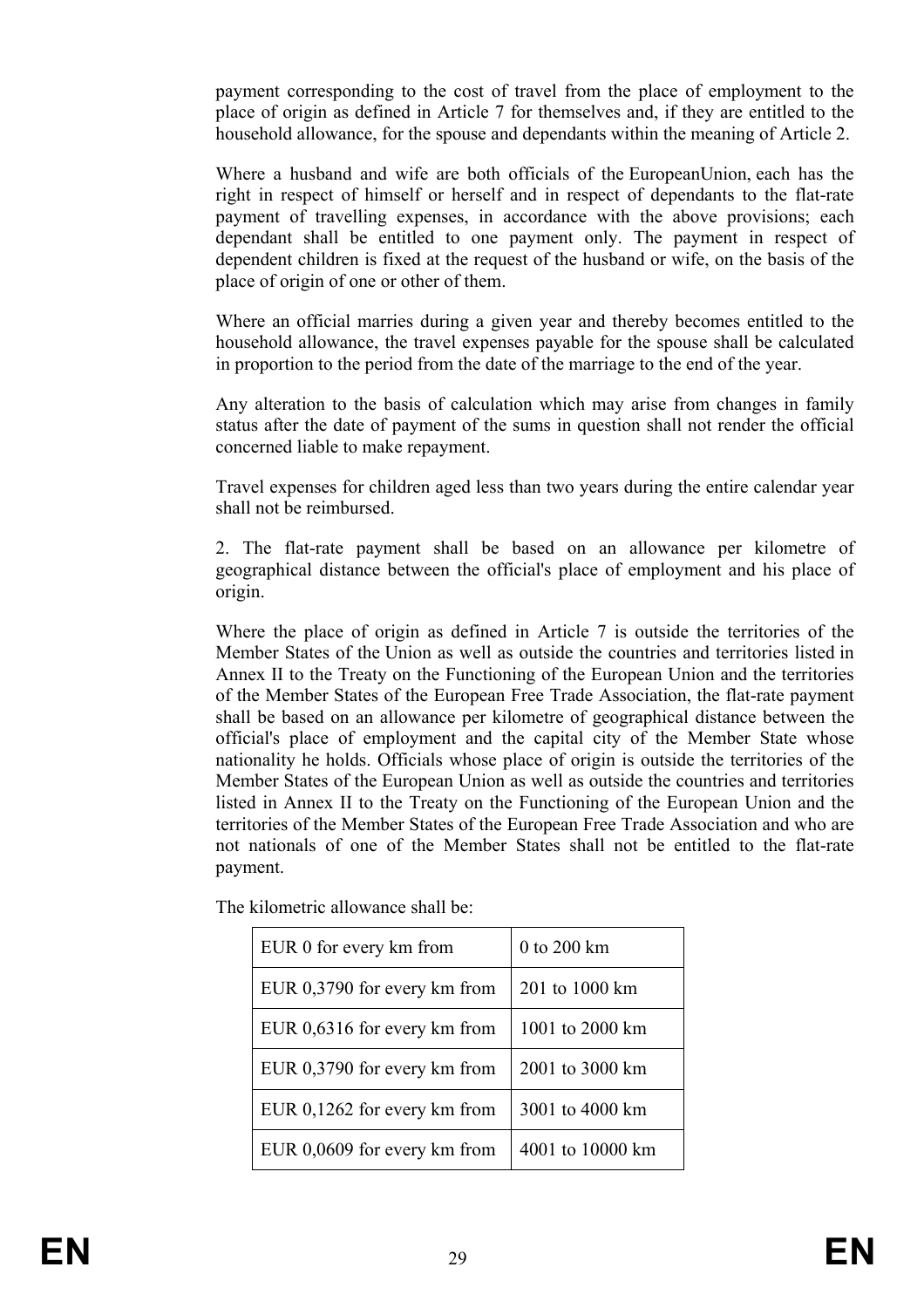| EUR 0 for every km over | $10000$ km. |
|-------------------------|-------------|
|-------------------------|-------------|

To the above kilometric allowance a flat-rate supplement shall be added, amounting to:

- EUR 189,48 if the geographical distance between the place of employment and the place of origin is between 600 km and 1200 km,
- EUR 378,93 if the geogrphical distance between the place of employment and the place of origin is greater than 1200 km.

The above kilometric allowances and flat-rate supplements shall be updated every year in the same proportion as remuneration.

3. An official whose service is terminated in the course of a calendar year for any reason other than death or who is on leave on personal grounds during part of the year shall, if he is in active employment in the service of an institution of the European Union for less than nine months of that year, be entitled only to part of the flat-rate payment provided for in paragraphs 1 and 2, calculated in proportion to the time spent in active employment.

4. The preceding provisions shall apply to officials whose place of employment is within the territories of the Member States. Officials whose place of employment is outside the territory of the Member States shall be entitled for themselves and, if they are entitled to receive the household allowance, for their spouse and other dependants within the meaning of Article 2, in each calendar year, to repayment of travel expenses to their place of origin, or to repayment of travel expenses to another place not exceeding the expense of travel to the place of origin. However, if the spouse and the persons referred to in Article 2(2) do not live with the official at the place of employment, they shall be entitled each calendar year to reimbursement of travel expenses from the place of origin to the place of employment or to another place not exceeding the cost of the former journey.

These travel expenses shall be reimbursed in the form of a flat-rate payment based on the cost of air travel in the class immediately superior to economy class.';

(d) Article 9 shall be replaced by the following:

#### *'Article 9*

1. Within the limits of costs ceilings, officials obliged to change the place of residence in order to comply with Article 20 of the Staff Regulations upon entry into service or on a subsequent change of place of employment while in service and who have not been reimbursed in respect of the same expenses from another source, shall be entitled to the reimbursement of expenses incurred in respect of the removal of furniture and personal effects, including the cost of insurance against ordinary risks (notably breakage, theft, fire).

The ceilings shall take into account the official's family situation at the time of the removal, and the average costs of removal and associated insurance.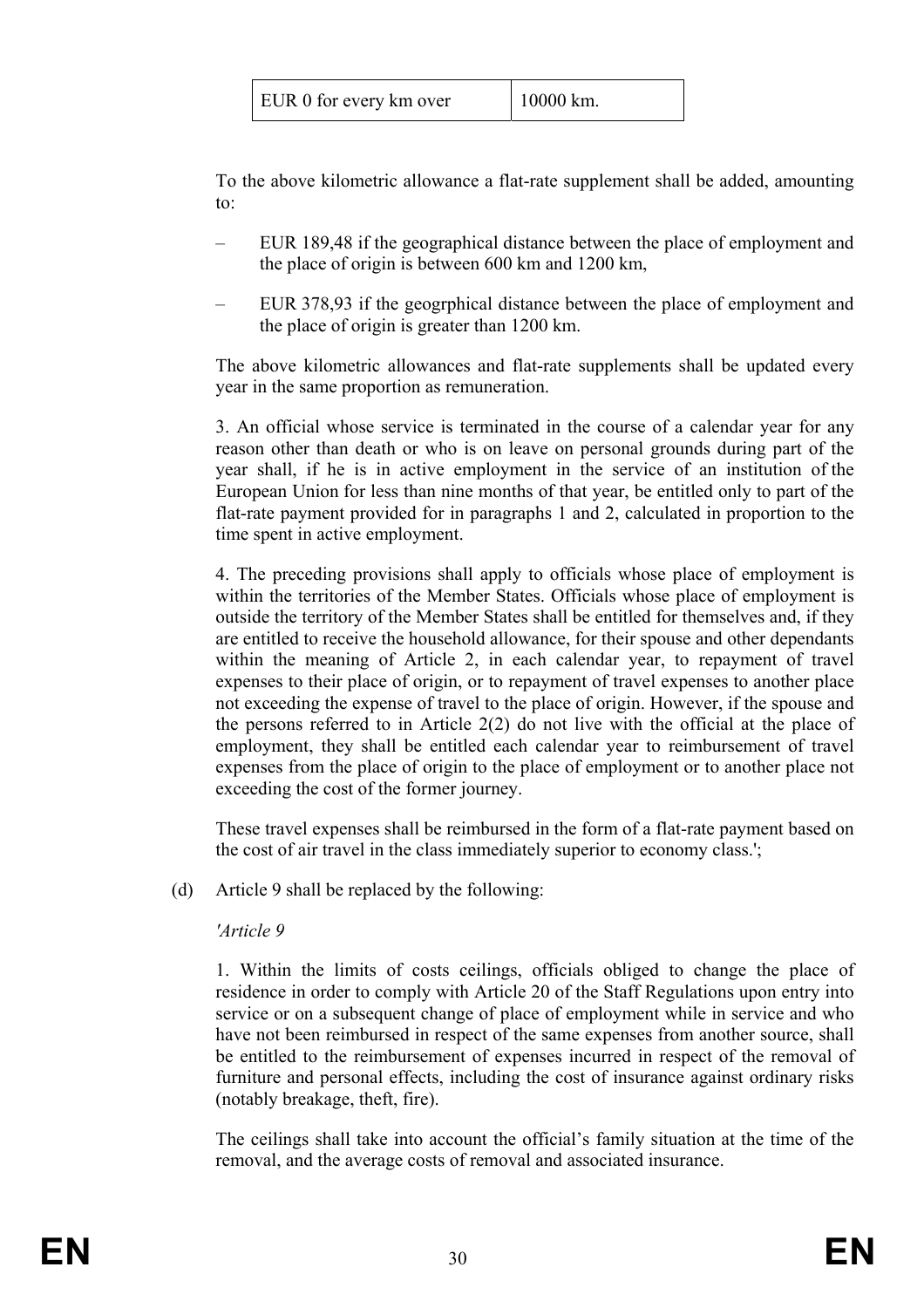General implementing provisions shall be adopted by the appointing authority of each institution to give effect to this paragraph.

2. On termination of service or on death of an official, the expenses incurred in respect of removal from the place where he was employed to his place of origin shall be reimbursed within the limits defined in paragraph 1. Where the deceased official was unmarried, the expenses shall be reimbursed to those entitled under him.

3. In the case of an established official, removal shall be effected within one year of the end of his probationary period. On termination of service, removal shall be effected within three years as provided in the second subparagraph of Article 6 (4). Removals effected after the expiry of the time limits set out above shall be reimbursed only in exceptional cases and by special decision of the appointing authority.'

(e) Article 13 shall be amended as follows:

(i) Paragraph 3 shall be replaced by the following:

'3. The Commission shall review every two years the rates set out in paragraph 2(a). This review shall take place in the light of a report on the prices of hotels, restaurants and catering services, and shall be based on the indexes on the evolution of such prices. For the purpose of this review, the Commission shall act by means of delegated acts in accordance with Articles 110a and 110b of the Staff Regulations.';

(ii) The following paragraph 4 shall be added:

'4. By way of derogation from paragraph 1, accommodation costs incurred by officials for missions to the principal places of work of their institution as referred to in Protocol N°6 to the treaty may be reimbursed on the basis of a flat-rate sum which shall not exceed the maximum fixed for the Member States in question.'.

- (f) In Article 13a, the words 'various institutions' shall be replaced by the 'appointing authorities of the various institutions';
- (g) Article 17 shall be modified as follows:

(i) In paragraph 1 the words 'at the place' shall be replaced by 'into a bank within the European Union';

(ii) The first subparagraph of paragraph 2 shall be replaced by the following:

'Under the conditions laid down in rules fixed by the appointing authorities of each institution by common consent after consulting the Staff Regulations Committee, officials may apply for special regular transfer of part of their remuneration.';

(iii) In the first sentence of paragraph 3, after the words 'shall be made', the words 'in the currency of the relevant Member State' shall be inserted.

(iv) In the first sentence of paragraph 4, after the words 'to another Member State', the words 'in local currency' shall be inserted;

50. Annex VIII shall be amended as follows: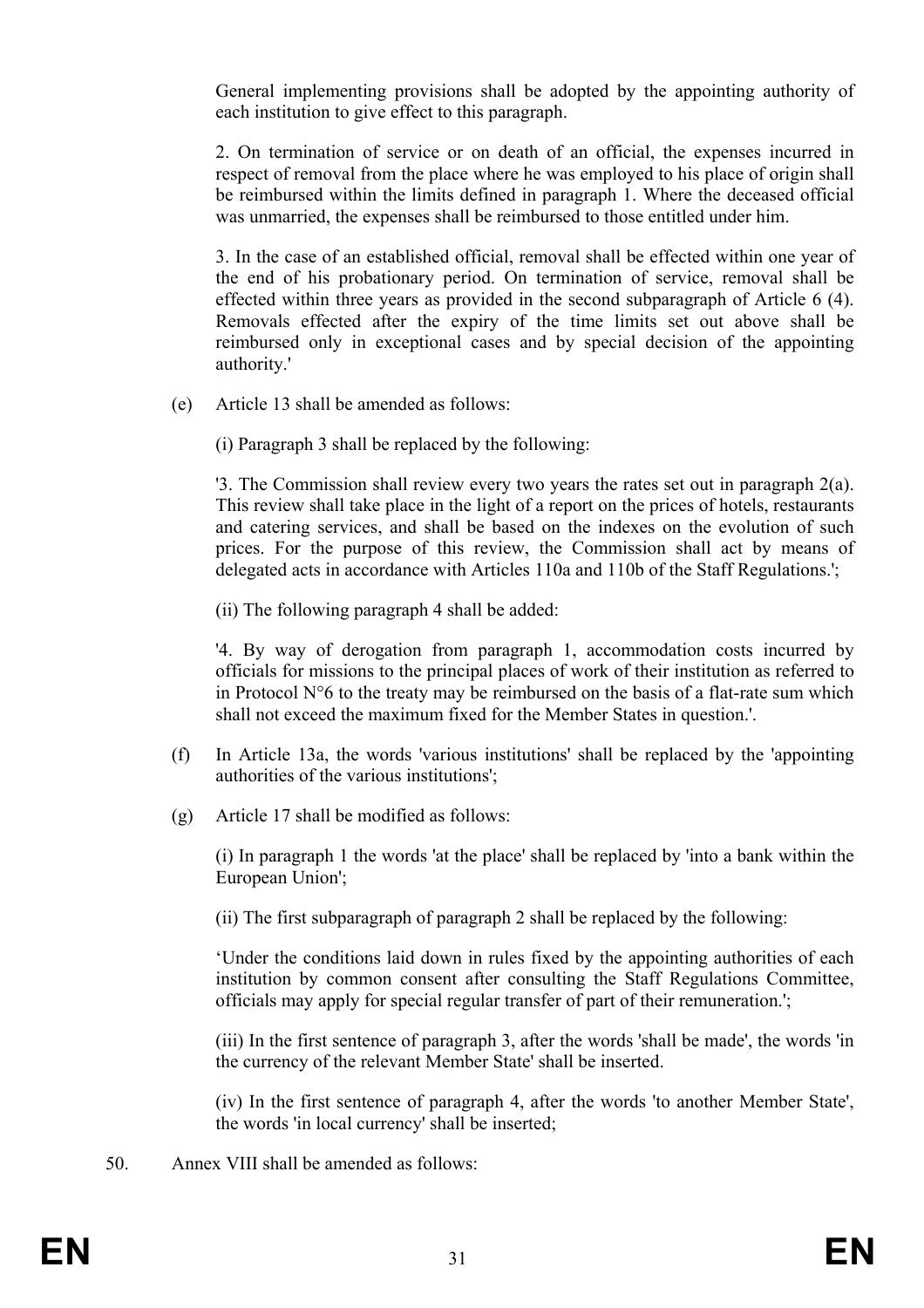- (a) In Article 5, the number '63' shall be replaced by '65'';
- (b) In Article 6, the words 'at the first step of grade 1' shall be replaced by 'the first step of grade AST 1';
- (c) Article 9 shall be amended as follows:
	- (i) The number '63' shall be replaced by '65';
	- (ii) In point (b) of paragraph 1, the number '55' shall be replaced by '58';
	- (iii) Paragraph 2 shall be replaced by the following:

'The appointing authority may decide, in the interests of the service on the basis of objective criteria and transparent procedures introduced by means of general implementing provisions, not to apply the above reduction to the officials concerned. The total number of officials and temporary servants who retire without any reduction of their pension each year shall not be higher than 5 % of the officials in all institutions who retired the previous year. The annual percentage may vary from 4 % to 6 %, subject to a maximum of 5 % over two years and the principle of budget neutrality.';

- (d) In the second subparagraph of Article 11(2), the word 'institution' shall be replaced by 'appointing authority of each institution';
- (e) In Article 12(1) and (2), the number '63' shall be replaced by '65';
- (f) In Articles 15 and 18a, the number '63' shall be replaced by '65';
- (g) In the second paragraph of Article 27, the word 'adjusted' shall be replaced by 'updated';
- (h) Article 45 shall be modified as follows:

(i) In the third paragraph, the words 'Member State of residence' shall be replaced by 'European Union';

(ii) In the first sentence of the fourth paragraph, the words 'in the European Union or' shall be inserted after the word 'bank';

(iii) In the second sentence of the fourth paragraph, the words 'in euro into a bank in the country where the institution has its headquarters, or' shall be deleted;

- 51. Annex IX shall be amended as follows:
	- (a) In Article 2(3), the word 'institutions' shall be replaced by 'appointing authority of each institution';
	- (b) the first sentence of Article 5(1) shall be replaced by the following:

'A Disciplinary Board, hereinafter referred to as 'the Board', shall be established in each institution, unless two or more agencies decide, in accordance with paragraph 1a of Article 9 of the Staff Regulations, to set up a common Board.';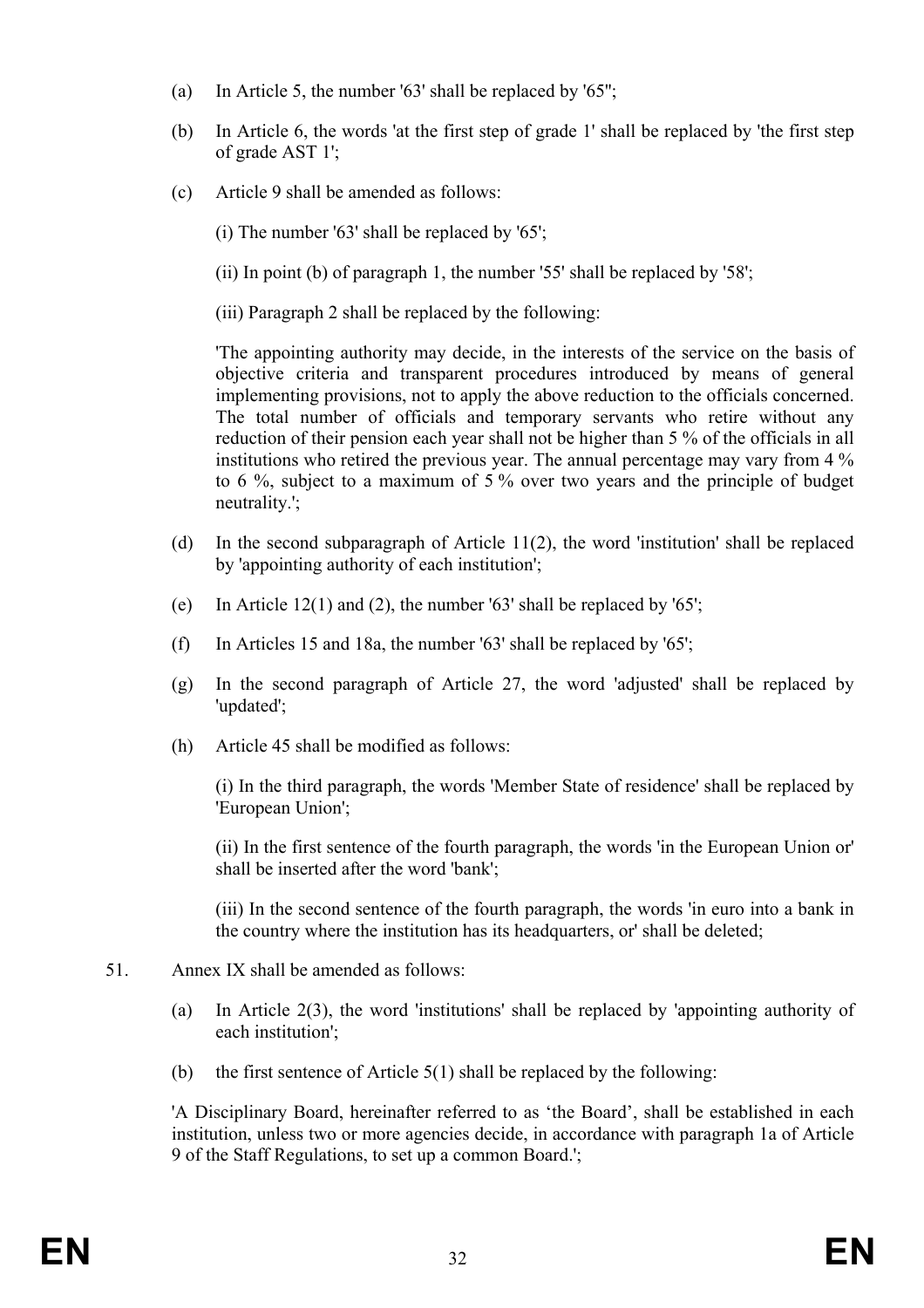(c) Article 30 shall be replaced by the following:

'Without prejudice to Article 2(3), the appointing authority of each institution shall, if it sees fit, adopt implementing arrangements for this Annex after consulting the Staff Committee';

- 52. Annex X shall be amended as follows:
	- (a) In the first sentence of Article 11, the word 'Belgium' shall be replaced by 'the European Union'';
	- (b) Article 13 shall be replaced by the following:

*'Article 13* 

In order to ensure as far as possible that officials enjoy equivalent purchasing power irrespective of their place of employment, the Commission shall determine the weighting referred to in Article 12 once a year. The Commission shall act by means of delegated acts in accordance with Articles 110a and 110b of the Staff Regulations.

Where however, in the case of a given country, the variation in the cost of living measured on the basis of the weighting and the corresponding exchange rate is found to have exceeded 5 % since the last adjustment, the Commission shall decide on interim measures for adjusting the weighting in accordance with the procedure laid down in the first paragraph.';

53. Annex XI shall be replaced by the following:

## 'Annex XI

Rules for implementing Articles 64 and 65 of the Staff Regulations

# **CHAPTER 1**

# **ANNUAL UPDATE OF REMUNERATION PROVIDED FOR IN ARTICLE 65(1) OF THE STAFF REGULATIONS**

# **SECTION 1**

# **FACTORS DETERMINING ANNUAL UPDATES**

## *Article 1*

## 1. *Report from the Statistical Office of the European Union (Eurostat)*

For the purposes of the update provided for in Article 65(1) of the Staff Regulations, Eurostat shall draw up every year before the end of October a report on the nominal changes of salaries in national civil services in central government and changes in the cost of living in Member States.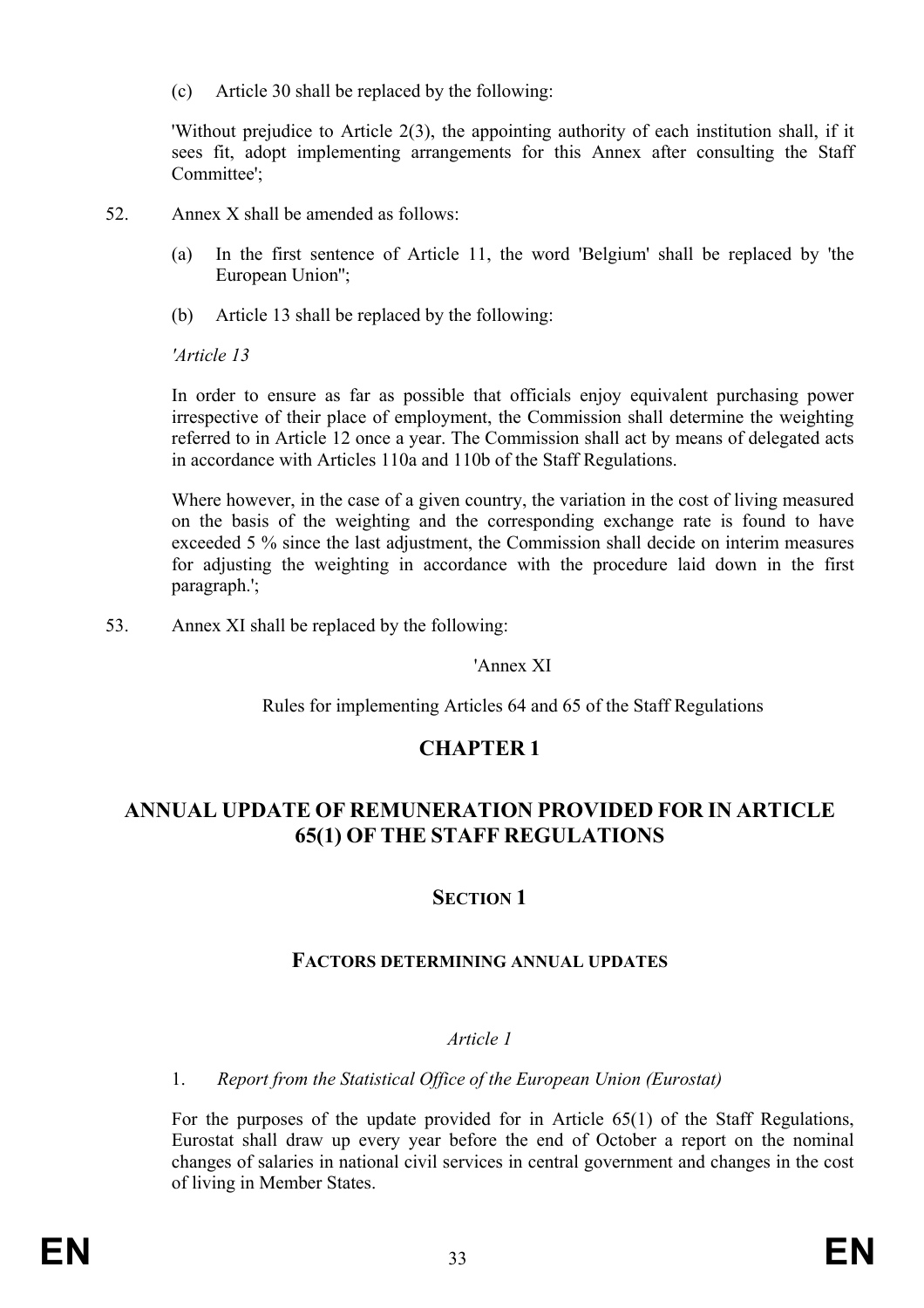#### 2. *European Index of Consumer Prices*

- (a) Eurostat shall use the European Index of Consumer Prices to measure changes in the cost of living in the European Union.
- (b) This index shall take into account the changes between June of the previous year and June of the current year.
- 3. *Changes in the cost of living in Member States*
- (a) Eurostat shall draw up the economic parities to establish the equivalence of purchasing power for salaries and pensions of officials. The economic parities shall refer to the month of June each year.
- (b) On 1 January 2013 the economic parity for each country or place of employment shall be the purchasing power parity as established by Eurostat on 1 July 2012 for salaries and pensions. Every year the economic parity shall be updated by the ratio between the inflation in the corresponding country and the European Index of Consumer Prices.
- (c) However, one joint economic parity shall be calculated for Belgium and Luxembourg. For this purpose, the inflation in those countries shall be weighted according to the distribution of the staff serving in those countries. On 1 January 2013 the purchasing power parity for Belgium and Luxembourg shall be 1.
- (d) The economic parities shall be calculated in such a way that each basic component can be updated twice per year.
- (e) Before 1 July 2017 the Commission shall, on the basis of data collected by Eurostat, submit a report to the European Parliament and the Council on the cost of living for European Union officials in the places of employment not referred to in point (c).
- 4. *Changes in the remuneration of national civil servants in central government*
- (a) Eurostat shall, on the basis of information supplied before the end of August by the national statistical offices, calculate salary indicators for each of the Member States reflecting either upward or downward changes in the nominal remuneration of civil servants in central government, between the month of July of the previous year and the month of July of the current year. The two should include one twelfth of all annually-paid elements.

The salary indicators shall take two forms:

(i) one indicator for each of the function groups as defined by Eurostat,

(ii) an average indicator weighted to reflect the number of national civil servants corresponding to each function group.

To establish the global salary indicator for the European Union total, the results per country shall be weighted in proportion to its national GDP measured using purchasing power parities as shown in the most recent statistics published in accordance with the national accounts definitions in the European System of Accounts currently in force.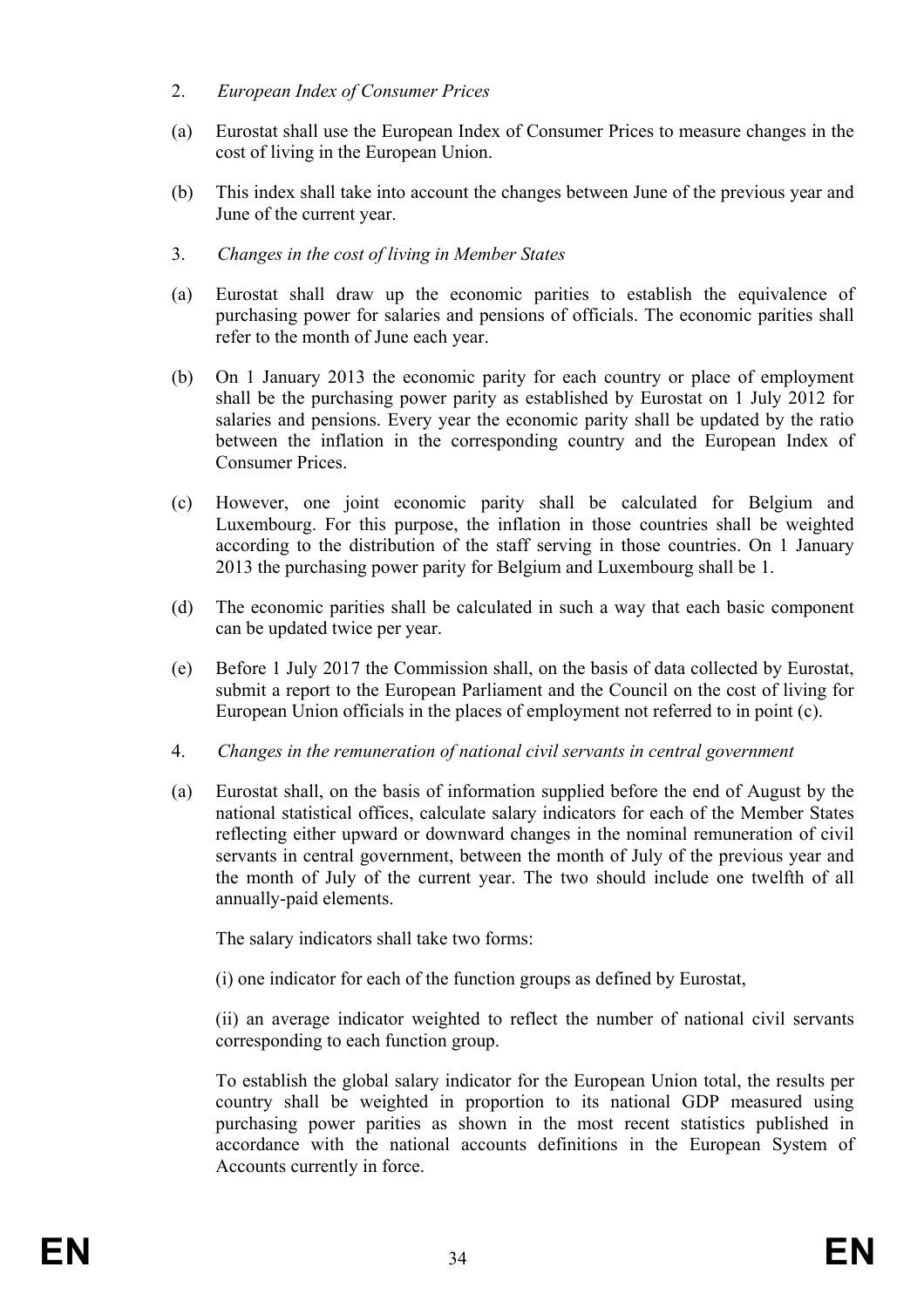Each of these indicators shall be established in nominal gross terms. Eurostat shall establish a definition of gross remuneration for each of the reference Member States after consulting their statistical offices.

(b) At the request of Eurostat, the national statistical offices shall supply it with the additional information which it considers necessary in order to draw up a salary indicator accurately measuring changes in the remuneration of national civil servants.

If, after further consultation of the national statistical offices, Eurostat finds statistical anomalies in the information obtained or finds it impossible to draw up indicators which measure with statistical accuracy the changes in the nominal income of civil servants in a given Member State, it shall report to the Commission and provide it with all the material it needs to make an assessment.

(c) In addition to the salary indicators, Eurostat shall establish and calculate appropriate control indicators.

The Eurostat report on the salary indicators shall be accompanied by comments on the differences between these indicators and the above-mentioned control indicators.

#### *Article 2*

The Commission shall produce a comprehensive report every three years on the recruitment requirements of the institutions and transmit it to the European Parliament and the Council. On the basis of this report the Commission shall, if necessary, present proposals based on all relevant factors to the European Parliament and the Council after consulting the other institutions within the framework of the Staff Regulations.

#### **SECTION 2**

#### **ARRANGEMENTS FOR THE ANNUAL UPDATE OF REMUNERATION AND PENSIONS**

#### *Article 3*

1. Under Article 65 of the Staff Regulations, on the basis of the criteria set out in Section 1 of this Annex, the remuneration and pensions shall be updated before the end of each year, with effect from 1 July.

2. The amount of the update shall be the global value of the salary indicators. The update shall be in gross terms as a uniform across-the-board percentage.

3. The amount of the update thus fixed shall be incorporated in the basic salary tables appearing in Article 66 of the Staff Regulations and in Annex XIII to the Staff Regulations and in Articles 20 and 93 of the Conditions of Employment of other servants.

4. For the purposes of applying Regulation (EEC, Euratom, ECSC) No 260/68, the amounts in Article 4 of that Regulation shall be multiplied by a factor composed of:

(a) the factor resulting from the previous update, and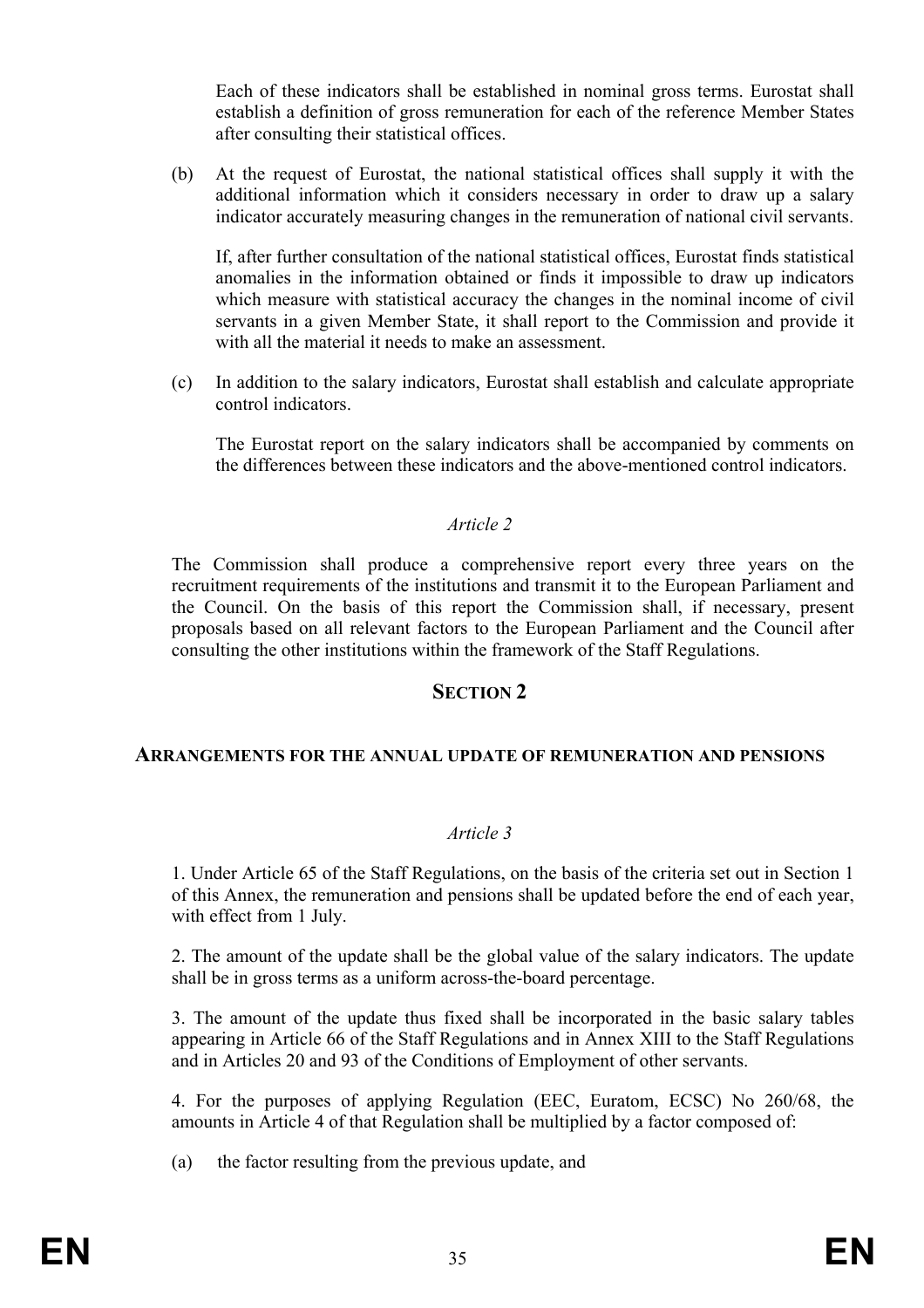(b) the factor of update of remuneration referred to in paragraph 2.

5. The correction coefficients shall be determined on the basis of the ratios between the corresponding economic parities referred to in Article 1 of this Annex and the exchange rates specified in Article 63 of the Staff Regulations for the relevant countries. They shall be applicable:

- (a) to the salaries of officials of the European Union serving in each of the Member States and in certain other places of employment,
- (b) by way of derogation from Article 82(1) of the Staff Regulations, to European Union pensions paid in each of the Member States for the part corresponding to the rights acquired before 1 May 2004. European Union pensions paid for the part corresponding to the rights acquired as of 1 May 2004 shall be subject to the economic parity referred to in point (c) of Article 1(3) of this Annex.

The procedures laid down in Article 8 of this Annex concerning the retrospective application of correction coefficients in places of employment with a high rate of inflation shall apply.

6. The institutions shall make the corresponding positive or negative update to the remuneration and pensions of the officials, former officials and other persons concerned with retroactive effect for the period between the effective date and the date of entry into force of the next update.

If this retroactive update necessitates the recovery of sums overpaid, such recovery may be spread over a period of not more than twelve months from the date of entry into force of the next annual update.

# **CHAPTER 2**

# **INTERMEDIATE UPDATES OF REMUNERATION AND PENSIONS (ARTICLE 65(2) OF THE STAFF REGULATIONS)**

## *Article 4*

1. Intermediate update of remuneration and pensions pursuant to Article 65(2) of the Staff Regulations, taking effect on 1 January, shall be made in the event of a substantial change in the cost of living between June and December (by reference to the sensitivity threshold defined in Article 6 of this Annex).

2. These intermediate updates shall be taken into account in the annual salary update.

## *Article 5*

The change in the cost of living shall be measured by the Harmonised Index of Consumer Prices for the period from June to December of the previous calendar year. However, for Belgium and Luxembourg the change in the cost of living shall be measured by the inflation in those countries weighted as laid down in point (c) of Article 1(3).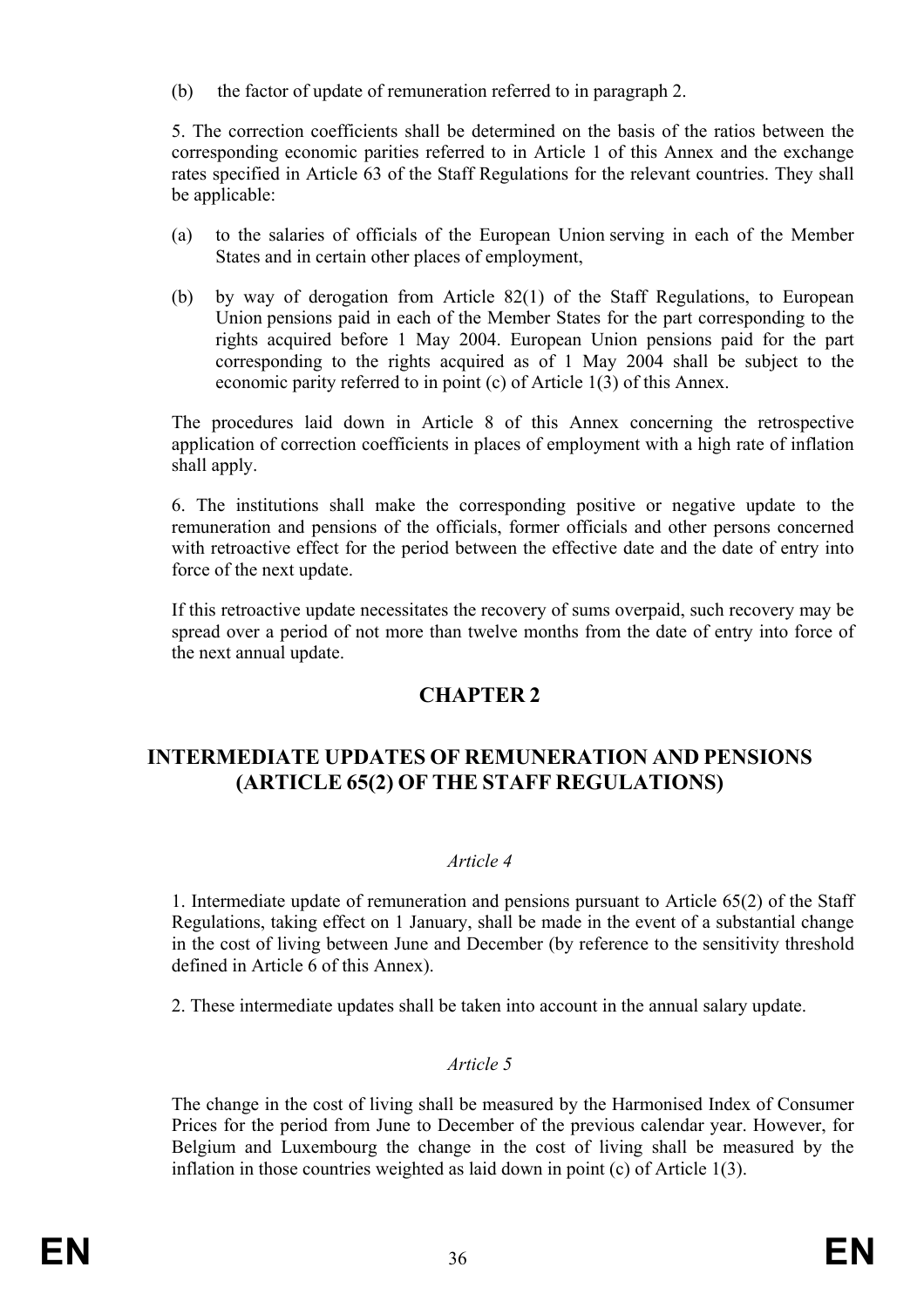#### *Article 6*

The sensitivity threshold for the six-month period mentioned in Article 5 of this Annex shall be the percentage corresponding to 5 % for a 12 month period. If the sensitivity threshold is reached or exceeded in a Member State, the remuneration and pensions for all places of employment in that country shall be updated.

#### *Article 7*

For the purposes of Article 6 of this Annex, correction coefficients shall be updated to take into account the changes in the cost of living as referred to in Article 5.

# **CHAPTER 3**

# **DATE ON WHICH A CORRECTION COEFFICIENT COMES INTO EFFECT (PLACES OF EMPLOYMENT WITH A HIGH COST-OF-LIVING INCREASE)**

#### *Article 8*

1. For places with a high cost-of-living increase, the correction coefficient shall come into effect before 1 January in the case of the intermediate update, or 1 July in the case of the annual update. This is so as to bring the loss in purchasing power into line with what it would be in a place of employment where the change in the cost of living corresponded to the sensitivity threshold.

2. The effective dates for the annual update shall be as follows:

- (a) 16 May for places of employment having an inflation higher than 5 %, and
- (b) 1 May for places of employment having an inflation higher than 10 %.
- 3. The effective dates for the intermediate update shall be as follows:
- (a) 16 November for places of employment having an inflation higher than 5 %, and
- (b) 1 November for places of employment having an inflation higher than 10 %.

# **CHAPTER 4**

# **CREATION AND WITHDRAWAL OF CORRECTION COEFFICIENTS (ARTICLE 64 OF THE STAFF REGULATIONS)**

#### *Article 9*

1. The appropriate authorities of the Member States concerned, the administration of an institution of the European Union or the representatives of officials of the European Union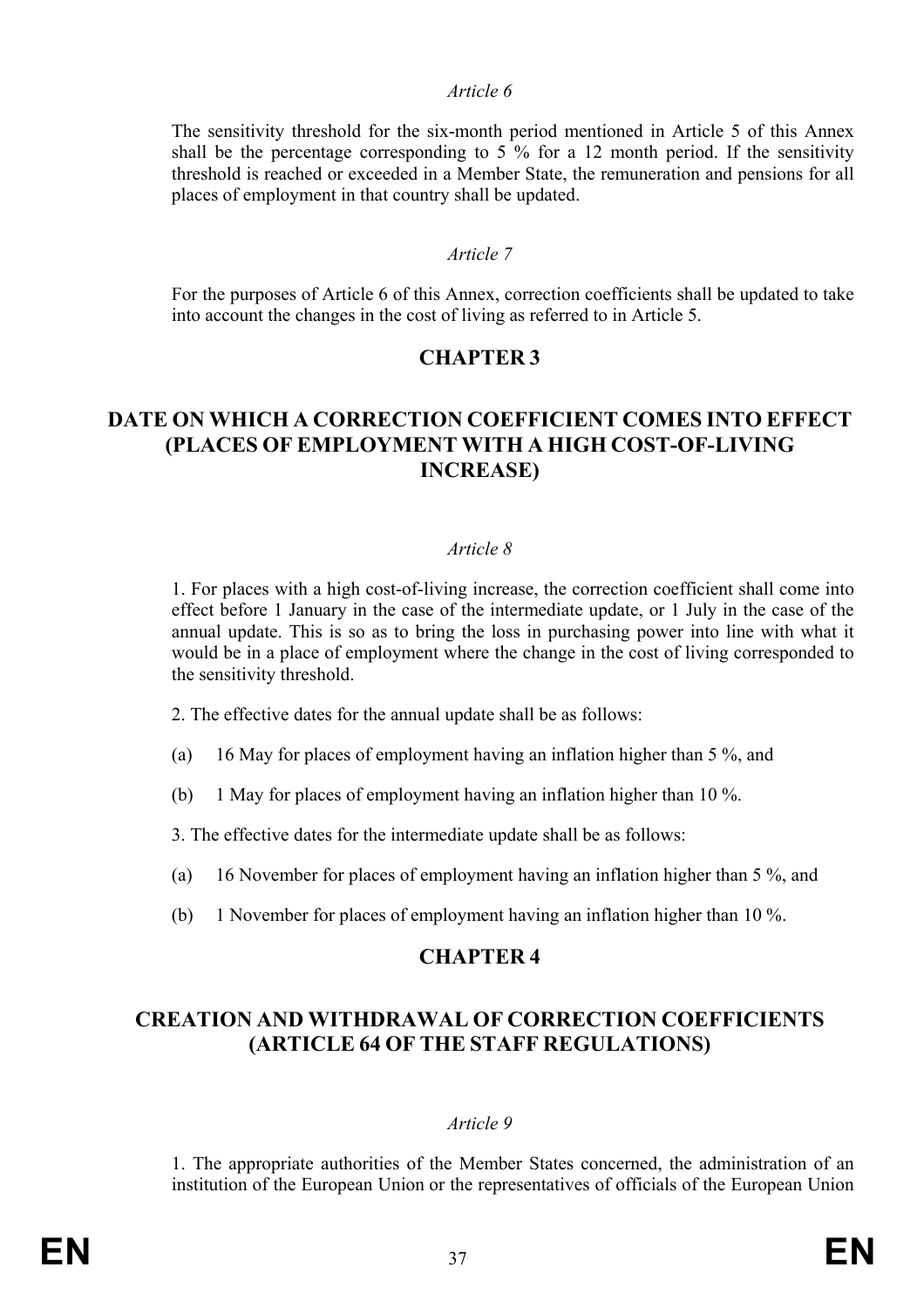in a given place of employment can request the creation of a correction coefficient specific to that place.

This request should be supported by objective factors revealing an appreciable difference over some years in the cost of living between that place of employment and the capital of the Member State concerned (except for the Netherlands where The Hague is used instead of Amsterdam). If Eurostat confirms that the difference is appreciable (more than 5 %) and sustainable, the Commission shall enact, by means of delegated acts in accordance with Articles 110a and 110b of the Staff Regulations, a correction coefficient for that place.

2. Likewise the Commission shall decide to withdraw the application of a correction coefficient specific to a certain place. In that case the proposal shall be based on one of the following:

- (a) a request by the appropriate authorities of the Member State concerned, the administration of an institution of the European Union or the representatives of officials of the European Union in a given place of employment showing that the cost of living in that place is no longer significantly different (less than 2 %) than that of the capital of the Member State concerned. This convergence should be sustainable and validated by Eurostat,
- (b) the fact that there are no longer any officials and temporary staff of the European Union employed in that place.

3. Eurostat shall establish the purchasing power parity between the place of employment and the capital city of the Member State concerned. The economic parity for the place of employment shall be the product of the purchasing power parity and the correction coefficient applicable to the capital city.

# **CHAPTER 5**

# **EXCEPTION CLAUSE**

## *Article 10*

If there is a decrease in the gross domestic product of the European Union for the current year, forecast by the Commission's directorate-general for economic and financial affairs, and the annual update value exceeds the forecasted change in the gross domestic product of the European Union by two percentage points, the update value, in case it is positive, shall be divided into two equal parts. The Commission shall act by means of delegated acts in accordance with Articles 110a and 110b of the Staff Regulations, according to which the first half of the update value shall come into effect from 1 July of the current year and the second half shall come into effect from 1 July of the following year.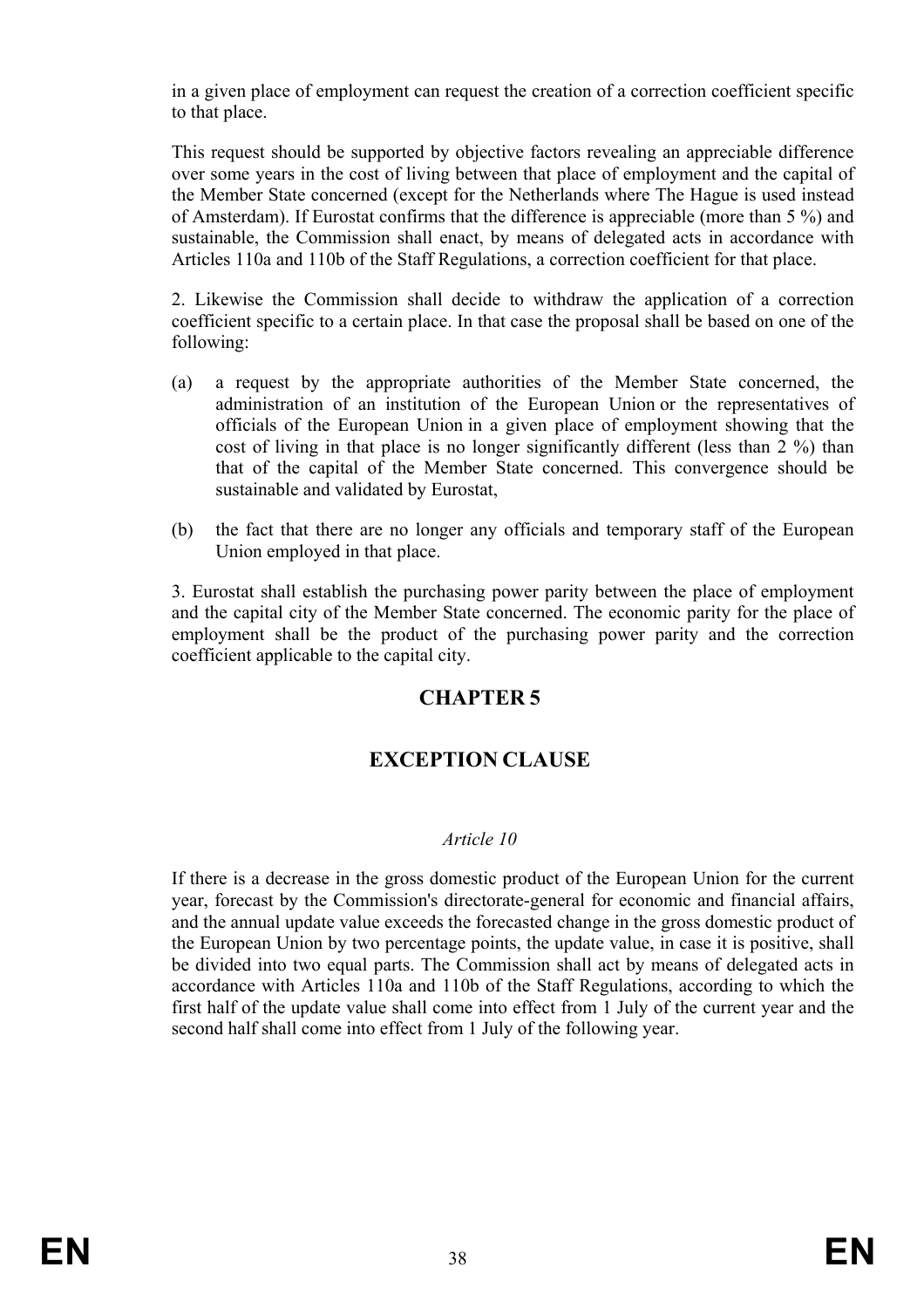# **CHAPTER 6**

# **ROLE OF EUROSTAT AND RELATIONS WITH THE STATISTICAL OFFICES OF THE MEMBER STATES**

#### *Article 11*

It shall be the task of Eurostat to monitor the quality of basic data and statistical methods used to work out the factors taken into account for the update of remuneration. In particular, it shall make any assessments or carry out any studies required for such monitoring.

National statistical offices shall carry out their tasks in accordance with the principle of impartiality and supply Eurostat with all necessary data and explanations.

#### *Article 12*

In March each year Eurostat shall convene a working group composed of experts from the statistical offices of the Member States to be known as the 'Working Group on Article 65 of the Staff Regulations'.

At this meeting, the statistical methodology and its implementation concerning specific and control indicators shall be examined.

The information required to produce a forecast of changes in nominal salaries for the purposes of the update of remuneration shall also be provided, together with the data on working hours in central government departments.

#### *Article 13*

At the request of Eurostat, Member States shall inform Eurostat of any factors having a direct or indirect impact on the composition and changes in the remuneration of central government civil servants.

# **CHAPTER 7**

# **FINAL PROVISION AND REVIEW CLAUSE**

#### *Article 14*

1. The provisions of this Annex shall apply from 1 January 2013 to 31 December 2022.

2. They may be reviewed at the end of the fifth year particularly in the light of their budgetary implications. To this end, the Commission shall submit a report to the European Parliament and the Council and, where appropriate, a proposal to amend this Annex on the basis of Article 336 of the Treaty on the Functioning of the European Union.';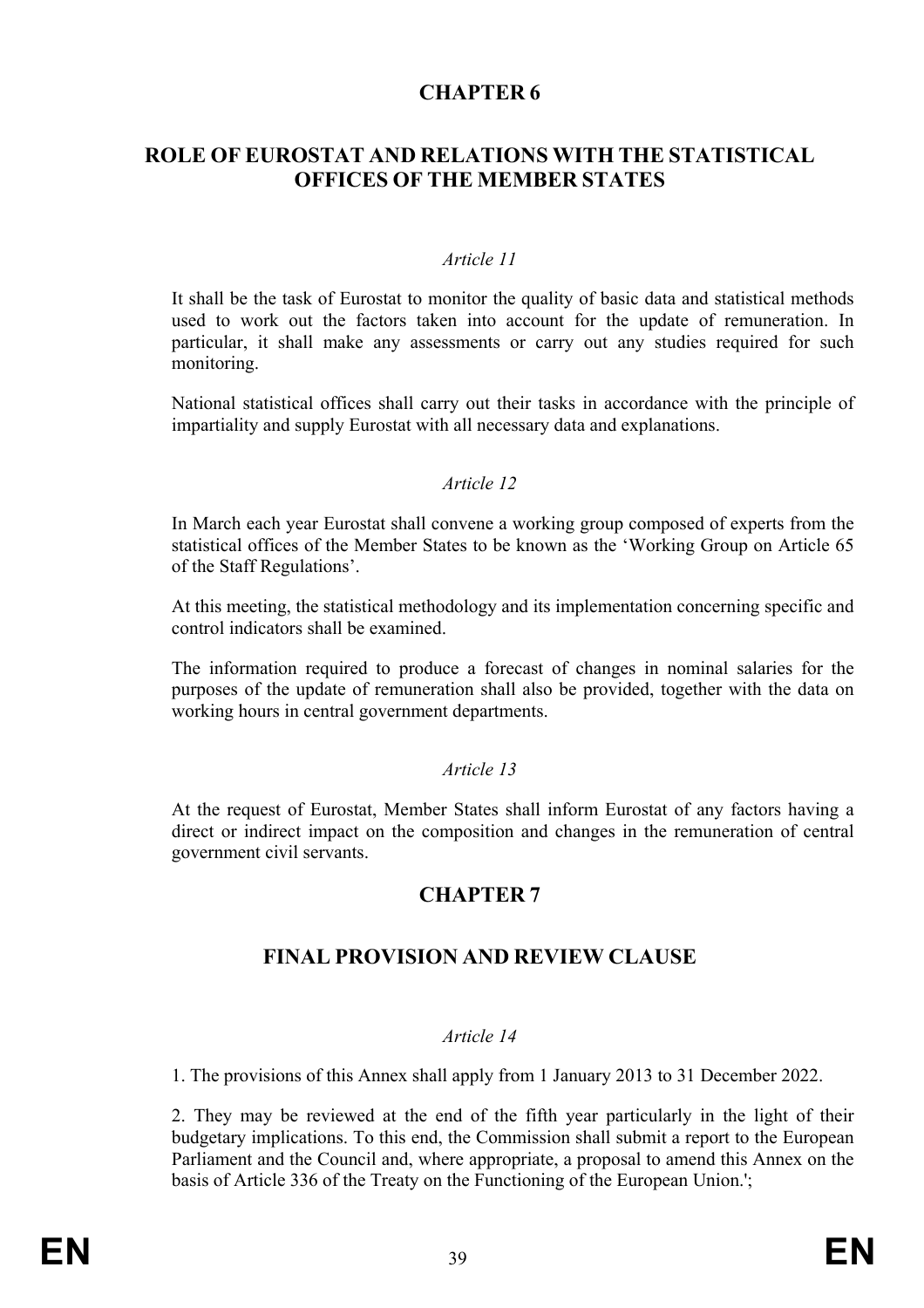- 54. Annex XII shall be amended as follows:
	- (a) Article 2 shall be amended as follows:

(i) In paragraph 1, the word 'adjustment' shall be replaced by 'update';

(ii) Paragraph 2 shall be deleted and paragraph 3 shall become paragraph 2;

- (b) In Article 4(6), the words '12-year' shall be replaced by '30-year';
- (c) In Articles 10(2) and 11(2) the words '12 years' shall be replaced by '30 years';
- (d) Article 11(1) shall be replaced by the following:

'1. The annual change in the salary scales of officials to be taken into consideration for the actuarial calculations shall be based, for the period until 2012, on the specific indicators referred to in Article 1(4) of Annex XI as in force in 2012 and, for the period starting in 2013, on specific indicators corresponding each year to the ratio between the global salary indicator referred to in Article 1(4) of Annex XI and the European Index of Consumer Prices';

(e) After Article 11 the following Article shall be inserted:

## *'Article 11a*

Until 2020, for the application of Articles 4(6), 10(2) and 11(2) of this Annex, the moving average shall be calculated on the basis of the following time scale:

| In $2013 - 14$ years | In $2017 - 22$ years    |
|----------------------|-------------------------|
| In $2014 - 16$ years | In $2018 - 24$ years    |
| In $2015 - 18$ years | In $2019 - 26$ years    |
| In $2016 - 20$ years | In $2020 - 28$ years.'; |

(f) The following sentence shall be added to Article 12:

'For that purpose, the Commission shall act by means of delegated acts in accordance with Articles 110a and 110b of the Staff Regulations.';

(g) Article 14 shall be replaced by the following:

'On the occasion of the five-yearly actuarial assessment, this Annex may be reconsidered by the European Parliament and the Council, particularly in the light of its budgetary implications and actuarial balance, on the basis of a report together with, if appropriate, a proposal from the Commission made after securing the opinion of the Staff Regulations Committee. The European Parliament and the Council shall act on this proposal on the basis of Article 336 of the Treaty on the Functioning of the European Union.';

- 55. Annex XIII shall be amended as follows:
	- (a) In the third subparagraph of Article 7(2), the word 'adjustment' shall be replaced by 'update';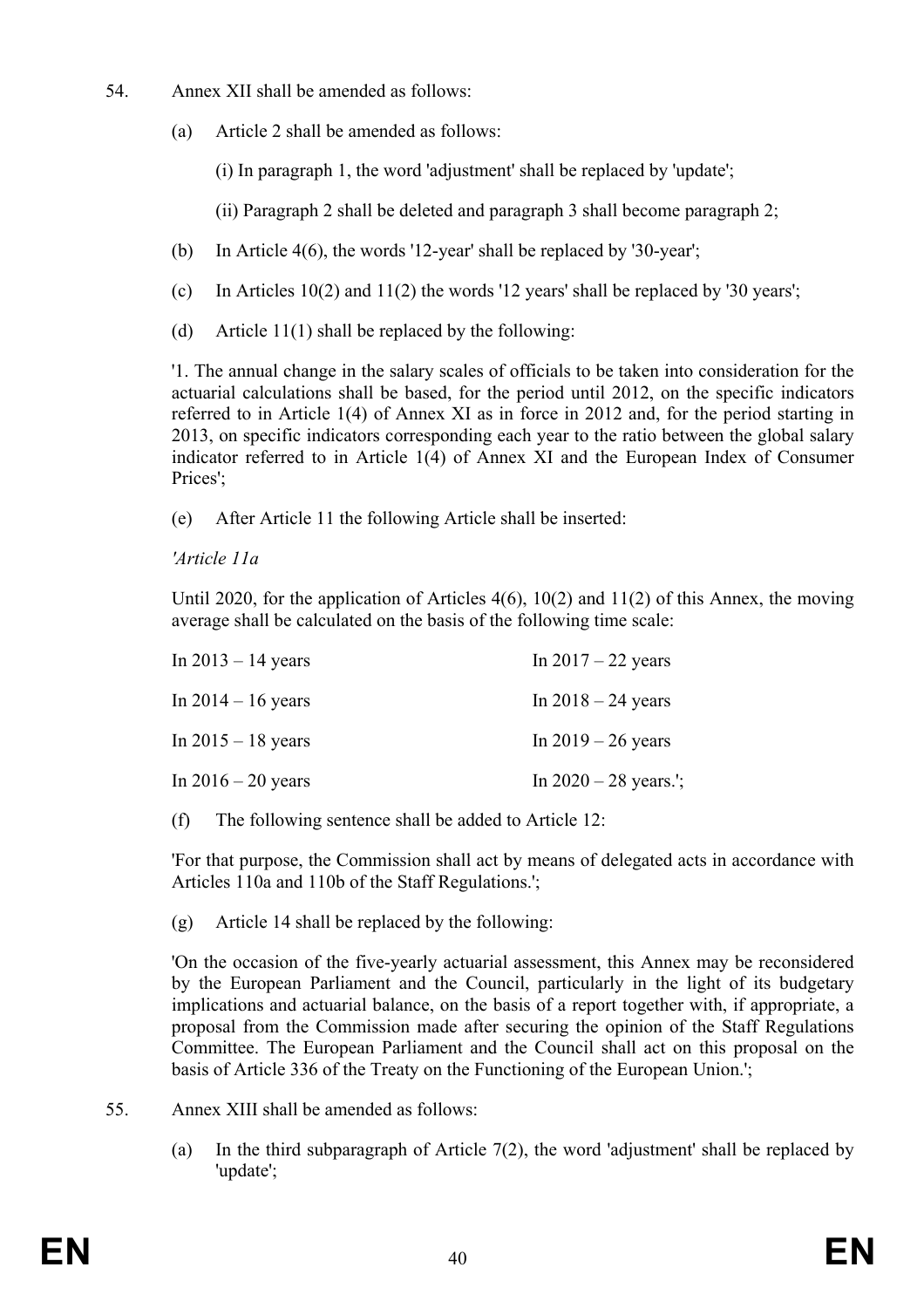- (b) Articles 10, 14 to 17, 18(2) and 19 shall be deleted;
- (c) In Article 18(1), the word 'adjusted' shall be replaced by 'updated' and the word 'adjustment' shall be replaced by 'update';
- (d) Article 20 shall be amended as follows:

(i) Paragraph 2 shall be deleted;

(ii) The second subparagraph of paragraph 3 shall be replaced by the following:

'Their pensions shall be subject to the correction coefficient only if the residence of the official coincides with their last place of employment or with the country of their place of origin within the meaning of Article 7(3) of Annex VII. However, for family or medical reasons, officials receiving a pension may request the appointing authority to change their place of origin; this decision shall be taken on production by the official concerned of appropriate supporting evidence.';

(iii) The following subparagraph shall be inserted after the second subparagraph of paragraph 3:

'The minimum economic parity referred to in point (b) of Article 3(5) of Annex XI shall be 1.';

(iv) After paragraph 3, the following paragraph shall be inserted:

'3a. For officials recruited before 1 January 2013 the third subparagraph of paragraph 3 shall apply.';

- (v) The last sentence of paragraph 4 shall be deleted.;
- (e) Article 22 shall be replaced by the following:

# *'Article 22*

1. Officials with 20 or more years' service on 1 May 2004 shall become entitled to a retirement pension when they reach the age of 60.

Officials aged 30 years or more on 1 May 2013 and who entered the service before 1 January 2013 shall become entitled to a retirement pension at the age shown in the table below:

| Age on 1 May<br>2013 | Pensionable age   | Age on 1 May<br>2013 | Pensionable age    |
|----------------------|-------------------|----------------------|--------------------|
| 59 years and above   | 60 years 0 months | 44 years             | 62 years 8 months  |
| 58 years             | 60 years 2 months | 43 years             | 62 years 11 months |
| 57 years             | 60 years 4 months | 42 years             | 63 years 1 months  |
| 56 years             | 60 years 6 months | 41 years             | 63 years 3 months  |
| 55 years             | 60 years 8 months | 40 years             | 63 years 5 months  |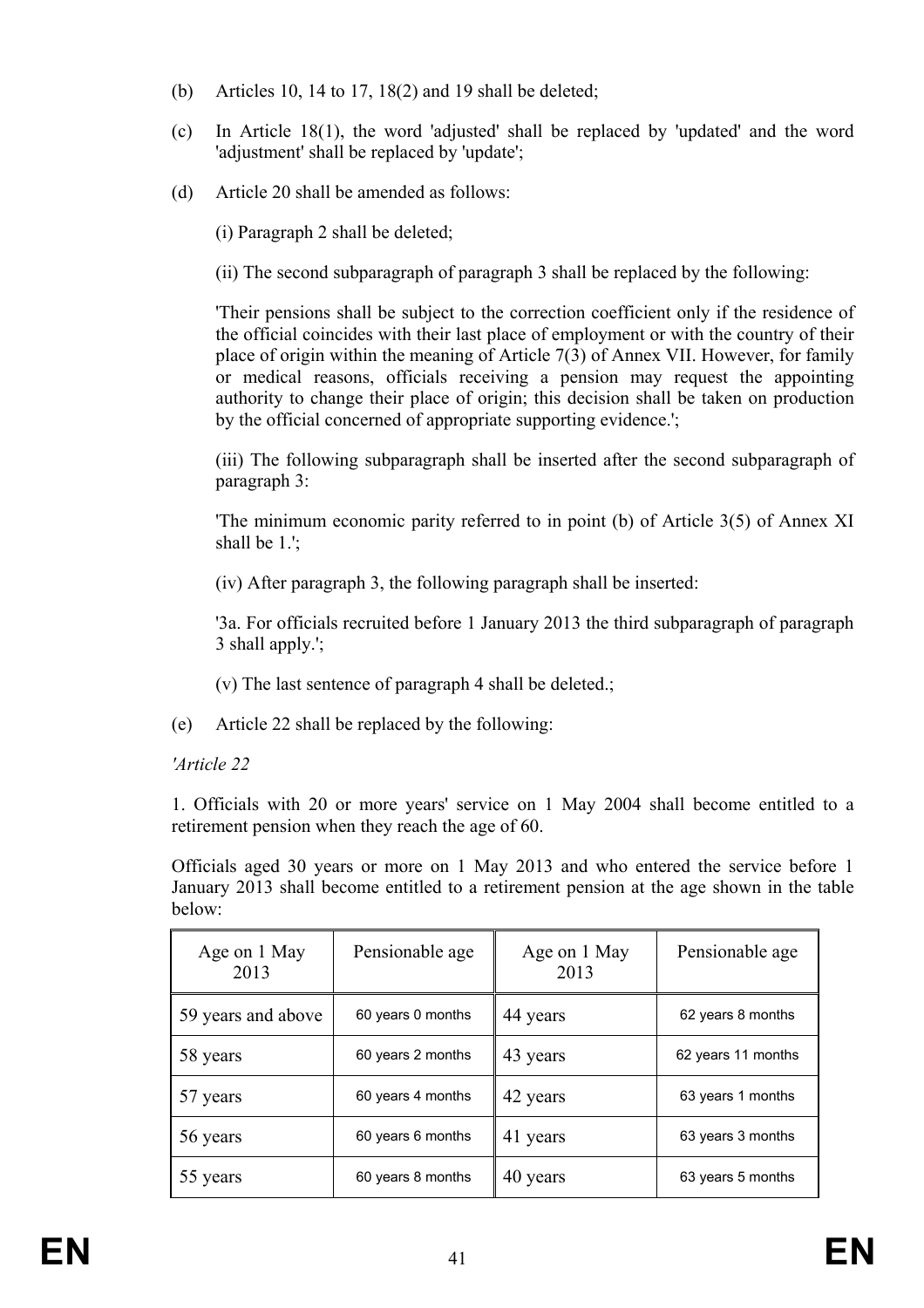| 54 years | 60 years 10 months | 39 years | 63 years 7 months |
|----------|--------------------|----------|-------------------|
| 53 years | 61 years 0 months  | 38 years | 64 years 0 months |
| 52 years | 61 years 2 months  | 37 years | 64 years 1 months |
| 51 years | 61 years 4 months  | 36 years | 64 years 2 months |
| 50 years | 61 years 6 months  | 35 years | 64 years 3 months |
| 49 years | 61 years 9 months  | 34 years | 64 years 4 months |
| 48 years | 62 years 0 months  | 33 years | 64 years 5 months |
| 47 years | 62 years 2 months  | 32 years | 64 years 6 months |
| 46 years | 62 years 4 months  | 31 years | 64 years 7 months |
| 45 years | 62 years 6 months  | 30 years | 64 years 8 months |

Officials aged less than 30 years on 1 May 2013 shall become entitled to a retirement pension at the age of 65 years.

However, for officials aged 43 years or more on 1 May 2013 who entered the service between 1 May 2004 and 31 December 2012, the retirement age shall remain 63 years.

For officials in service before 1 January 2013 the pensionable age to be taken into consideration for all references to the pensionable age in these Staff Regulations shall be determined in accordance with the above provisions, save as otherwise provided in these Staff Regulations.

2. Notwithstanding Article 2 of Annex VIII, officials who enter the service before 1 January 2013 and remain in service after the age at which they would have become entitled to a retirement pension shall be entitled to an additional increase of 3 % of their final basic salary for each year worked after that age, provided that their total pension does not exceed 70 % of final basic salary within the meaning of the second or third paragraph of Article 77 of the Staff Regulations, as the case may be.

However, for officials aged 50 years or over or with 20 or more years' service on 1 May 2004, the increase in pension provided for in the previous subparagraph shall not be less than 5 % of the amount of the pension rights acquired at the age of 60.

The increase shall also be granted in the event of death, if the official has remained in service beyond the age at which he became entitled to a retirement pension.

If, pursuant to Annex IVa, an official who enters the service before 1 January 2013 and working part-time contributes to the pension scheme in proportion to the time worked, the increase in pension entitlements provided for in this Article shall be applied only in the same proportion.

3. If the official retires before reaching the retirement age as laid down in this Article, only half of the reduction laid down in Article 9(1)(b) of Annex VIII, shall be applied for the period between the age of 60 and the statutory retirement age.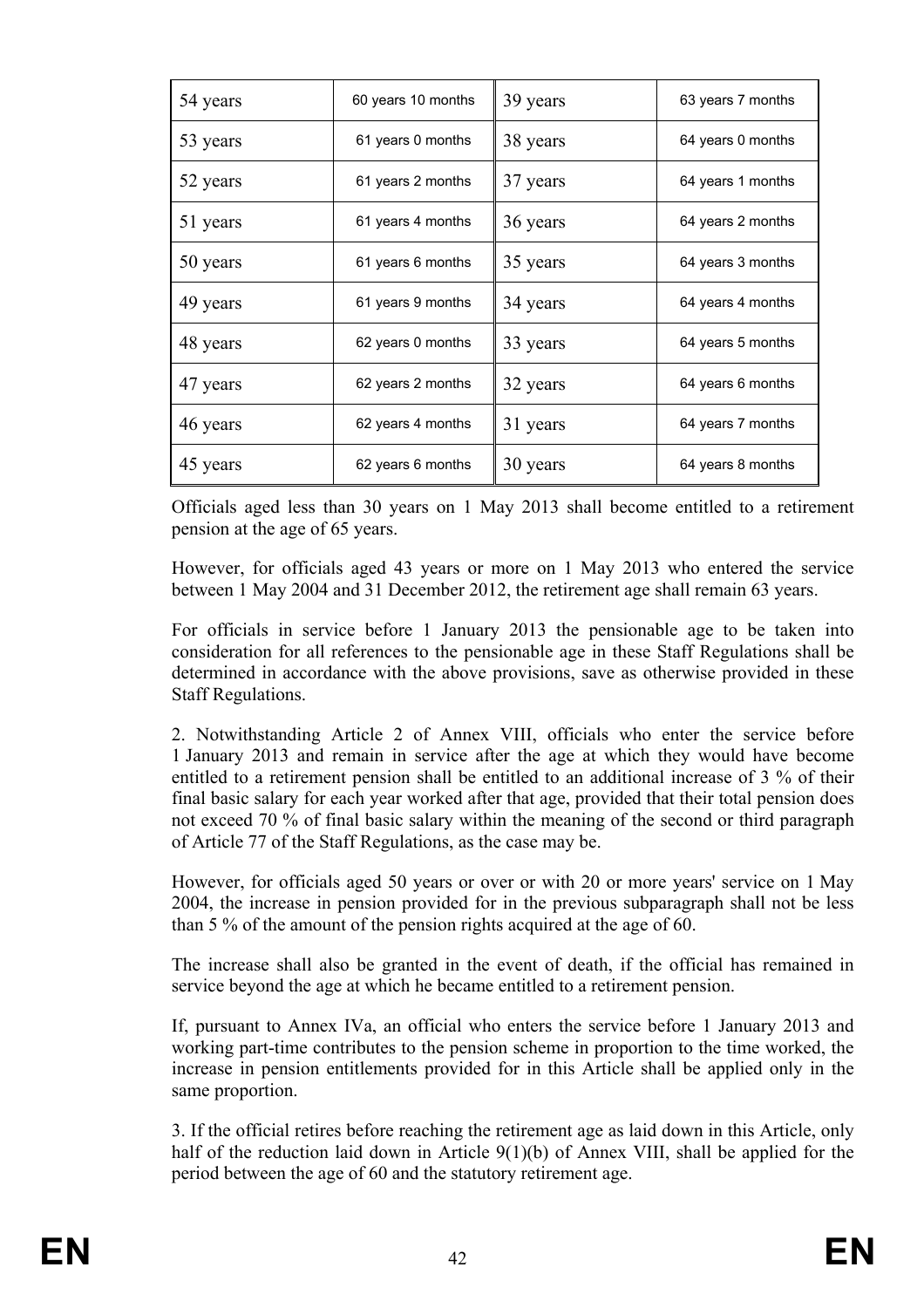4. By way of derogation from the second subparagraph of paragraph 1 of the Sole Article of Annex IV, an official to whom a retirement age of less than 65 years applies in accordance with paragraph 1 shall receive the allowance provided for in that Annex under the conditions laid down therein until the day on which the official reaches the age of 63 years or his retirement age, if the latter is higher than 63 years.

However, above that age and up to the age of 65 years the official shall continue to receive the allowance until he reaches the maximum retirement pension.';

- (f) Article 23 shall be amended as follows:
	- (i) Paragraph 1 shall be replaced by the following:

'1. Notwithstanding Article 52 of the Staff Regulations, officials who enter the service before 1 January 2013 and who leave the service before the age at which they would have become entitled to a retirement pension in accordance with Article 22 of this Annex may request the second subparagraph of point (b) of Article 9(1) of Annex VIII to be applied from the age determined in accordance with the table below:

| Date                   | Age when drawing an immediate pension |
|------------------------|---------------------------------------|
| Until 31 December 2013 | 55 years 6 months                     |
| Until 31 December 2014 | 56 years                              |
| Until 31 December 2015 | 56 years 6 months                     |
| Until 31 December 2016 | 57 years                              |
| Until 31 December 2017 | 57 years 6 months                     |

(ii) Paragraph 2 shall be deleted;

(g) After Article 24, the following article shall be inserted:

#### *'Article 24a*

In the case of a pension determined before 1 January 2013, the recipient's pension entitlement shall continue to be determined after that date in accordance with the rules applied when the entitlement was initially determined. The same applies to the cover under the joint sickness insurance scheme.';

(h) Article 28 shall be replaced by the following:

## *'Article 28*

1. The servants referred to in Article 2 of the Conditions of Employment of Other Servants who were under contract on 1 May 2004 and who are appointed as officials after that date and before 1 January 2013 shall, on retirement, be entitled to an actuarial adjustment of the pension rights they acquired as temporary servants which takes into account the change in their pensionable age within the meaning of Article 77 of the Staff Regulations.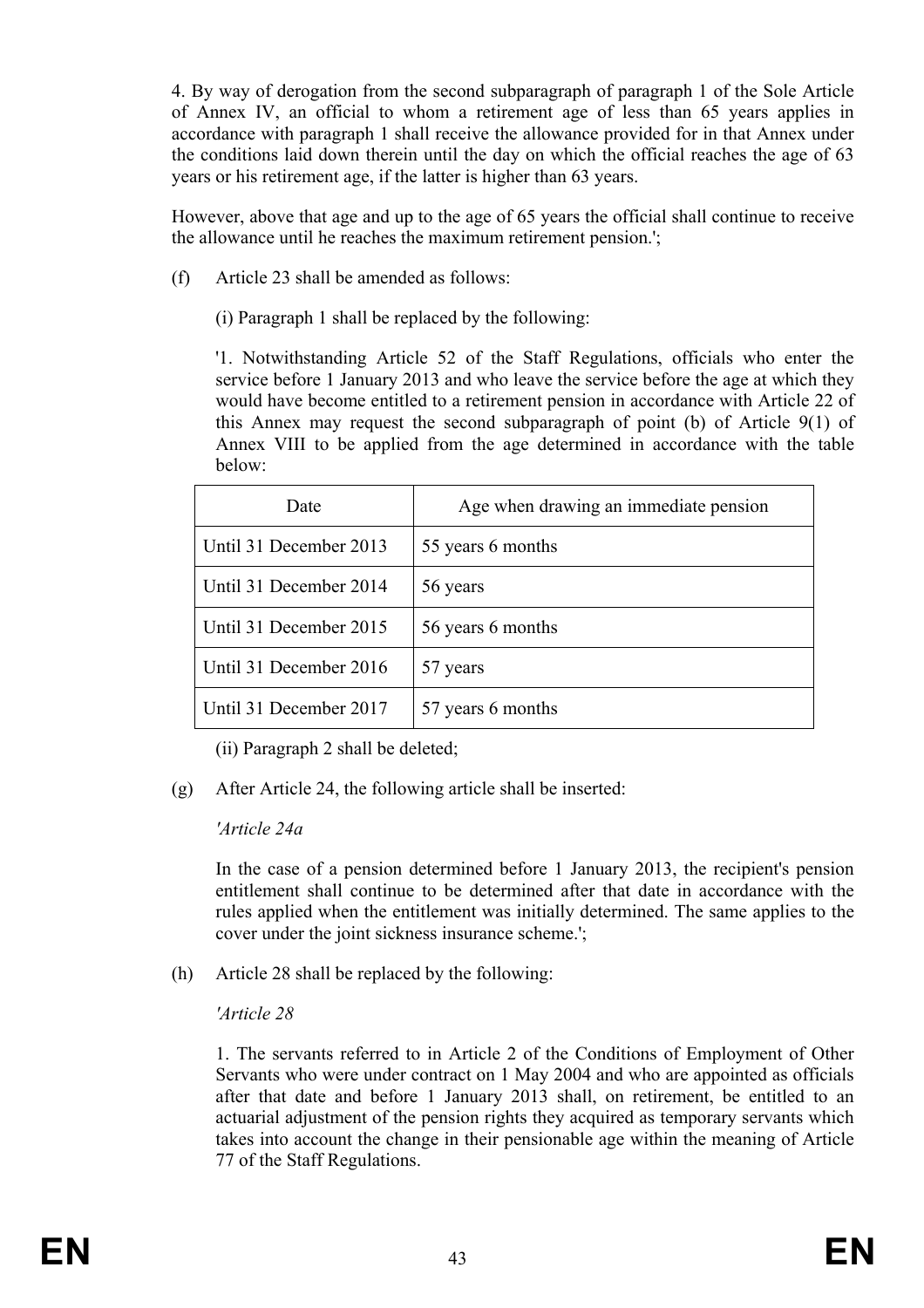2. The servants referred to in Article 2 and Articles 3a and 3b of the Conditions of Employment of Other Servants who are under contract on 1 January 2013 and are appointed as officials after that date shall, on retirement, be entitled to an actuarial adjustment of the pension rights they acquired as temporary or contract staff which takes into account the change in their pensionable age referred to in Article 77 of the Staff Regulations, in case they are at least 30 years old on 1 May 2013.';

(i) After Section 4, the following Section shall be added:

#### 'Section 5

#### *Article 30*

1. By way of derogation from Annex I, Section A, point 2, the following table of types of posts in function group AST shall apply to officials in service on 31 December 2012:

| Senior Assistant <sup>5</sup>                                                                                                                                                                                                                                                                                                                                                           | AST 10 - AST 11 |
|-----------------------------------------------------------------------------------------------------------------------------------------------------------------------------------------------------------------------------------------------------------------------------------------------------------------------------------------------------------------------------------------|-----------------|
| Carrying out administrative, technical or training<br>activities requiring a high degree of autonomy and<br>carrying significant responsibilities in terms of staff<br>management, budget implementation or political<br>coordination                                                                                                                                                   |                 |
| Assistant <sup>6</sup>                                                                                                                                                                                                                                                                                                                                                                  | $AST 1 - AST 9$ |
| Carrying out administrative, technical or training<br>activities requiring a certain degree of autonomy,<br>notably with regard to the implementation of rules and<br>regulations or general instructions or as personal<br>assistant of a Member of the institution, of the Head of a<br>Member's private office or of a (Deputy) Director-<br>General or an equivalent senior manager |                 |

 $\overline{a}$ 

<sup>5</sup> Without prejudice to paragraph 2 point (a), the first assignment of an official to a post of Senior Assistant may only take place in accordance with the procedure laid down in Articles 4 and 29(1).

Without prejudice to paragraph 2 point (b) and (e), the first assignment of an official to a post of Assistant may only take place in accordance with the procedure laid down in Articles 4 and 29(1).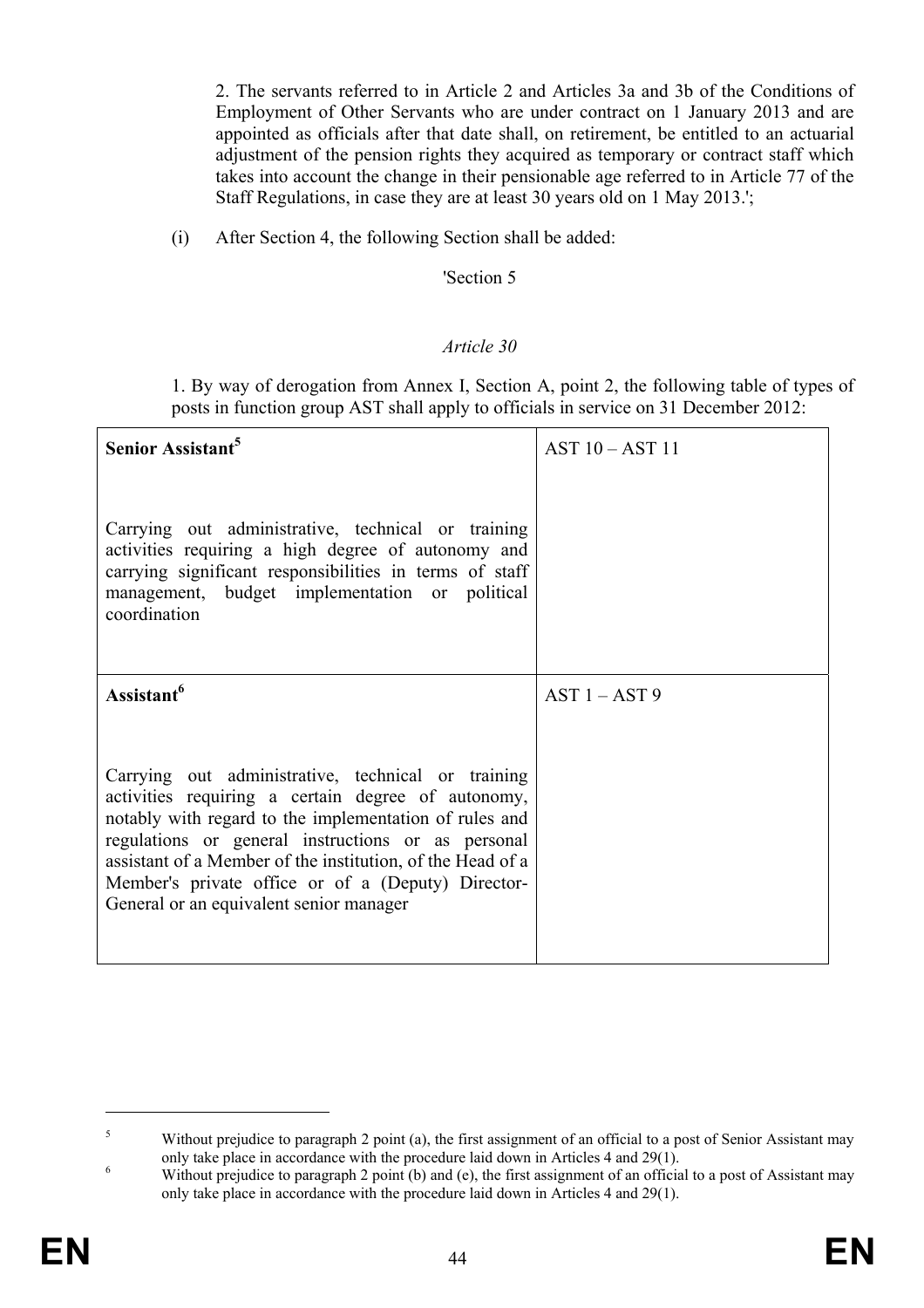| <b>Administrative Assistant in transition</b>                                                                                                      | $AST 1 - AST 7$ |
|----------------------------------------------------------------------------------------------------------------------------------------------------|-----------------|
| Working for example as: (junior) clerk, (junior)<br>documentalist, (junior) technician, (junior) IT operative,<br>Parliamentary usher <sup>7</sup> |                 |
| <b>Support Agent in transition</b>                                                                                                                 | $AST 1 - AST 5$ |
| Carrying out simple manual or administrative support<br>activities                                                                                 |                 |

2. With effect from 1 January 2013, the appointing authority shall classify officials in service on 31 December 2012 in function group AST in types of posts as follows, notwithstanding the descriptions given in paragraph 1:

- (a) Officials who were in grade AST 10 or AST 11 on 31 December 2012 shall be classified as Senior Assistant.
- (b) Officials not covered by point (a) who were before 1 May 2004 in the former category B or who were before 1 May 2004 in the former category C or D and have become member of function group AST without restriction shall be classified as Assistant.
- (c) Officials not covered by points (a) and (b) who were before 1 May 2004 in the former category C shall be classified as Administrative Assistant in transition.
- (d) Officials not covered by points (a) and (b) who were before 1 May 2004 in the former category D shall be classified as Support Agent in transition.
- (e) Officials not covered by points (a) to (d) shall be classified on the basis of the grade of the competition that resulted in the list of suitable candidates from which they were recruited. Officials who passed a competition of grade AST3 or higher shall be classified as Assistants, all other officials shall be classified as Administrative Assistants in transition. The correlation table in Article 13(1) of this Annex shall apply by analogy, irrespective of the date on which the official was recruited.

3. By derogation to paragraph 2, point (e), officials recruited on the basis of a competition at a grade lower than AST 3 may be classified by the appointing authority before 31 December 2015 as Assistants in the interest of the service and upon the basis of the post occupied on 31 December 2012. Each appointing authority shall lay down provisions to give effect to this Article in accordance with Article 110 of the Staff Regulations.

 $\overline{a}$ 7

The number of posts of Parliamentary ushers in the European Parliament shall not exceed 85.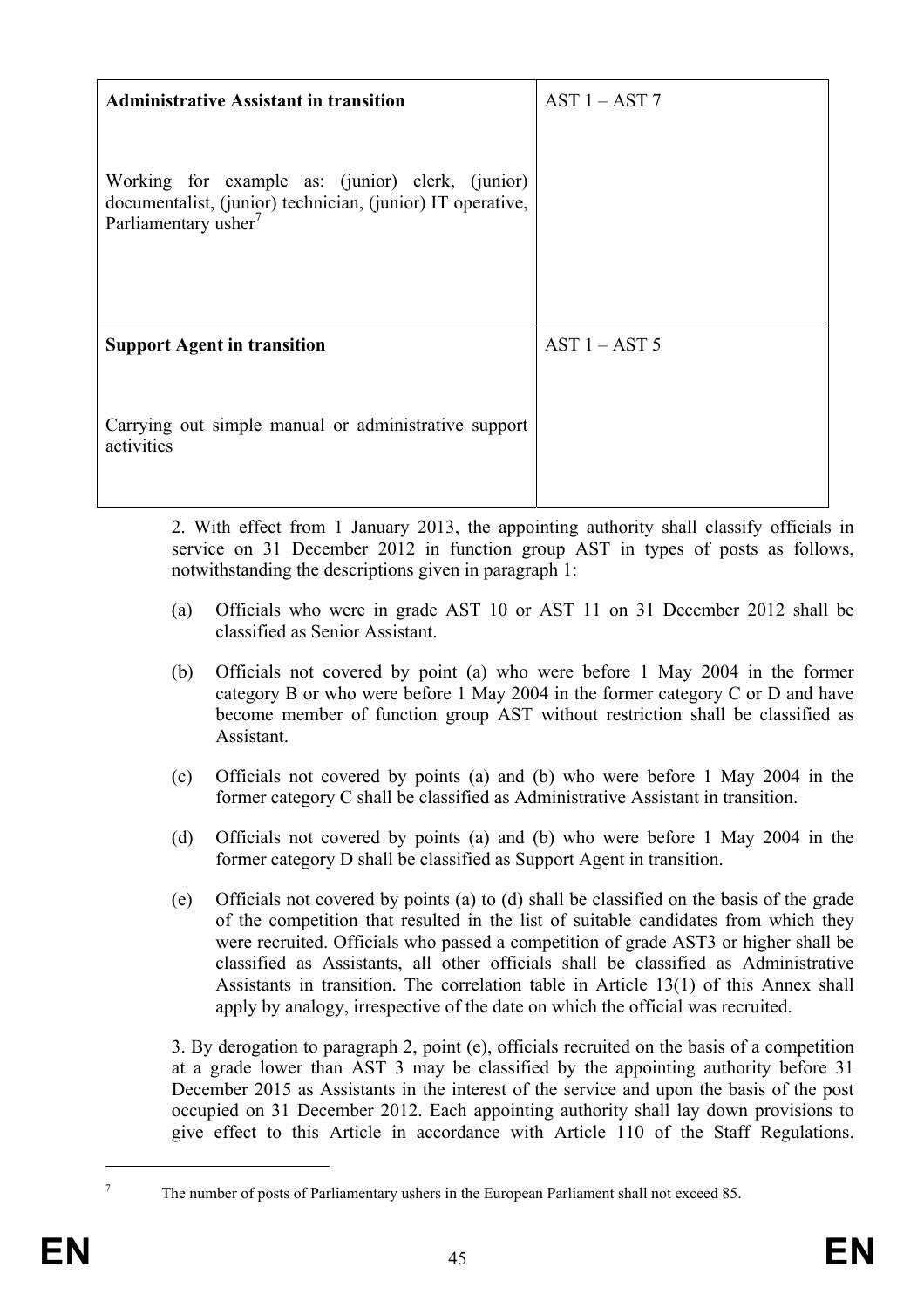However, the total number of Administrative Assistants in transition benefiting from this provision shall not exceed 5% of the Administrative Assistants in transition on 1 January 2013.

4. Without prejudice to Article 86 and Annex IX of the Staff Regulations, officials shall keep their initial classification until they are assigned to a post of a superior type. Promotion shall only be allowed within the career streams corresponding to each type of post indicated in paragraph 1.

5. By way of derogation from Article 6(1) of the Staff Regulations and from Annex I, Section B, the number of vacant positions in the next higher grade required for promotion purposes shall be calculated separately for Support Agents in transition. The following multiplication rates shall apply:

|                      | Grade | Rate |
|----------------------|-------|------|
|                      | 5     |      |
|                      |       | 10 % |
| Support<br>Agents in | 3     | 22 % |
| transition           | 2     | 22 % |
|                      |       |      |

As far as Support Agents in transition are concerned, comparative merits for the purposes of promotion (Article 45(1) of the Staff Regulations) shall be considered between eligible officials of the same grade and classification.

6. Administrative Assistants in transition and Support Agents in transition who were before 1 May 2004 in the former category C or D shall continue to be entitled either to compensatory leave or to remuneration, where the requirements of the service do not allow compensatory leave during the month following that in which the overtime was worked, as provided for in Annex VI.

7. Officials who were authorised, on the basis of Article 55(2)(e) of the Staff Regulations and Article 4 of Annex IVa to the Staff Regulations, to work part time for a period starting before 1 January 2013 and extending beyond that date may continue to work part time under the same conditions during a maximum overall period of five years.

*Article 31* 

By way of derogation from the first sentence of the fourth subparagraph of Article 1 of Annex II to the Staff Regulations, the representation of the function group AST/SC need not to be ensured in the Staff Committee until 1 January 2017.';

## *Article 2*

The Conditions of Employment of Other Servants of the European Union shall be amended as follows:

1. The second indent of Article 1 shall be deleted.;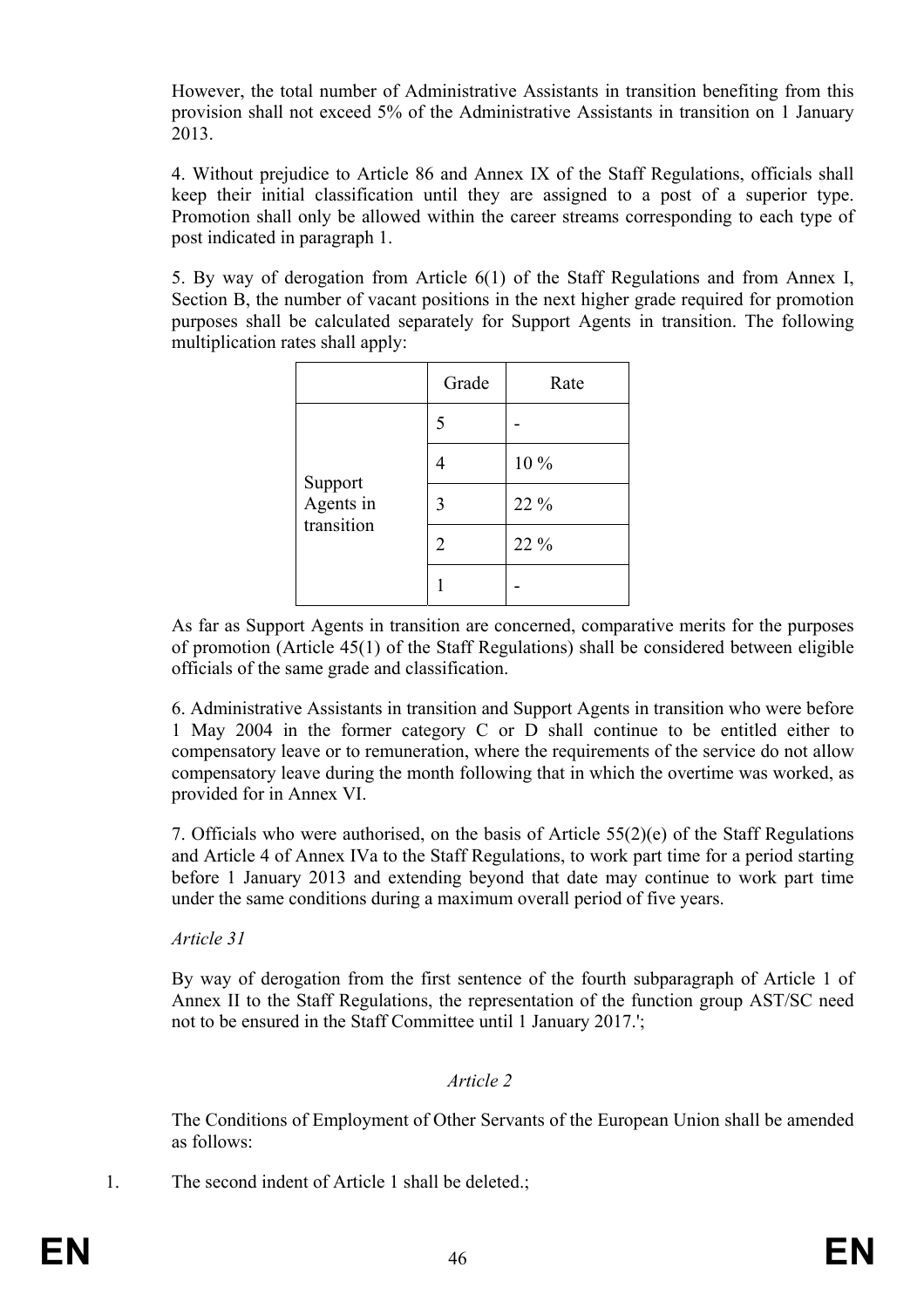2. The following point shall be added to Article 2:

'(f) staff engaged to fill a post which is included in the list of posts appended to the section of the budget relating to an agency as referred to in Article 1a(2) of the Staff Regulations and which the budgetary authorities have classified as temporary, except heads of agencies and deputy heads of agencies as referred to in the European Union act establishing the agency.';

- 3. Article 3 shall be deleted.;
- 4. In point (b) of Article 3b, point (i) shall be replaced by the following:

'Officials or temporary staff in function groups AST/SC and AST;';

- 5. In the first paragraph of Article 8, the terms 'Article  $2(a)$ ' shall be replaced by 'Article  $2(a)$ or Article 2(f)';
- 6. Article 10(4) shall be deleted;
- 7. Article 11 shall be amended as follows:
	- (a) In the first sentence of the first paragraph, the number '26' shall be replaced by '26a';
	- (b) In the third paragraph, the word 'second' shall be replaced by 'third';
- 8. Article 12 shall be amended as follows:
	- (a) The following sentence shall be added to paragraph 1:

'No posts shall be reserved for nationals of any specific Member State. However, the principle of the equality of European Union's citizens shall allow each institution to adopt corrective measures following the observation of a long lasting and significant imbalance between nationalities among temporary staff which is not justified by objective criteria. These corrective measures shall never result in recruitment criteria other than those based on merit. Before such corrective measures are adopted, the authority referred to in the first paragraph of Article 6 shall adopt general provisions for giving effect to this paragraph in accordance with Article 110 of the Staff Regulations.

After a five-year period starting on 1 January 2013 the Commission shall report to the European Parliament and to the Council on the implementation of the preceding paragraph.';

- (b) In paragraph 5, the word 'Each institution' shall be replaced by 'The authority referred to in the first paragraph of Article 6';
- 9. The first and second paragraphs of Article 14 shall be replaced by the following:

'A member of the temporary staff shall serve a nine month probationary period.

Where, during his probationary period, a member of the temporary staff is prevented, by sickness, maternity leave under Article 58 of the Staff Regulations, or accident, from performing his duties for a continuous period of at least one month, the authority referred to in the first paragraph of Article 6 may extend his probationary period by the corresponding length of time.';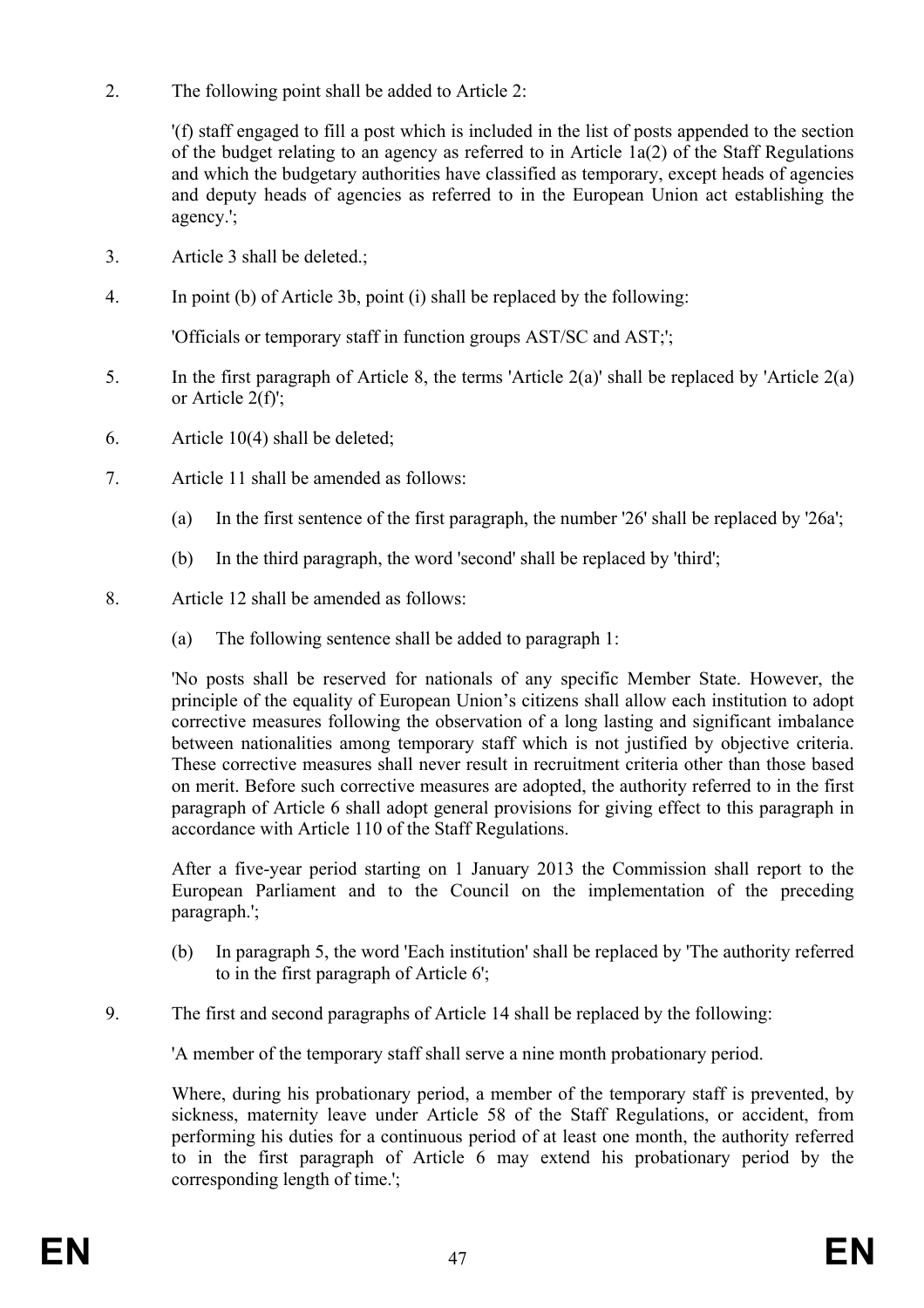10. In paragraph 1 of Article 15, the following sentence shall be added to the first subparagraph:

'Members of the temporary staff graded in accordance with the grading criteria adopted by the authority referred to in the first paragraph of Article 6 shall retain the seniority in the step acquired in that capacity if they are engaged as temporary staff in the same grade immediately following the preceding period of temporary service.';

11. The second paragraph of Article 17 shall be replaced by the following:

'Any period of leave granted in accordance with the preceding paragraph shall not count for the purposes of the application of the first paragraph of Article 44 of the Staff Regulations.';

- 12. Article 20 shall be amended as follows:
	- (a) In paragraph 3, the words 'special levy' shall be replaced by 'solidarity levy';
	- (b) Paragraph 4 shall be replaced by the following:

'Article 44 of the Staff Regulations shall apply by analogy to temporary staff.';

- 13. Article 28a shall be amended as follows:
	- (a) In paragraph 10 the word 'Institutions' shall be replaced by 'authorities referred to in the first paragraph of Article 6 of the Institutions';
	- (b) Paragraph 11 shall be replaced by the following:

'Every two years the Commission shall present a report on the financial situation of the unemployment insurance scheme. Independently of this report, the Commission may, by means of delegated acts in accordance with Articles 110a and 110b of the Staff Regulations, adjust the contributions provided for in paragraph 7 if this is necessary in the interests of the balance of the scheme.';

- 14. Article 34 shall be amended as follows:
	- (a) In the second and third paragraphs, the number '63' shall be replaced by '65';
	- (b) In the second subparagraph, the words 'Article 2 (a), (c) or (d)' shall be replaced by 'Article 2 (a), (c), (d), (e) or (f)';
- 15. In the third sentence of Article 36, the words 'Article 2(a), (c) or (d)' shall be replaced by 'Article 2 (a), (c), (d), (e) or (f)';
- 16. In the fourth paragraph of Article 37, the number '63' shall be replaced by '65', and the words 'Article 2(a), (c) or (d)' shall be replaced by 'Article 2(a), (c), (d), (e) or (f)';
- 17. Article 39(1) shall be replaced by the following:

'1. On leaving the service, a servant within the meaning of Article 2 shall be entitled to a retirement pension, transfer of the actuarial equivalent or the payment of the severance grant in accordance with Chapter 3 of Title V of, and Annex VIII to, the Staff Regulations.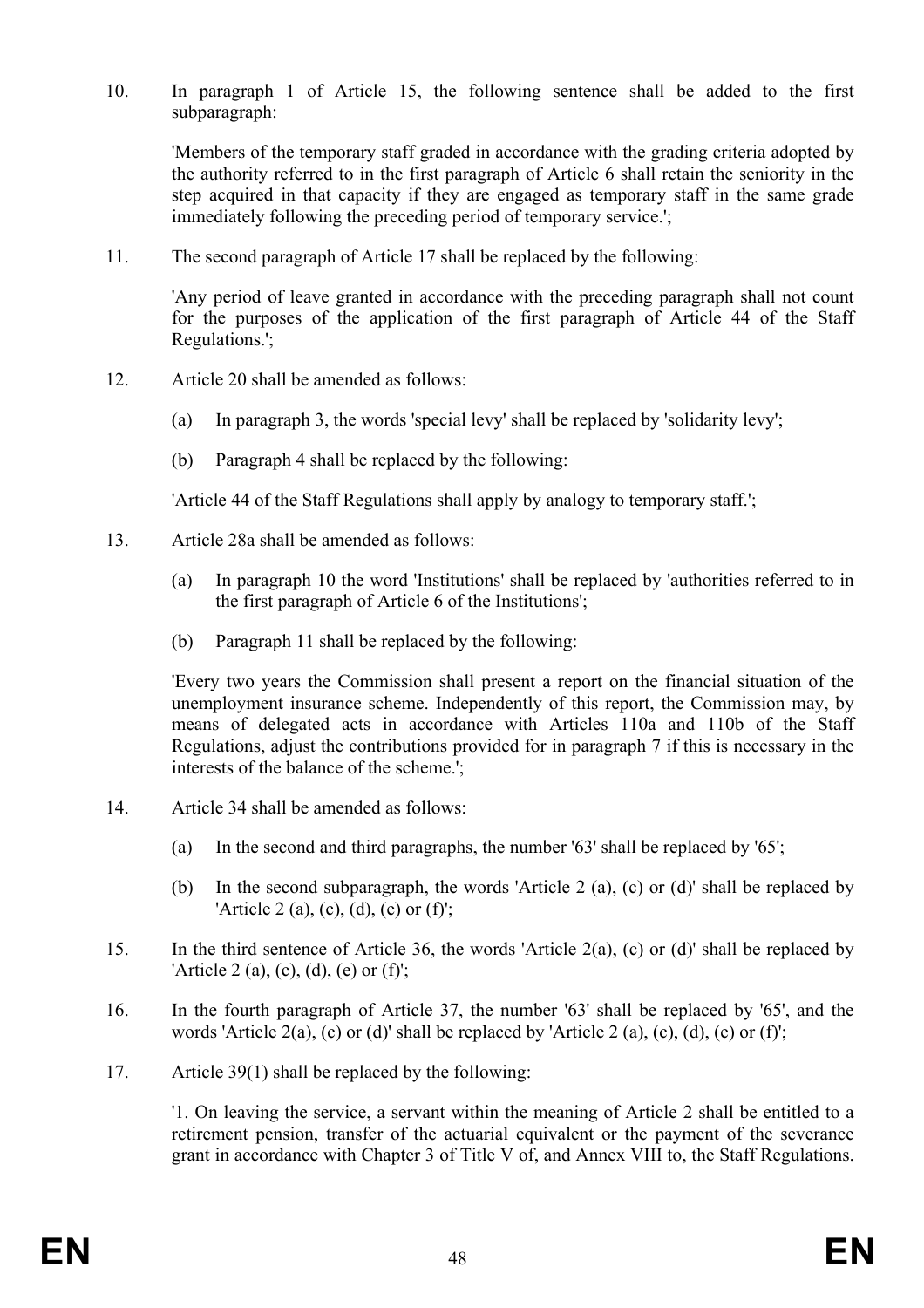Where the servant is entitled to a retirement pension his pension rights shall be reduced in proportion to the amounts paid under Article 42.

Article 9(2) of Annex VIII to the Staff Regulations shall apply under the following conditions: the authority referred to in the first paragraph of Article 6 may decide, in the interests of the service on the basis of objective criteria and transparent procedures introduced by means of general implementing provisions, not to apply any reduction to the pension of a temporary servant, up to a maximum of four temporary servants in all institutions in any one year. The annual number may vary, subject to a maximum of six every two years and the principle of budget neutrality.';

- 18. In the first paragraph of Article 42, the word 'institution' shall be replaced by 'authority referred to in the first paragraph of Article 6';
- 19. Point (a) of Article 47 shall be replaced by the following:

'at the end of the month in which the servant reaches the age of 65, or, on an exceptional basis, at the date fixed in accordance with the second subparagraph of Article 52(b) of the Staff Regulations; or';

- 20. Article 50c(2) shall be deleted;
- 21. The following Chapter shall be added to Title II:

'Chapter 11

## **Special provisions for members of temporary staff referred to in Article 2(f)**

#### *Article 51*

Article 37, with the exception of point (b) of the first paragraph, and Article 38 of the Staff Regulations shall apply by analogy to members of the temporary staff referred to in Article  $2(f)$ .

## *Article 52*

'By way of derogation from the second sentence of the first paragraph of Article 17, members of temporary staff referred to in Article 2(f) with a contract for an indefinite period may, irrespective of their seniority, be granted unpaid leave for periods not exceeding one year.

The total length of such leave may not exceed 15 years in the course of the staff member's entire career.

Another person may be engaged to the post occupied by the member of the temporary staff.

On the expiry of his leave a member of the temporary staff must be reinstated in the first post corresponding to his grade which falls vacant in his function group, provided that he satisfies the requirements for that post. If he declines the post offered to him, he shall retain his right to reinstatement when the next vacancy corresponding to his grade occurs in his function group subject to the same provisions; if he declines a second time, employment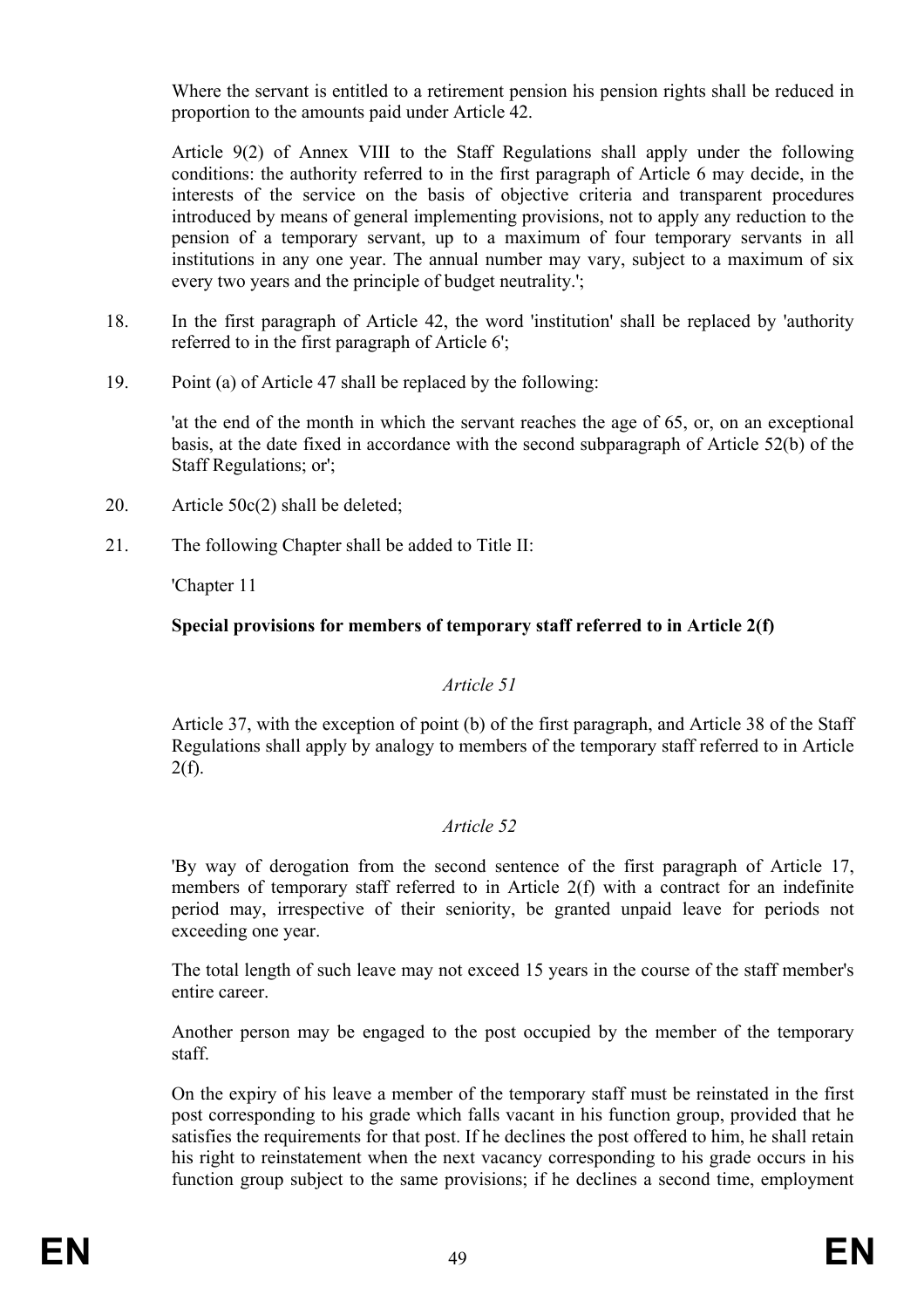may be terminated by the institution without notice. Until effectively reinstated or placed on secondment he shall remain on unpaid leave on personal grounds.

## *Article 53*

Temporary staff referred to in Article 2(f) shall be engaged on the basis of a selection procedure organised by one or more agencies. The European Personnel Selection Office shall, at the request of the agency or agencies concerned, provide assistance to the agencies, in particular by defining the contents of the tests and organising the selection procedures. The Office shall ensure the transparency of the selection procedures.

In case of an external selection procedure, temporary staff referred to in Article 2(f) shall be engaged only at grades SC1, AST 1 to AST 4 or AD 5 to AD 8. However, the agency may, where appropriate, authorise the engagement at grade AD 9, AD 10, AD 11 or, on an exceptional basis, at grade AD 12. The total number of engagements at grades AD 9 to AD 12 in an agency shall not exceed 20 % of the total number of engagements of temporary staff to the function group AD, calculated over a five-year rolling period.

# *Article 54*

In the case of temporary staff referred to in Article 2(f), classification in the next higher grade shall be exclusively by selection from among staff members who have completed a minimum period of two years in their grade, after consideration of the comparative merits of such temporary staff and of the reports on them. The last sentence of Article 45(1) and Article 45(2) of the Staff Regulations shall apply by analogy. The multiplication rates for guiding average career equivalence, as set out for officials in Section B of Annex I to the Staff Regulations, may not be exceeded.

In accordance with Article 110 of the Staff Regulations, each agency shall adopt general provisions for the implementation of this Article.

# *Article 55*

Where a member of the temporary staff referred to in Article 2(f) moves, following an internal publication of a post, to a new post within his function group, he shall not be classified in a lower grade or step than in his former post, provided that his grade is one of the grades set out in the vacancy notice.

The same provisions shall apply by analogy where the member of such temporary staff concludes a new contract with an agency immediately following a preceding contract for such temporary staff with another agency.

## *Article 56*

In accordance with Article 110(2) of the Staff Regulations, each agency shall adopt general provisions on the procedures governing the engagement and use of temporary staff referred to in Article 2(f).';

22. Title III 'Auxiliary staff' shall be deleted;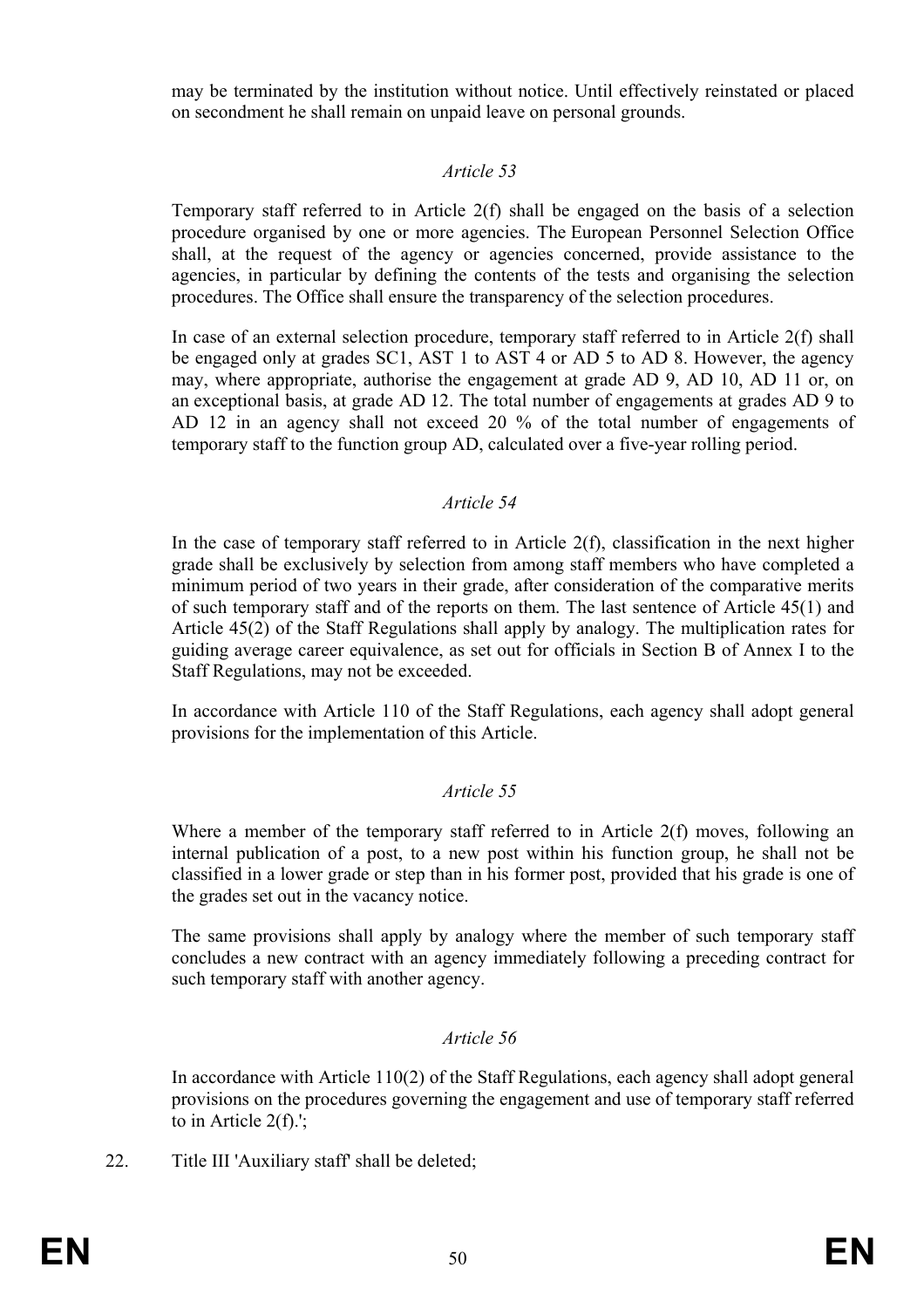- 23. In Article 79(2), the word 'Each institution' shall be replaced by ' The authority referred to in the first paragraph of Article 6';
- 24. Paragraphs 3 and 4 of Article 80 shall be replaced by the following:

'3. Based on this table the authority referred to in the first paragraph of Article 6 or body referred to in Article 3a may, after consulting the Staff Regulations Committee, define in more detail the powers attaching to each type of duties.

4. Articles 1d and 1e of the Staff Regulations shall apply by analogy.';

- 25. In Article 82(6), the word 'Each institution' shall be replaced by 'The authority referred to in the first paragraph of Article 6';
- 26. Paragraph 2 of Article 84 shall be replaced by the following:

'Where, during his probationary period, a member of the contract staff is prevented, by sickness, maternity leave under Article 58 of the Staff Regulations, or accident, from performing his duties for a continuous period of at least one month, the authority referred to in the first paragraph of Article 6 may extend his probationary period by the corresponding length of time.';

- 27. In Article 85(3), the words 'Article 314 of the EC Treaty' shall be replaced by 'Article 55(1) of the Treaty on European Union';
- 28. In paragraph 1 of Article 86, the following subparagraph shall be inserted after the first subparagraph:

''For function group I Article 32 (2) of the Staff Regulations shall apply by analogy. General implementing provisions shall be adopted to give effect to this Article in accordance with Article 110 of the Staff Regulations.';

- 29. In point (b) of the first subparagraph of Article 88, the terms 'three years' shall be replaced by the terms 'six years';
- 30. In paragraph 1 of Article 89, the following subparagraph shall be inserted after the first subparagraph:

'For function group I Article 32 (2) of the Staff Regulations shall apply by analogy. General implementing provisions shall be adopted to give effect to this Article in accordance with Article 110 of the Staff Regulations.';

- 31. In Article 95, Article 103(2) and (3) and in Article 106(4), the number '63' shall be replaced by '65';
- 32. Paragraph 11 of Article 96 shall be replaced by the following:

'Every two years the Commission shall present a report on the financial situation of the unemployment insurance scheme. Independently of this report, the Commission may, by means of delegated acts in accordance with Articles 110a and 110b of the Staff Regulations, adjust the contributions provided for in paragraph 7 if this is necessary in the interests of the balance of the scheme.';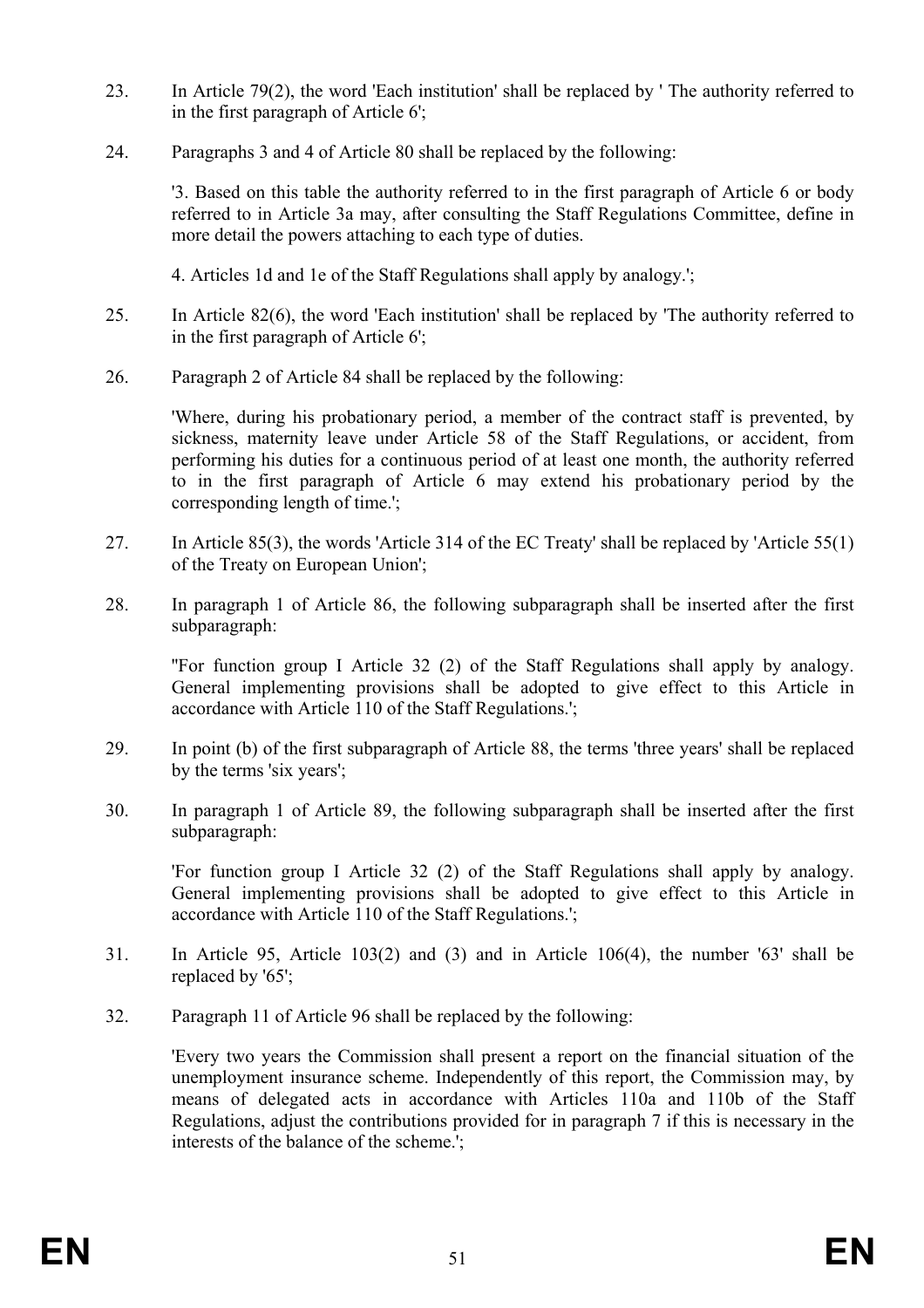- 33. In Article 120, the word 'each institution' shall be replaced by 'the authority referred to in the first paragraph of Article 6';
- 34. In Article 141, the word 'each institution' shall be replaced by 'the authority referred to in the first paragraph of Article 6';
- 35. The Annex shall be amended as follows:
	- (a) The following sentences shall be added to Article 1(1):

'Articles 22, with the exception of paragraph 4, Article 23, Article 24a and paragraph 7 of Article 30 of that Annex shall apply by analogy to other servants employed on 31 December 2012. Paragraphs 1, 2, 3, 4 and 6 of Article 30 of that Annex shall apply by analogy to temporary staff employed on 31 December 2012.';

(b) The following Article shall be added:

*'Article 6* 

With effect from 1 January 2013, contracts of temporary staff to whom Article 2(a) of the Conditions of Employment of Other Servants applies and who are in service on 31 December 2012 in an agency shall be transformed, without selection procedure, into contracts under point (f) of these Conditions of Employment. The conditions of the contract shall remain unchanged for the rest. This paragraph does not apply to contracts of temporary staff engaged as heads of agencies or deputy heads of agencies as referred to in the European Union act establishing the agency.';

## *Article 3*

This Regulation shall enter into force on 1 January 2013.

This Regulation shall be binding in its entirety and directly applicable in all Member States.

Done at Brussels,

For the European Parliament For the Council *The President The President*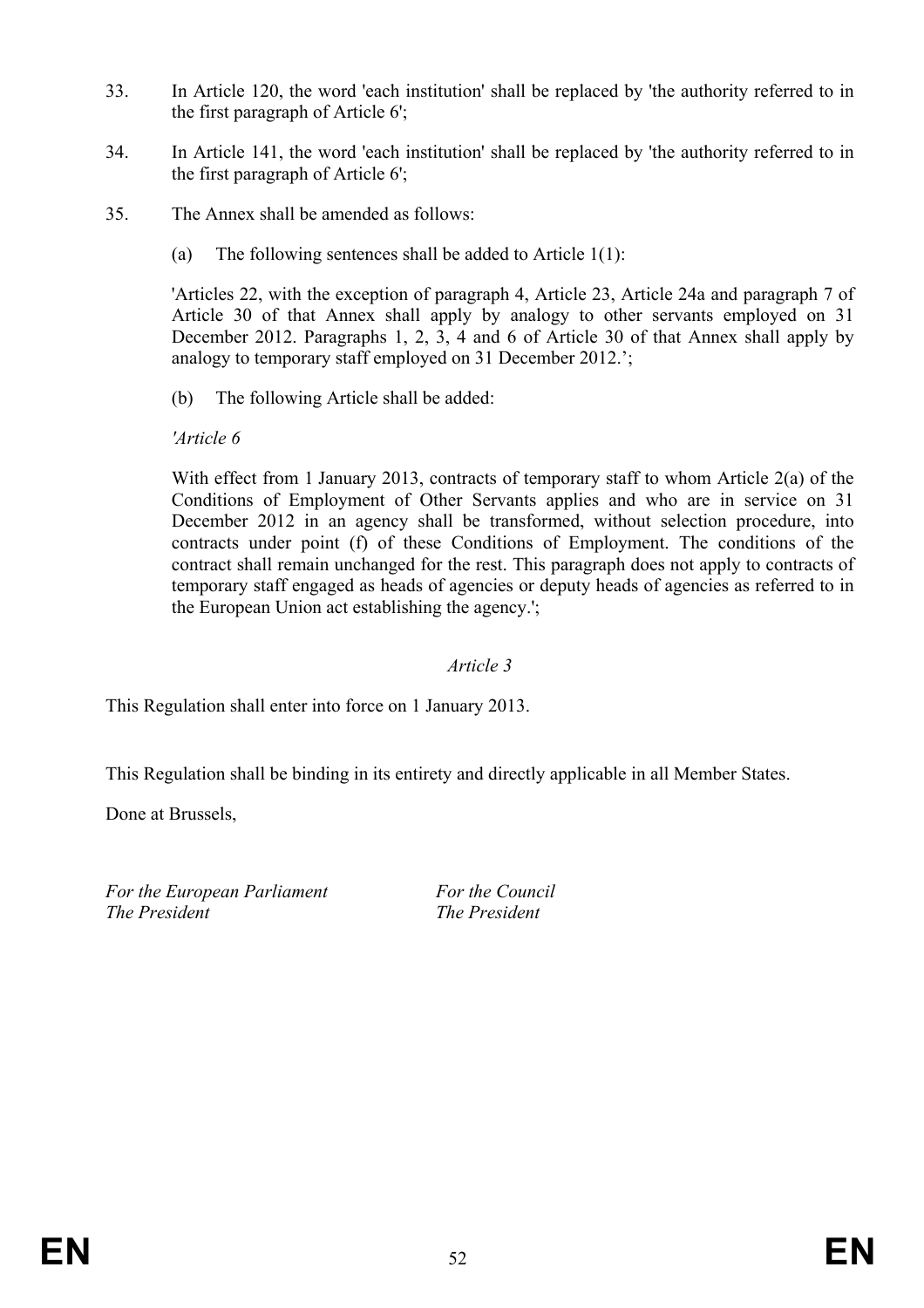# **LEGISLATIVE FINANCIAL STATEMENT**

#### **1. FRAMEWORK OF THE PROPOSAL/INITIATIVE**

- 1.1. Title of the proposal/initiative
- 1.2. Policy area(s) concerned in the ABM/ABB structure
- 1.3. Nature of the proposal/initiative
- 1.4. Objective(s)
- 1.5. Grounds for the proposal/initiative
- 1.6. Duration and financial impact
- 1.7. Management method(s) envisaged

#### **2. MANAGEMENT MEASURES**

- 2.1. Monitoring and reporting rules
- 2.2. Management and control system
- 2.3. Measures to prevent fraud and irregularities

#### **3. ESTIMATED FINANCIAL IMPACT OF THE PROPOSAL/INITIATIVE**

 3.1. Heading(s) of the multiannual financial framework and expenditure budget line(s) affected

- 3.2. Estimated impact on expenditure
- *3.2.1. Summary of estimated impact on expenditure*
- *3.2.2. Estimated impact on operational appropriations*
- *3.2.3. Estimated impact on appropriations of an administrative nature*
- *3.2.4. Compatibility with the current multiannual financial framework*
- *3.2.5. Third-party participation in financing*
- 3.3. Estimated impact on revenue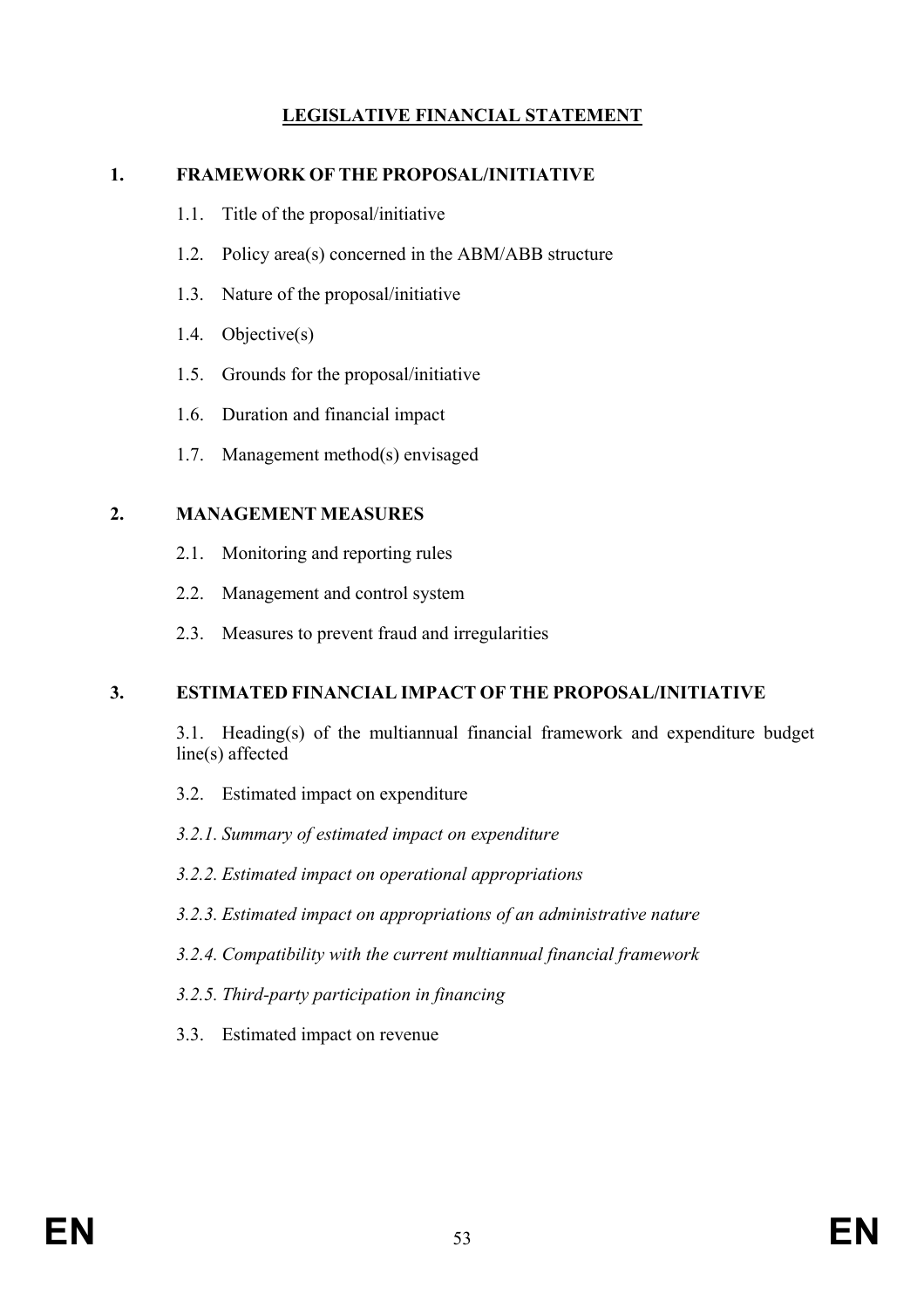# **LEGISLATIVE FINANCIAL STATEMENT**

#### **1. FRAMEWORK OF THE PROPOSAL/INITIATIVE**

#### **1.1. Title of the proposal/initiative**

Proposal for a Regulation of the European Parliament and of the Council amending the Staff Regulations of Officials and the Conditions of Employment of Other Servants of the European Union.

### **1.2. Policy area(s) concerned in the ABM/ABB structure8**

All areas and activities are potentially concerned.

#### **1.3. Grounds for the proposal/initiative**

*1.3.1. Requirement(s) to be met in the short or long term* 

Optimising human resources management in the EU Institutions by providing appropriate legal framework.

### **1.4. Duration and financial impact**

: Proposal/initiative of **unlimited duration**

- Implementation with a start-up period from 1 January 2013,
- followed by full-scale operation.
- **1.5. Management mode(s) envisaged**<sup>9</sup>

: **Centralised direct management** by the EU institutions

# **2. ESTIMATED FINANCIAL IMPACT OF THE PROPOSAL/INITIATIVE**

#### **2.1. Heading(s) of the multiannual financial framework and expenditure budget line(s) affected**

• The proposal has a financial impact on all budgetary lines relating to staff expenditure in all Institutions and Agencies, i.e. it concerns expenditure for salaries of staff in headquarters and in delegations, contract agents, staff in the administrative offices, Members, parliamentary assistants, research staff, staff financed under BA-lines, staff paid under the provisions of early termination of service, pensions.

 $\overline{a}$ 

<sup>8</sup> ABM: Activity-Based Management – ABB: Activity-Based Budgeting.

<sup>9</sup> Details of management modes and references to the Financial Regulation may be found on the BudgWeb site: http://www.cc.cec/budg/man/budgmanag/budgmanag\_en.html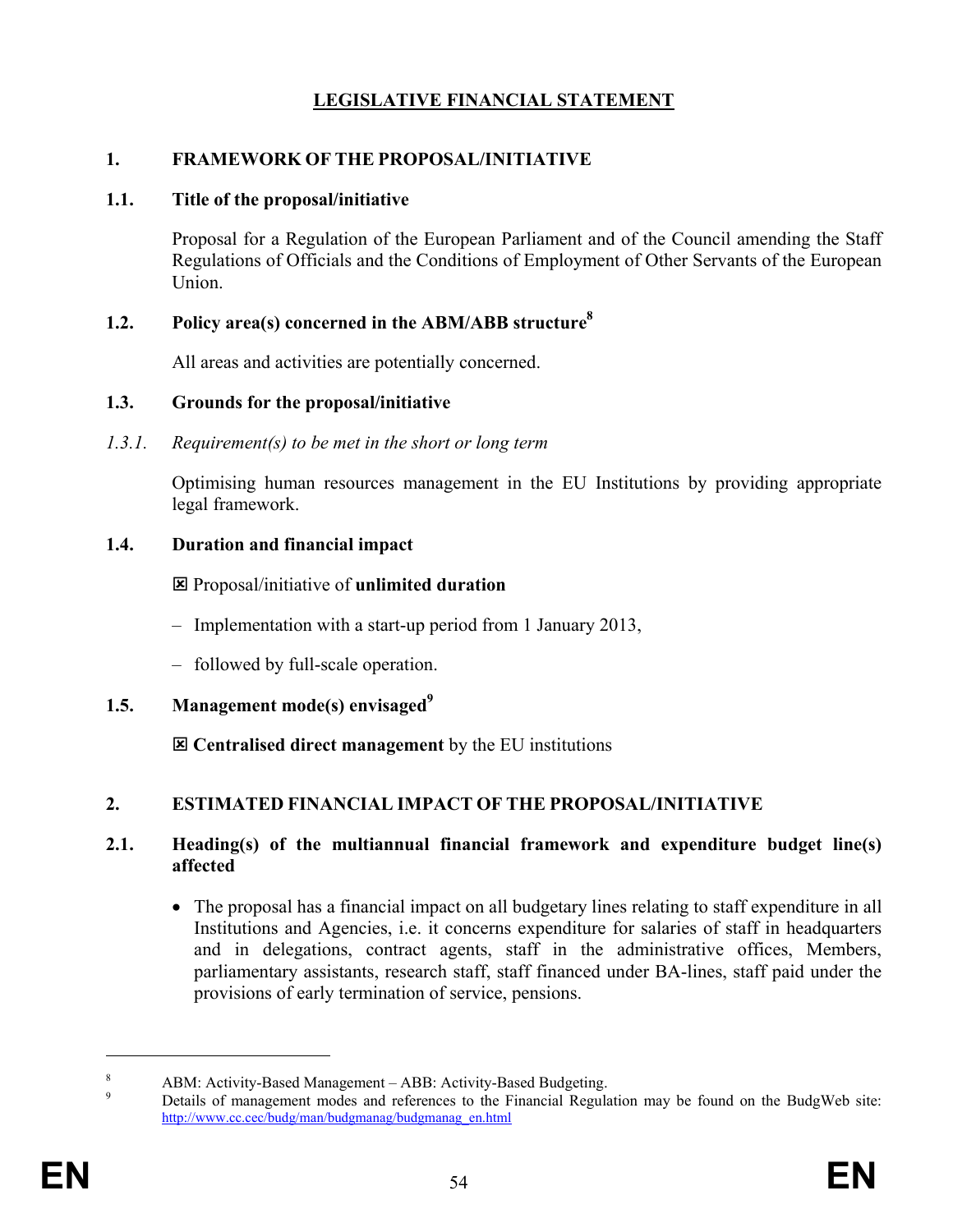#### **2.2.Estimated impact on expenditure**

#### *2.2.1.Summary of estimated impact on administrative expenditure under all headings*

 $\boxtimes$  The proposal/initiative requires the use of administrative appropriations, as explained below:

EUR million in 2011 prices (to 3 decimal places)

| Budget lines as defined in 2.1                                                                                                           |                                            |              | Year<br>2014 | Year<br>2015 | Year<br>2016 | Year<br>2017 | Year<br>2018 | Year<br>2019 | Year<br>2020 | <b>Total</b><br>2013-<br>2020                    | In lon<br>term <sup>'</sup> |
|------------------------------------------------------------------------------------------------------------------------------------------|--------------------------------------------|--------------|--------------|--------------|--------------|--------------|--------------|--------------|--------------|--------------------------------------------------|-----------------------------|
| <b>TOTAL</b> appropriations<br>under HEADING 5<br>of the multiannual financial framework                                                 | (Total commitments)<br>$=$ Total payments) | $-33,120$    | $-63,057$    | $-94,666$    | $-127,501$   | $-163,021$   | $-174,092$   | $-186,388$   | $-199,399$   | $-1041,245$ <sup>11</sup>                        | $-1022,4$                   |
| <b>TOTAL</b> appropriations<br>(Total commitments)<br>outside HEADING 5<br>$=$ Total payments)<br>of the multiannual financial framework |                                            | $-8,280$     | $-15,758$    | $-23,644$    | $-31,800$    | $-40,579$    | $-43,210$    | $-46,074$    | $-49,015$    | $-258,360$                                       | $-106.28$                   |
|                                                                                                                                          |                                            |              |              |              |              |              |              |              |              | EUR million in 2011 prices (to 3 decimal places) |                             |
|                                                                                                                                          |                                            | Year<br>2013 | Year<br>2014 | Year<br>2015 | Year<br>2016 | Year<br>2017 | Year<br>2018 | Year<br>2019 | Year<br>2020 | <b>Total</b><br>2013-<br>2020                    | In lon<br>term              |
| <b>TOTAL</b> appropriations<br>under HEADINGS 1 to 5<br>of the multiannual financial framework                                           | (Total commitments)<br>= Total payments)   | $-41,400$    | $-78,815$    | $-118,310$   | $-159,301$   | $-203,600$   | $-217,302$   | $-232,462$   | $-248,414$   | $-1299,605$                                      | $-1128,7$                   |

<sup>&</sup>lt;sup>10</sup> The column "long term" gives the amount of the annual savings when the effects of the 2013 review of the Staff Regulations reach their cruising speed. This would correspond to the 2060's, i.e. when the impact on pension expenditure is the highest.

<sup>&</sup>lt;sup>11</sup> The cumulative impact in Heading V over the next Multi Annual Financial Framework 2014-2020 is estimated at -1008 billion.